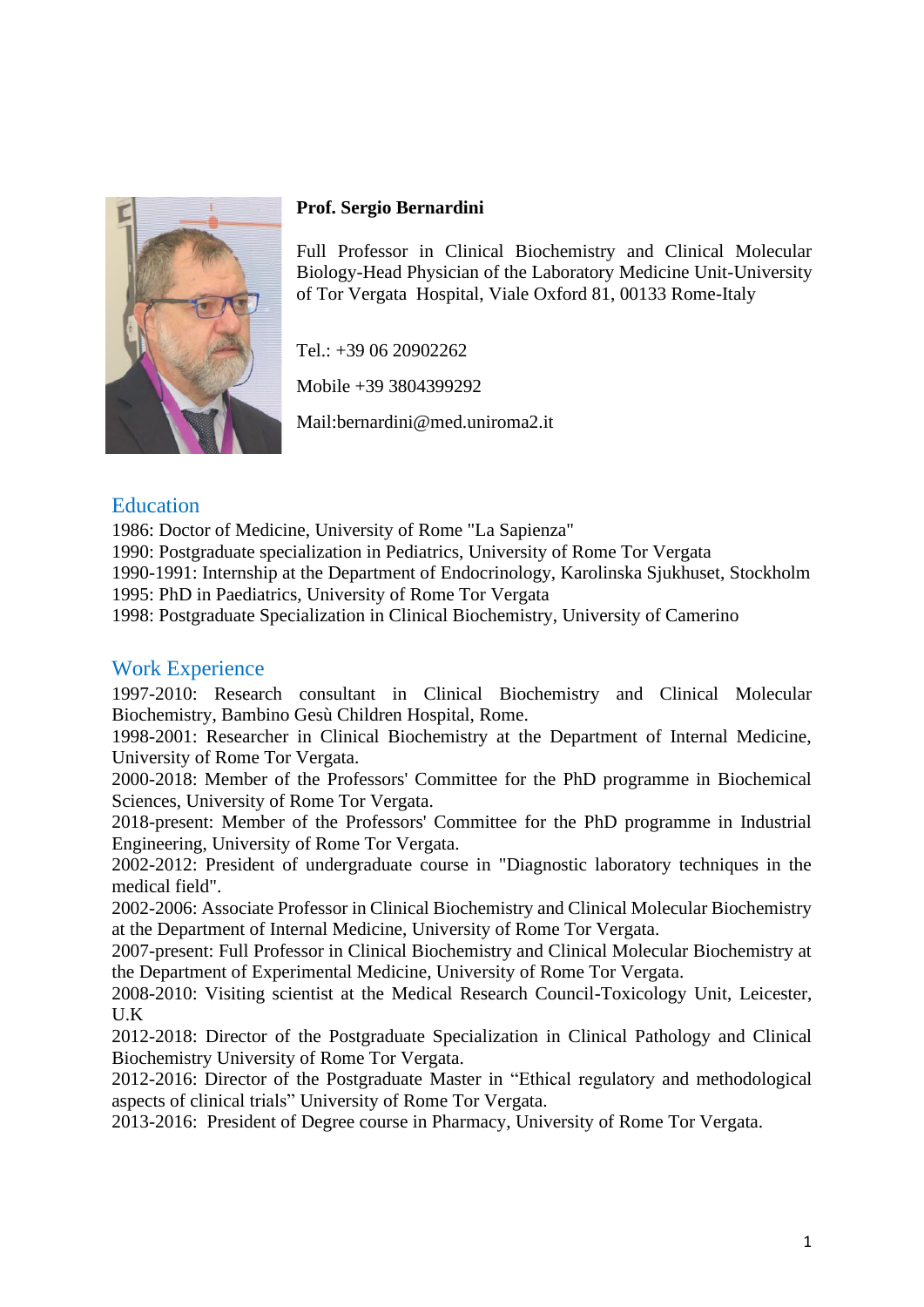2016-2021: Director of the InterDipartimental Center for Culture and Science of Sport, University of Tor Vergata.

2016-present: Director of the Inter University Center for Social Sport, University of Tor Vergata/Roma Tre.

2016-2019: Dean of Degree in Sport and Exercise Sciences, University of Tor Vergata.

### Current Teaching Responsibilities

Clinical Biochemistry and Clinical Molecular Biology in the following Courses at the University of Tor Vergata, Rome:

- Bachelor course in Diagnostic laboratory techniques in the medical field;
- Degree courses in Medicine, Medical Biotechnologies:
- School of Sport and Exercise Sciences;
- Postgraduate courses in Clinical Biochemistry, Gastroenterology, Neurology, Medical Genetics, Allergology and Immunology, Paediatrics, Surgery
- PhD Course in Industrial Engineering Committee Member

# **Hospital Work**

1994 to 1997: assistant to the Clinical Biochemistry Laboratory of Bambino Gesù Children Hospital of Rome.

2000 to 2006: chief of the Allergology and Autoimmunity sections at the Tor Vergata University Hospital of Rome.

2007-2012: Head physician of the Clinical Molecular Biology Unit- Tor Vergata University **Hospital** 

2012-2019: Head physician of the Laboratory Medicine Unit- Tor Vergata University Hospital 2019-present**:** Chief of the Laboratory Medicine Functional Integratd Area (Clinical Biochemistry, Microbiology, Virology and Pathology)- Tor Vergata University Hospital.

## **Member of :**

2018-2019: President of the Italian Society of Clinical Biochemistry and Clinical Molecular Biology (SIBioC)

2012-2017: Secretary of the International Federation Clinical Chemistry and Laboratory Medicine (IFCC)

2018-present: Chair of the Emerging Technologies Division of IFCC

2016-present: member of the Editorial Board of Clinica Chimica Acta

2019-present: member of the Editorial Board of Critical Review in Clinical Laboratory **Sciences** 

### **International Conference Scientific Meeting Membership:**

EuroMedLab 2019 Barcelona (Spain) AACC Conference 2020 Chicago (US) WorldLab/EuroMedLab 2023 Rome, President of the Congress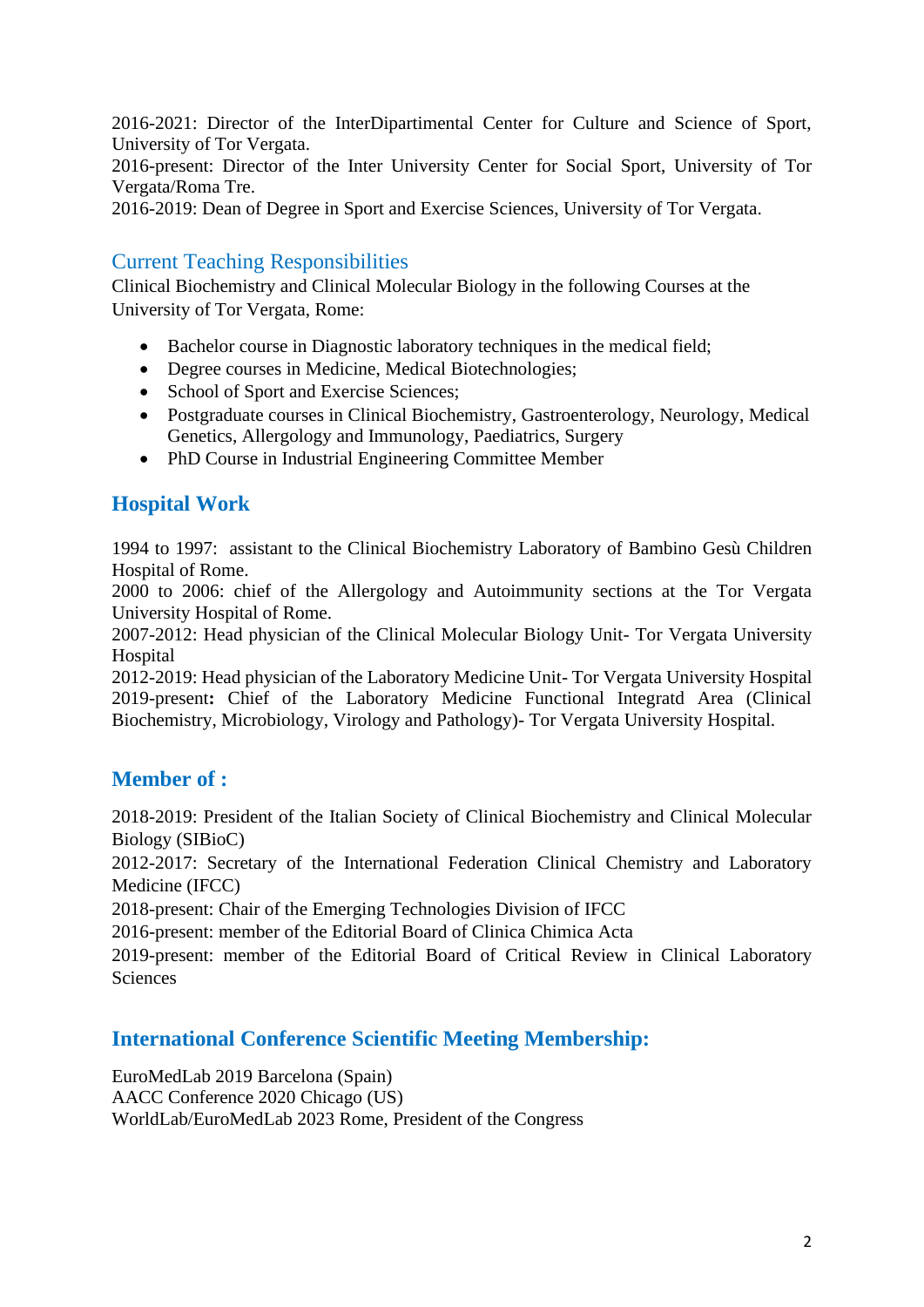# **Publication list**

- 1. Campione E, Lanna C, Cosio T, Rosa L, Conte MP, Iacovelli F, Romeo A, Falconi M, Del Vecchio C, Franchin E, Lia MS, Minieri M, Chiaramonte C, Ciotti M, Nuccetelli M, Terrinoni A, Iannuzzi I, Coppeta L, Magrini A, **Bernardini S**, Sabatini S, Rosapepe F, Bartoletti PL, Moricca N, Di Lorenzo A, Andreoni M, Sarmati L, Miani A, Piscitelli P, Squillaci E, Valenti P, Bianchi L. Lactoferrin as Antiviral Treatment in COVID-19 Management: Preliminary Evidence. Int J Environ Res Public Health. 2021 Oct 19;18(20):10985. doi: 10.3390/ijerph182010985.
- 2. Nicolai E, Pieri M, Gratton E, Motolese G, **Bernardini S**. Bacterial Infection Diagnosis and Antibiotic Prescription in 3 h as an Answer to Antibiotic Resistance: The Case of Urinary Tract Infections. Antibiotics (Basel). 2021 Sep 26;10(10):1168. doi: 10.3390/antibiotics10101168.
- 3. Cristiano A, Nuccetelli M, Pieri M, Sarubbi S, Pelagalli M, Calugi G, Tomassetti F, **Bernardini S.** [Serological anti-SARS-CoV-2 neutralizing antibodies association to](https://pubmed.ncbi.nlm.nih.gov/34649115/)  [live virus neutralizing test titers in COVID-19 paucisymptomatic/symptomatic patients](https://pubmed.ncbi.nlm.nih.gov/34649115/)  [and vaccinated subjects.](https://pubmed.ncbi.nlm.nih.gov/34649115/) Int Immunopharmacol. 2021 Oct 4;101(Pt B):108215. doi: 10.1016/j.intimp.2021.108215.
- 4. Infantino M, Pieri M, Nuccetelli M, Grossi V, Lari B, Tomassetti F, Calugi G, Pancani S, Benucci M, Casprini P, Manfredi M, **Bernardini S.** [The WHO International Standard](https://pubmed.ncbi.nlm.nih.gov/34619529/)  [for COVID-19 serological tests: towards harmonization of anti-spike assays.](https://pubmed.ncbi.nlm.nih.gov/34619529/) Int Immunopharmacol. 2021 Aug 30;100:108095. doi: 10.1016/j.intimp.2021.108095.
- 5. Ciotti M, Ciccozzi M, Pieri M, **Bernardini S.** [The COVID-19 pandemic: viral variants](https://pubmed.ncbi.nlm.nih.gov/34598660/)  [and vaccine efficacy.](https://pubmed.ncbi.nlm.nih.gov/34598660/) Crit Rev Clin Lab Sci. 2021 Oct 1:1-10. doi: 10.1080/10408363.2021.1979462.
- 6. Caporali S, Calabrese C, Minieri M, Pieri M, Tarantino U, Marini M, D'Ottavio S, Angeletti S, Mauriello A, Cortese C, **Bernardini S**, Terrinoni A. [The miR-133a, TPM4](https://pubmed.ncbi.nlm.nih.gov/34575979/) [and TAp63γ Role in Myocyte Differentiation Microfilament Remodelling and Colon](https://pubmed.ncbi.nlm.nih.gov/34575979/)  [Cancer Progression.](https://pubmed.ncbi.nlm.nih.gov/34575979/) Int J Mol Sci. 2021 Sep 10;22(18):9818. doi: 10.3390/ijms22189818.
- 7. Aiello F, Ciotti M, Gallo Afflitto G, Rapanotti MC, Caggiano B, Treglia M, Grelli S, **Bernardini S**, Mauriello S, Nucci C, Marsella LT, Mancino R. [Post-Mortem RT-PCR](https://pubmed.ncbi.nlm.nih.gov/34575369/)  [Assay for SARS-CoV-2 RNA in COVID-19 Patients' Corneal Epithelium, Conjunctival](https://pubmed.ncbi.nlm.nih.gov/34575369/)  [and Nasopharyngeal Swabs.](https://pubmed.ncbi.nlm.nih.gov/34575369/) J Clin Med. 2021 Sep 20;10(18):4256. doi: 10.3390/jcm10184256.
- 8. Dabla PK, Gruson D, Gouget B, **Bernardini S**, Homsak E. [Lessons Learned from the](https://pubmed.ncbi.nlm.nih.gov/34421492/)  [COVID-19 Pandemic: Emphasizing the Emerging Role and Perspectives from Artificial](https://pubmed.ncbi.nlm.nih.gov/34421492/)  [Intelligence, Mobile Health, and Digital Laboratory Medicine.](https://pubmed.ncbi.nlm.nih.gov/34421492/) EJIFCC. 2021 Jun 29;32(2):224-243.
- 9. **Bernardini S**, Pieri M, Ciotti M. [How Could POCT be a Useful Tool for Migrant and](https://pubmed.ncbi.nlm.nih.gov/34421489/)  [Refugee Health?](https://pubmed.ncbi.nlm.nih.gov/34421489/) EJIFCC. 2021 Jun 29;32(2):200-208.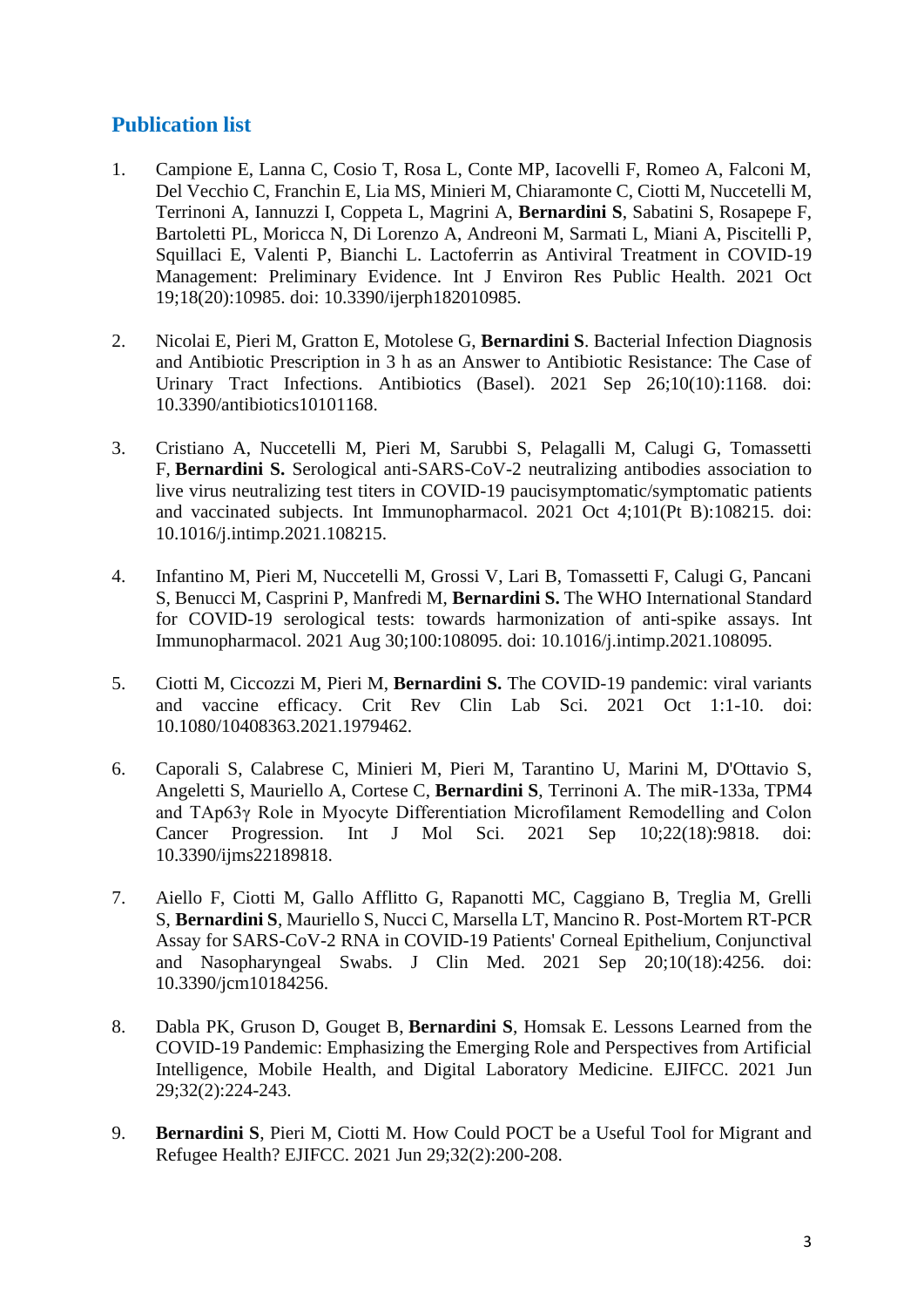- 10. **Bernardini S.** [Foreword: Introducing the eJIFCC Special Issue on "POCT -](https://pubmed.ncbi.nlm.nih.gov/34421478/) Making the [Point".](https://pubmed.ncbi.nlm.nih.gov/34421478/) EJIFCC. 2021 Jun 29;32(2):116-117.
- 11. Sancesario GM, Di Lazzaro G, Grillo P, Biticchi B, Giannella E, Alwardat M, Pieri M, **Bernardini S**, Mercuri NB, Pisani A, Schirinzi T. [Biofluids profile of α-Klotho in](https://pubmed.ncbi.nlm.nih.gov/34392132/)  [patients with Parkinson's disease.](https://pubmed.ncbi.nlm.nih.gov/34392132/) Parkinsonism Relat Disord. 2021 Sep;90:62-64. doi: 10.1016/j.parkreldis.2021.08.004.
- 12. Martino FG, Vitillo M, Pieri M, Marrone G, Gangeri F, Ansali F, Dessì M, **Bernardini S**, Di Daniele N, Noce A. [Biomarkers of Glyco-Metabolic Control in Hemodialysis](https://pubmed.ncbi.nlm.nih.gov/34356993/)  [Patients: Glycated Hemoglobin vs. Glycated Albumin.](https://pubmed.ncbi.nlm.nih.gov/34356993/) Medicina (Kaunas). 2021 Jul 14;57(7):712. doi: 10.3390/medicina57070712.
- 13. Della-Morte D, Pacifici F, Ricordi C, Massoud R, Rovella V, Proietti S, Iozzo M, Lauro D, **Bernardini S**, Bonassi S, Di Daniele N. [Low level of plasminogen increases risk for](https://pubmed.ncbi.nlm.nih.gov/34354045/)  mortality in [COVID-19 patients.](https://pubmed.ncbi.nlm.nih.gov/34354045/) Cell Death Dis. 2021 Aug 5;12(8):773. doi: 10.1038/s41419-021-04070-3.
- 14. Tomassetti F, Nuccetelli M, Sarubbi S, Gisone F, Ciotti M, Spinazzola F, Ricotta C, Cagnoli M, Borgatti M, Iannetta M, Andreoni M, Calugi G, Pieri M, **Bernardini S.** [Evaluation of S-RBD and high specificity ACE-2-binding antibodies on SARS-CoV-2](https://pubmed.ncbi.nlm.nih.gov/34339963/)  [patients after six months from infection.](https://pubmed.ncbi.nlm.nih.gov/34339963/) Int Immunopharmacol. 2021 Oct;99:108013. doi: 10.1016/j.intimp.2021.108013.
- 15. Mougang YK, Di Zazzo L, Minieri M, Capuano R, Catini A, Legramante JM, Paolesse R, **Bernardini S**, Di Natale C. [Sensor array and gas chromatographic detection of the](https://pubmed.ncbi.nlm.nih.gov/34308276/)  [blood serum volatolomic signature of COVID-19.](https://pubmed.ncbi.nlm.nih.gov/34308276/) iScience. 2021 Aug 20;24(8):102851. doi: 10.1016/j.isci.2021.102851.
- 16. Campione E, Lanna C, Cosio T, Rosa L, Conte MP, Iacovelli F, Romeo A, Falconi M, Del Vecchio C, Franchin E, Lia MS, Minieri M, Chiaramonte C, Ciotti M, Nuccetelli M, Terrinoni A, Iannuzzi I, Coppeda L, Magrini A, **Bernardini S**, Sabatini S, Rosapepe F, Bartoletti PL, Moricca N, Di Lorenzo A, Andreoni M, Sarmati L, Miani A, Piscitelli P, Valenti P, Bianchi L. [Lactoferrin Against SARS-CoV-2:](https://pubmed.ncbi.nlm.nih.gov/34220505/) *In Vitro* and *In Silico* [Evidences.](https://pubmed.ncbi.nlm.nih.gov/34220505/) Front Pharmacol. 2021 Jun 17;12:666600. doi: 10.3389/fphar.2021.666600.
- 17. Mastandrea P, Mengozzi S, **Bernardini S.** [Systematic review and cumulative meta](https://pubmed.ncbi.nlm.nih.gov/34214384/)[analysis of the diagnostic accuracy of glial fibrillary acidic protein vs. S100 calcium](https://pubmed.ncbi.nlm.nih.gov/34214384/)  [binding protein B as blood biomarkers in observational studies of patients with mild or](https://pubmed.ncbi.nlm.nih.gov/34214384/)  [moderate acute traumatic brain injury.](https://pubmed.ncbi.nlm.nih.gov/34214384/) Diagnosis (Berl). 2021 Jul 1. doi: 10.1515/dx-2021-0006.
- 18. Caporali S, Didona B, Paradisi M, Mauriello A, Campione E, Falconi M, Iacovelli F, Minieri M, Pieri M, **Bernardini S**, Terrinoni A. Post Zygotic, Somatic, Deletion in KERATIN 1 V1 Domain Generates Structural Alteration of the K1/K10 Dimer, Producing a Monolateral Palmar Epidermolytic Nevus. Int J Mol Sci. 2021 Jun 27;22(13):6901. doi: 10.3390/ijms22136901.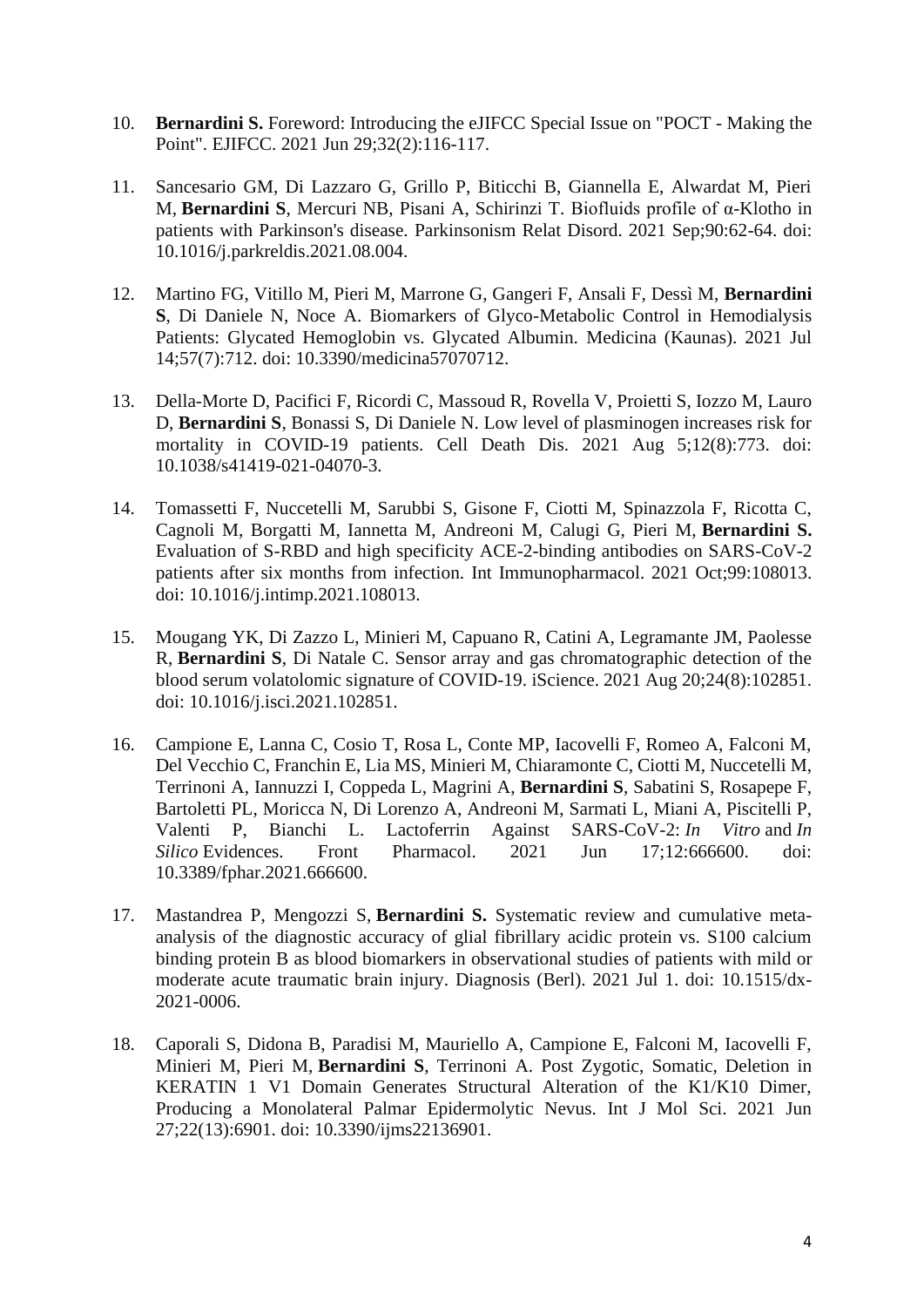- 19. Minieri M, Leoni BD, Bellincampi L, Bajo D, Agnoli A, De Angelis AM, Pieri M, Equitani F, Rossi V, Valente F, Pignalosa S, Terrinoni A, **Bernardini S.** [Serum iPTH](https://pubmed.ncbi.nlm.nih.gov/34111419/)  [range in a reference population: From an integrated approach to vitamin D prevalence](https://pubmed.ncbi.nlm.nih.gov/34111419/)  [impact evaluation.](https://pubmed.ncbi.nlm.nih.gov/34111419/) Clin Chim Acta. 2021 Oct;521:1-8. doi: 10.1016/j.cca.2021.06.004.
- 20. Cherubini F, Cristiano A, Valentini A, **Bernardini S**, Nuccetelli M. [Circulating](https://pubmed.ncbi.nlm.nih.gov/33956194/)  [calprotectin as a supporting inflammatory marker in discriminating SARS-CoV-2](https://pubmed.ncbi.nlm.nih.gov/33956194/)  [infection: an observational study.](https://pubmed.ncbi.nlm.nih.gov/33956194/) Inflamm Res. 2021 Jun;70(6):687-694. doi: 10.1007/s00011-021-01465-y.
- 21. Servadei F, Mauriello S, Scimeca M, Caggiano B, Ciotti M, Anemona L, Montanaro M, Giacobbi E, Treglia M, **Bernardini S**, Marsella LT, Urbano N, Schillaci O, Mauriello A. [Persistence of SARS-CoV-2 Viral RNA in Nasopharyngeal Swabs after Death: An](https://pubmed.ncbi.nlm.nih.gov/33920259/)  [Observational Study.](https://pubmed.ncbi.nlm.nih.gov/33920259/) Microorganisms. 2021 Apr 10;9(4):800. doi: 10.3390/microorganisms9040800.
- 22. Balestrieri E, Minutolo A, Petrone V, Fanelli M, Iannetta M, Malagnino V, Zordan M, Vitale P, Charvet B, Horvat B, **Bernardini S**, Garaci E, di Francesco P, Sinibaldi Vallebona P, Sarmati L, Grelli S, Andreoni M, Perron H, Matteucci C. [Evidence of the](https://pubmed.ncbi.nlm.nih.gov/33867312/)  [pathogenic HERV-W envelope expression in T lymphocytes in association with the](https://pubmed.ncbi.nlm.nih.gov/33867312/)  [respiratory outcome of COVID-19 patients.](https://pubmed.ncbi.nlm.nih.gov/33867312/) EBioMedicine. 2021 Apr;66:103341. doi: 10.1016/j.ebiom.2021.103341.
- 23. Orlacchio A, Gasparrini F, Roma S, Ravà MS, Salvatori E, Morosetti D, Cossu E, Legramante JM, Paganelli C, **Bernardini S**, Minieri M. [Correlations between chest-CT](https://pubmed.ncbi.nlm.nih.gov/33832103/)  [and laboratory parameters in SARS-CoV-2 pneumonia: A single-center study from Italy.](https://pubmed.ncbi.nlm.nih.gov/33832103/) Medicine (Baltimore). 2021 Apr 9;100(14):e25310. doi: 10.1097/MD.0000000000025310.
- 24. Scucchi L, Neri B, Sarmati L, Mossa M, Sena G, Massoud R, Petruzziello C, Musumeci M, Marafini I, Calabrese E, Lolli E, **Bernardini S**, Andreoni M, Monteleone G, Biancone L. Low prevalence of SARS-CoV-2 infection in inflammatory bowel disease. Eur Rev Med Pharmacol Sci. 2021 Mar;25(5):2418-2424. doi: 10.26355/eurrev\_202103\_25283.
- 25. Ciotti M, Benedetti F, Zella D, Angeletti S, Ciccozzi M, **Bernardini S.** [SARS-CoV-2](https://pubmed.ncbi.nlm.nih.gov/33744904/)  [Infection and the COVID-19 Pandemic Emergency: The Importance of Diagnostic](https://pubmed.ncbi.nlm.nih.gov/33744904/)  [Methods.](https://pubmed.ncbi.nlm.nih.gov/33744904/) Chemotherapy. 2021;66(1-2):17-23. doi: 10.1159/000515343. Epub 2021 Mar 19.
- 26. Pieri M, Ciotti M, Nuccetelli M, Perrone MA, Caliò MT, Lia MS, Minieri M, **Bernardini S.** [Serum Amyloid A Protein as a useful biomarker to predict COVID-19 patients severity](https://pubmed.ncbi.nlm.nih.gov/33735714/)  [and prognosis.](https://pubmed.ncbi.nlm.nih.gov/33735714/) Int Immunopharmacol. 2021 Jun;95:107512. doi: 10.1016/j.intimp.2021.107512.
- 27. Ciotti M, Nicolai E, Marcuccilli F, **Bernardini S.** [Use of a rapid point-of-care molecular](https://pubmed.ncbi.nlm.nih.gov/33729585/)  [test in the triage of suspected COVID-19 cases.](https://pubmed.ncbi.nlm.nih.gov/33729585/) J Med Virol. 2021 Jul;93(7):4088-4089. doi: 10.1002/jmv.26944.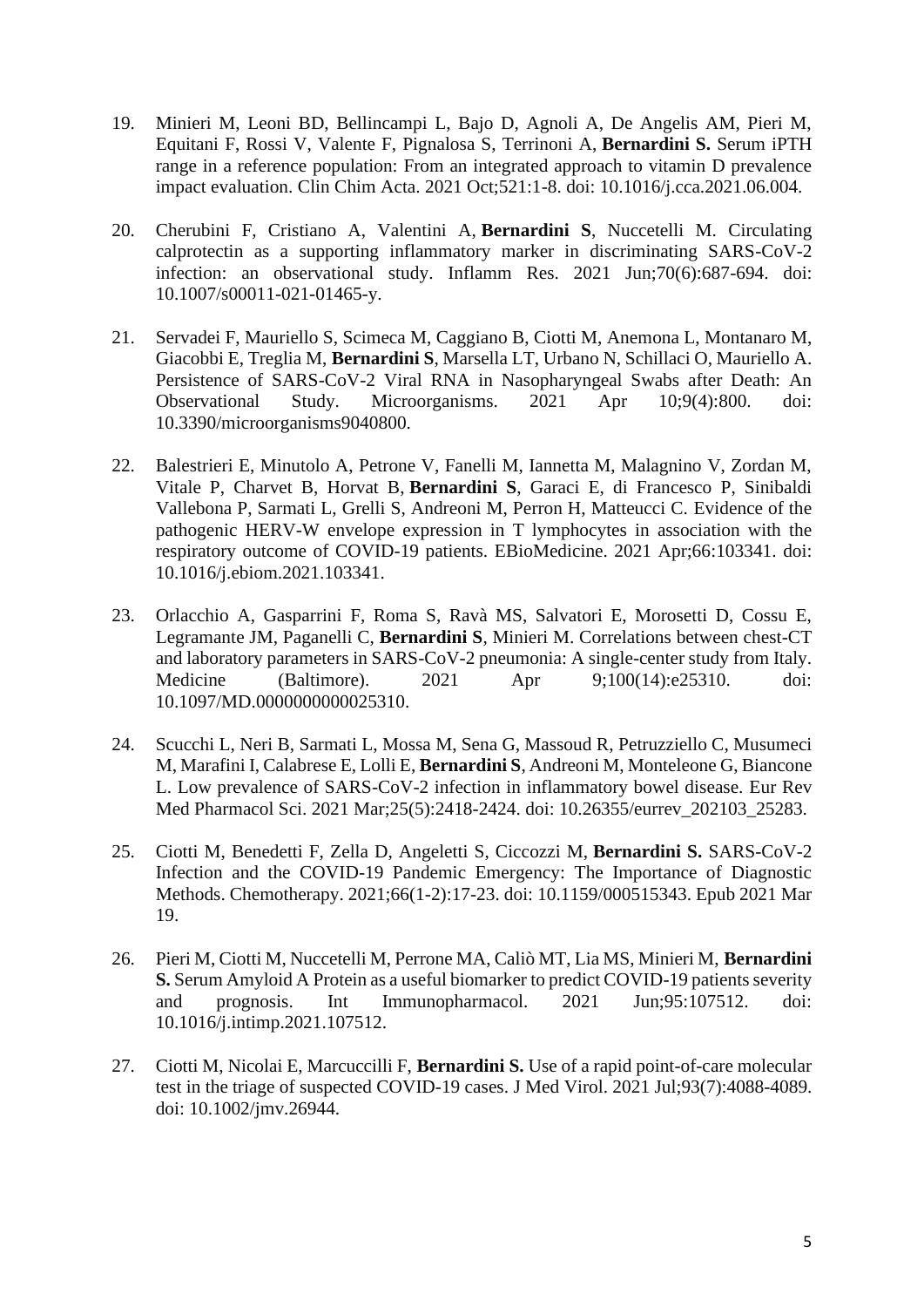- 28. Zenuni H, Grillo P, Sancesario GM, **Bernardini S**, Mercuri NB, Schirinzi T. [How](https://pubmed.ncbi.nlm.nih.gov/33681720/)  [Comorbidity Reflects on Cerebrospinal Fluid Biomarkers of Neurodegeneration in](https://pubmed.ncbi.nlm.nih.gov/33681720/)  [Aging.](https://pubmed.ncbi.nlm.nih.gov/33681720/) J Alzheimers Dis Rep. 2021 Jan 29;5(1):87-92. doi: 10.3233/ADR-200280.
- 29. Scimeca M, Mauriello S, Servadei F, Caggiano B, Ciotti M, Anemona L, Montanaro M, Giacobbi E, Treglia M, **Bernardini S**, Marsella LT, Schillaci O, Mauriello A. [Persistence of SARS-CoV-2 viral RNA in nasopharyngeal swabs after death.](https://pubmed.ncbi.nlm.nih.gov/33609587/) J Infect. 2021 May;82(5):e3-e5. doi: 10.1016/j.jinf.2021.02.016.
- 30. Infante M, Buoso A, Pieri M, Lupisella S, Nuccetelli M, **Bernardini S**, Fabbri A, Iannetta M, Andreoni M, Colizzi V, Morello M. [Low Vitamin D Status at Admission as](https://pubmed.ncbi.nlm.nih.gov/33600292/)  [a Risk Factor for Poor Survival in Hospitalized Patients With COVID-19: An Italian](https://pubmed.ncbi.nlm.nih.gov/33600292/)  [Retrospective Study. .J](https://pubmed.ncbi.nlm.nih.gov/33600292/) Am Coll Nutr. 2021 Feb 18:1-16. doi: 10.1080/07315724.2021.1877580.
- 31. Infante M, Pieri M, Lupisella S, D'Amore L, **Bernardini S**, Fabbri A, Iannetta M, Andreoni M, Morello M. Low testosterone levels and high estradiol to testosterone ratio are associated with hyperinflammatory state and mortality in hospitalized men with COVID-19. Eur Rev Med Pharmacol Sci. 2021 Oct;25(19):5889-5903. doi: 10.26355/eurrev\_202110\_26865.
- 32. Costantini M, Testa S, Fornetti E, Fuoco C, Sanchez Riera C, Nie M, **Bernardini S**, Rainer A, Baldi J, Zoccali C, Biagini R, Castagnoli L, Vitiello L, Blaauw B, Seliktar D, Święszkowski W, Garstecki P, Takeuchi S, Cesareni G, Cannata S, Gargioli C. [Biofabricating murine and human myo-substitutes for rapid volumetric muscle loss](https://pubmed.ncbi.nlm.nih.gov/33587336/)  [restoration.](https://pubmed.ncbi.nlm.nih.gov/33587336/) EMBO Mol Med. 2021 Mar 5;13(3):e12778. doi: 10.15252/emmm.202012778.
- 33. Pieri M, Pignalosa S, Perrone MA, Russo C, Noce G, Perrone A, Terrinoni A, Massoud R, **Bernardini S.** [Evaluation of the Diesse Cube 30 touch erythrocyte sedimentation](https://pubmed.ncbi.nlm.nih.gov/33586554/)  [method in comparison with Alifax test 1 and the manual Westergren gold standard](https://pubmed.ncbi.nlm.nih.gov/33586554/)  [method.](https://pubmed.ncbi.nlm.nih.gov/33586554/) Scand J Clin Lab Invest. 2021 May;81(3):181-186. doi: 10.1080/00365513.2021.1881996.
- 34. Favresse J, Bayart JL, Gruson D, **Bernardini S**, Clerico A, Perrone M. [The](https://pubmed.ncbi.nlm.nih.gov/33554552/)  [underestimated issue of non-reproducible cardiac troponin I and T results: case series and](https://pubmed.ncbi.nlm.nih.gov/33554552/)  [systematic review of the literature.](https://pubmed.ncbi.nlm.nih.gov/33554552/) Clin Chem Lab Med. 2021 Jan 12;59(7):1201-1211. doi: 10.1515/cclm-2020-1564.
- 35. Matteucci C, Minutolo A, Balestrieri E, Petrone V, Fanelli M, Malagnino V, Ianetta M, Giovinazzo A, Barreca F, Di Cesare S, De Marco P, Miele MT, Toschi N, Mastino A, Sinibaldi Vallebona P, **Bernardini S**, Rogliani P, Sarmati L, Andreoni M, Grelli S, Garaci E. [Thymosin Alpha 1 Mitigates Cytokine Storm in Blood Cells From Coronavirus](https://pubmed.ncbi.nlm.nih.gov/33506065/)  [Disease 2019 Patients.](https://pubmed.ncbi.nlm.nih.gov/33506065/) Open Forum Infect Dis. 2020 Dec 5;8(1):ofaa588. doi: 10.1093/ofid/ofaa588.
- 36. Ciotti M, Maurici M, Pieri M, Andreoni M, **Bernardini S.** [Performance of a rapid](https://pubmed.ncbi.nlm.nih.gov/33527409/) [antigen test in the diagnosis of SARS-CoV-2 infection.](https://pubmed.ncbi.nlm.nih.gov/33527409/) J Med Virol. 2021 May;93(5):2988-2991. doi: 10.1002/jmv.26830.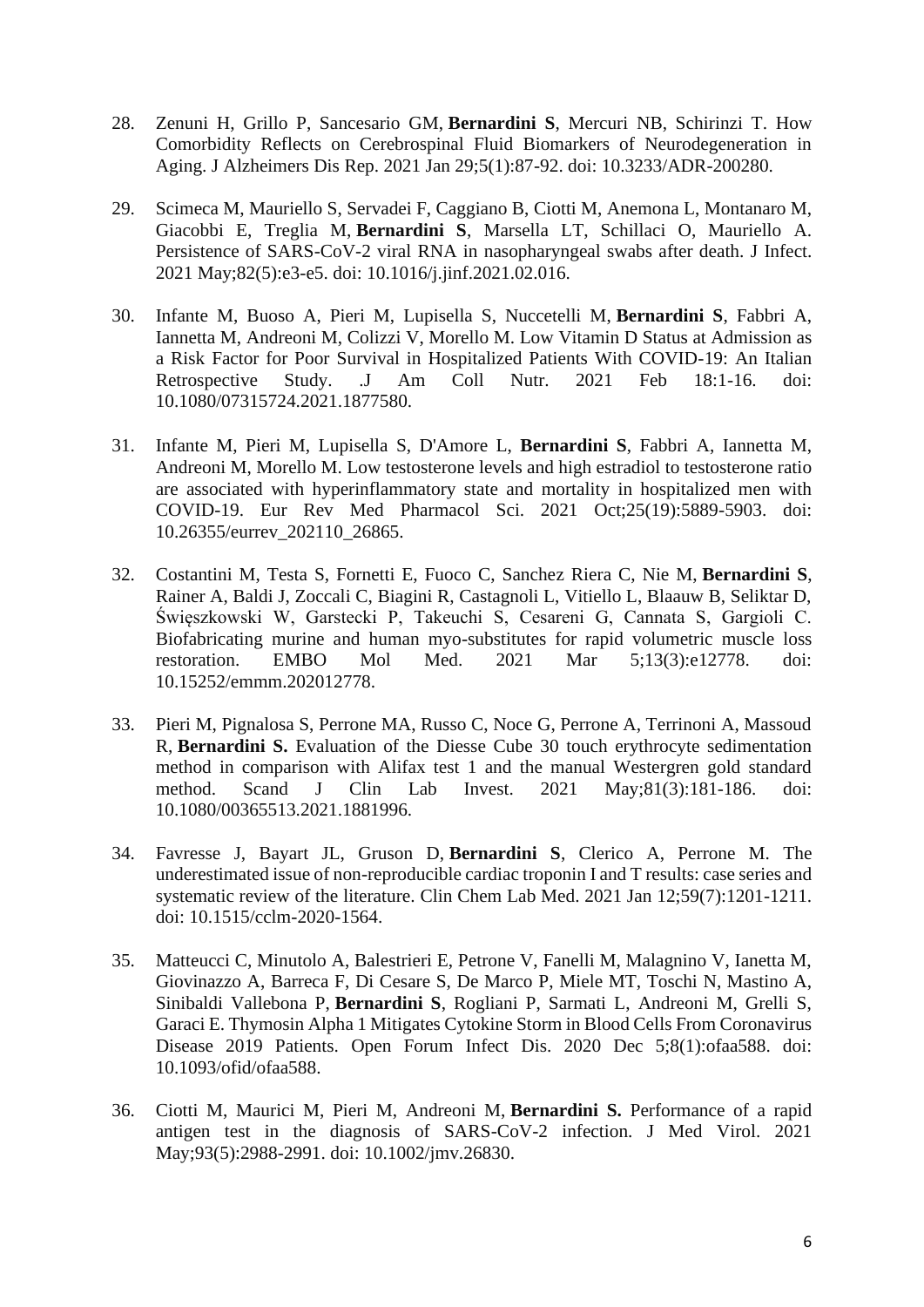- 37. De Stefano A, Caporali S, Di Daniele N, Rovella V, Cardillo C, Schinzari F, Minieri M, Pieri M, Candi E, **Bernardini S**, Tesauro M, Terrinoni A. [Anti-Inflammatory and](https://pubmed.ncbi.nlm.nih.gov/33525692/)  [Proliferative Properties of Luteolin-7-O-Glucoside.](https://pubmed.ncbi.nlm.nih.gov/33525692/) Int J Mol Sci. 2021 Jan 28;22(3):1321. doi: 10.3390/ijms22031321.
- 38. Perrone MA, Spolaore F, Ammirabile M, Romeo F, Caciagli P, Ceriotti F, **Bernardini S.** [The assessment of high sensitivity cardiac troponin in patients with COVID-19: A](https://pubmed.ncbi.nlm.nih.gov/33457490/)  [multicenter study.](https://pubmed.ncbi.nlm.nih.gov/33457490/) Int J Cardiol Heart Vasc. 2021 Feb;32:100715. doi: 10.1016/j.ijcha.2021.100715.
- 39. Cristiano A, Fortunati V, Cherubini F, **Bernardini S**, Nuccetelli M. [Anti-phospholipids](https://pubmed.ncbi.nlm.nih.gov/33464429/)  [antibodies and immune complexes in COVID-19 patients: a putative role in disease](https://pubmed.ncbi.nlm.nih.gov/33464429/)  [course for anti-annexin-V antibodies.](https://pubmed.ncbi.nlm.nih.gov/33464429/) Clin Rheumatol. 2021 Jul;40(7):2939-2945. doi: 10.1007/s10067-021-05580-3.
- 40. Pieri M, Nuccetelli M, Nicolai E, Sarubbi S, Grelli S, **Bernardini S.** [Clinical validation](https://pubmed.ncbi.nlm.nih.gov/33463719/)  [of a second generation anti-SARS-CoV-2 IgG and IgM automated chemiluminescent](https://pubmed.ncbi.nlm.nih.gov/33463719/)  [immunoassay.](https://pubmed.ncbi.nlm.nih.gov/33463719/) J Med Virol. 2021 Apr;93(4):2523-2528. doi: 10.1002/jmv.26809.
- 41. Nuccetelli M, Pieri M, Gisone F, Sarubbi S, Ciotti M, Andreoni M, **Bernardini S.** [Evaluation of a new simultaneous anti-SARS-CoV-2 IgA, IgM and IgG screening](https://pubmed.ncbi.nlm.nih.gov/33412393/)  [automated assay based on native inactivated virus.](https://pubmed.ncbi.nlm.nih.gov/33412393/) Int Immunopharmacol. 2021 Mar;92:107330. doi: 10.1016/j.intimp.2020.107330.
- 42. Schirinzi T, Maftei D, Pieri M, **Bernardini S**, Mercuri NB, Lattanzi R, Severini C. [Increase of Prokineticin-2 in Serum of Patients with Parkinson's Disease.](https://pubmed.ncbi.nlm.nih.gov/33404134/) Mov Disord. 2021 Apr;36(4):1031-1033. doi: 10.1002/mds.28458.
- 43. Perrone MA, Storti S, Salvadori S, Pecori A, **Bernardini S**, Romeo F, Guccione P, Clerico A. [Cardiac troponins: are there any differences between T and I?](https://pubmed.ncbi.nlm.nih.gov/33399346/) J Cardiovasc Med (Hagerstown). 2021 Nov 1;22(11):797-805. doi: 10.2459/JCM.0000000000001155.
- 44. Diluvio L, Caporali S, Lozzi F, Campione E, Mazzilli S, Lanna C, Bianchi L, **Bernardini S**, Minieri M, Mauriello A, Ferlosio A, Candi E, Terrinoni A. Birt-Hogg-Dubé syndrome, from non-invasive dermatologic assessment to gene testing, molecular and ultrastructural histologic analysis. J Eur Acad Dermatol Venereol. 2020 Apr;34(4):e206-e209.
- 45. Rapanotti MC, Viguria TMS, Spallone G, Terrinoni A, Rossi P, Costanza G, Campione E, Lombardo P, Pathirannehalage CD, Orlandi A, **Bernardini S**, Bianchi L. [Minimal](https://pubmed.ncbi.nlm.nih.gov/33338742/)  [Residual Disease in Melanoma:molecular characterization of in transit cutaneous](https://pubmed.ncbi.nlm.nih.gov/33338742/)  [metastases and Circulating Melanoma Cells recognizes an expression panel potentially](https://pubmed.ncbi.nlm.nih.gov/33338742/)  [related to disease progression.](https://pubmed.ncbi.nlm.nih.gov/33338742/) Cancer Treat Res Commun. 2020;25:100262. doi: 10.1016/j.ctarc.2020.100262.
- 46. Perrone MA, Zaninotto M, Masotti S, Musetti V, Padoan A, Prontera C, Plebani M, Passino C, Romeo F, **Bernardini S**, Clerico A. [The combined measurement of high](https://pubmed.ncbi.nlm.nih.gov/33156589/)[sensitivity cardiac troponins and natriuretic peptides: a useful tool for clinicians?](https://pubmed.ncbi.nlm.nih.gov/33156589/) J Cardiovasc Med (Hagerstown). 2020 Dec;21(12):953-963. doi: 10.2459/JCM.0000000000001022.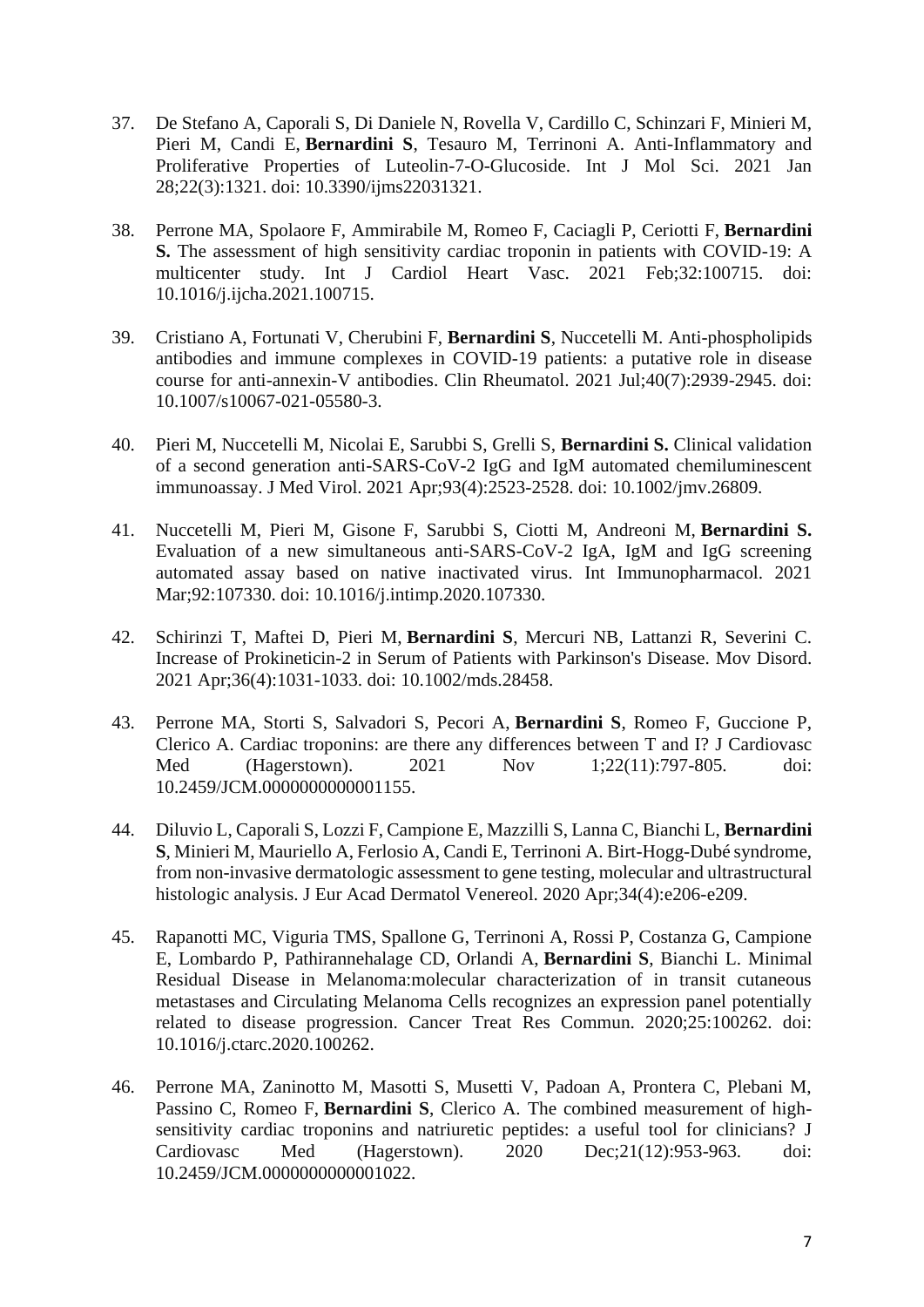- 47. Coppola A, Castaman G, Santoro RC, Mancuso ME, Franchini M, Marino R, Rivolta GF, Santoro C, Zanon E, Sciacovelli L, Manca S, Lubrano R, Golato M, Tripodi A, Rocino A; ad hoc Working Group. [Management of patients with severe haemophilia a](https://pubmed.ncbi.nlm.nih.gov/33094880/)  [without inhibitors on prophylaxis with emicizumab: AICE recommendations with focus](https://pubmed.ncbi.nlm.nih.gov/33094880/)  [on emergency in collaboration with SIBioC, SIMEU, SIMEUP, SIPMeL and SISET.](https://pubmed.ncbi.nlm.nih.gov/33094880/) Haemophilia. 2020 Nov;26(6):937-945. doi: 10.1111/hae.14172.
- 48. Pieri M, Ciotti M, Carlozzi N, Frassanito ML, Meloni A, Cistera A, Turchetti G, Niscola S, Labate G, Calugi G, **Bernardini S.** [SARS-CoV-2 infection serology validation of](https://pubmed.ncbi.nlm.nih.gov/33002475/)  [different methods: Usefulness of IgA in the early phase of infection.](https://pubmed.ncbi.nlm.nih.gov/33002475/) Clin Chim Acta. 2020 Dec;511:28-32. doi: 10.1016/j.cca.2020.09.033.
- 49. Nuccetelli M, Pieri M, Gisone F, **Bernardini S.** [Combined anti-SARS-CoV-2 IgA, IgG,](https://pubmed.ncbi.nlm.nih.gov/32945214/)  [and IgM Detection as a Better Strategy to Prevent Second Infection Spreading Waves.](https://pubmed.ncbi.nlm.nih.gov/32945214/) Immunol Invest. 2020 Sep 18:1-13. doi: 10.1080/08820139.2020.1823407.
- 50. Latini A, Agolini E, Novelli A, Borgiani P, Giannini R, Gravina P, Smarrazzo A, Dauri M, Andreoni M, Rogliani P, **Bernardini S**, Helmer-Citterich M, Biancolella M, Novelli G. [COVID-19 and Genetic Variants of Protein Involved in the SARS-CoV-2 Entry into](https://pubmed.ncbi.nlm.nih.gov/32867305/)  [the Host Cells.](https://pubmed.ncbi.nlm.nih.gov/32867305/) Genes (Basel). 2020 Aug 27;11(9):1010. doi: 10.3390/genes11091010.
- 51. Novelli A, Andreani M, Biancolella M, Liberatoscioli L, Passarelli C, Colona VL, Rogliani P, Leonardis F, Campana A, Carsetti R, Andreoni M, **Bernardini S**, Novelli G, Locatelli F. [HLA allele frequencies and susceptibility to COVID-19 in a group of 99](https://pubmed.ncbi.nlm.nih.gov/32827207/)  [Italian patients.](https://pubmed.ncbi.nlm.nih.gov/32827207/) HLA. 2020 Nov;96(5):610-614. doi: 10.1111/tan.14047.
- 52. Perrone MA, Passino C, Vassalle C, Masotti S, Romeo F, Guccione P, **Bernardini S**, Clerico A. [Early evaluation of myocardial injury by means of high-sensitivity methods](https://pubmed.ncbi.nlm.nih.gov/32720778/)  [for cardiac troponins after strenuous and prolonged exercise.](https://pubmed.ncbi.nlm.nih.gov/32720778/) J Sports Med Phys Fitness. 2020 Sep;60(9):1297-1305. doi: 10.23736/S0022-4707.20.11016-8.
- 53. Clerico A, Zaninotto M, Passino C, Aspromonte N, Piepoli MF, Migliardi M, Perrone M, Fortunato A, Padoan A, Testa A, Dellarole F, Trenti T, **Bernardini S**, Sciacovelli L, Colivicchi F, Gabrielli D, Plebani M. [Evidence on clinical relevance of cardiovascular](https://pubmed.ncbi.nlm.nih.gov/32692693/)  [risk evaluation in the general population using cardio-specific biomarkers.](https://pubmed.ncbi.nlm.nih.gov/32692693/) Clin Chem Lab Med. 2020 Jul 21;59(1):79-90. doi: 10.1515/cclm-2020-0310.
- 54. Perrone MA, Macrini M, Maregnani A, Ammirabile M, Clerico A, **Bernardini S**, Romeo F. [The effects of a 50 km ultramarathon race](https://pubmed.ncbi.nlm.nih.gov/32657560/) on high sensitivity cardiac troponin I and [NT-proBNP in highly trained athletes.](https://pubmed.ncbi.nlm.nih.gov/32657560/) Minerva Cardioangiol. 2020 Aug;68(4):305-312. doi: 10.23736/S0026-4725.20.05281-0.
- 55. Ciotti M, Ciccozzi M, Terrinoni A, Jiang WC, Wang CB, **Bernardini S.** [The COVID-](https://pubmed.ncbi.nlm.nih.gov/32645276/)[19 pandemic.](https://pubmed.ncbi.nlm.nih.gov/32645276/) Crit Rev Clin Lab Sci. 2020 Sep;57(6):365-388. doi: 10.1080/10408363.2020.1783198.
- 56. Formica V, Minieri M, **Bernardini S**, Ciotti M, D'Agostini C, Roselli M, Andreoni M, Morelli C, Parisi G, Federici M, Paganelli C, Legramante JM. [Complete blood count](https://pubmed.ncbi.nlm.nih.gov/32620590/)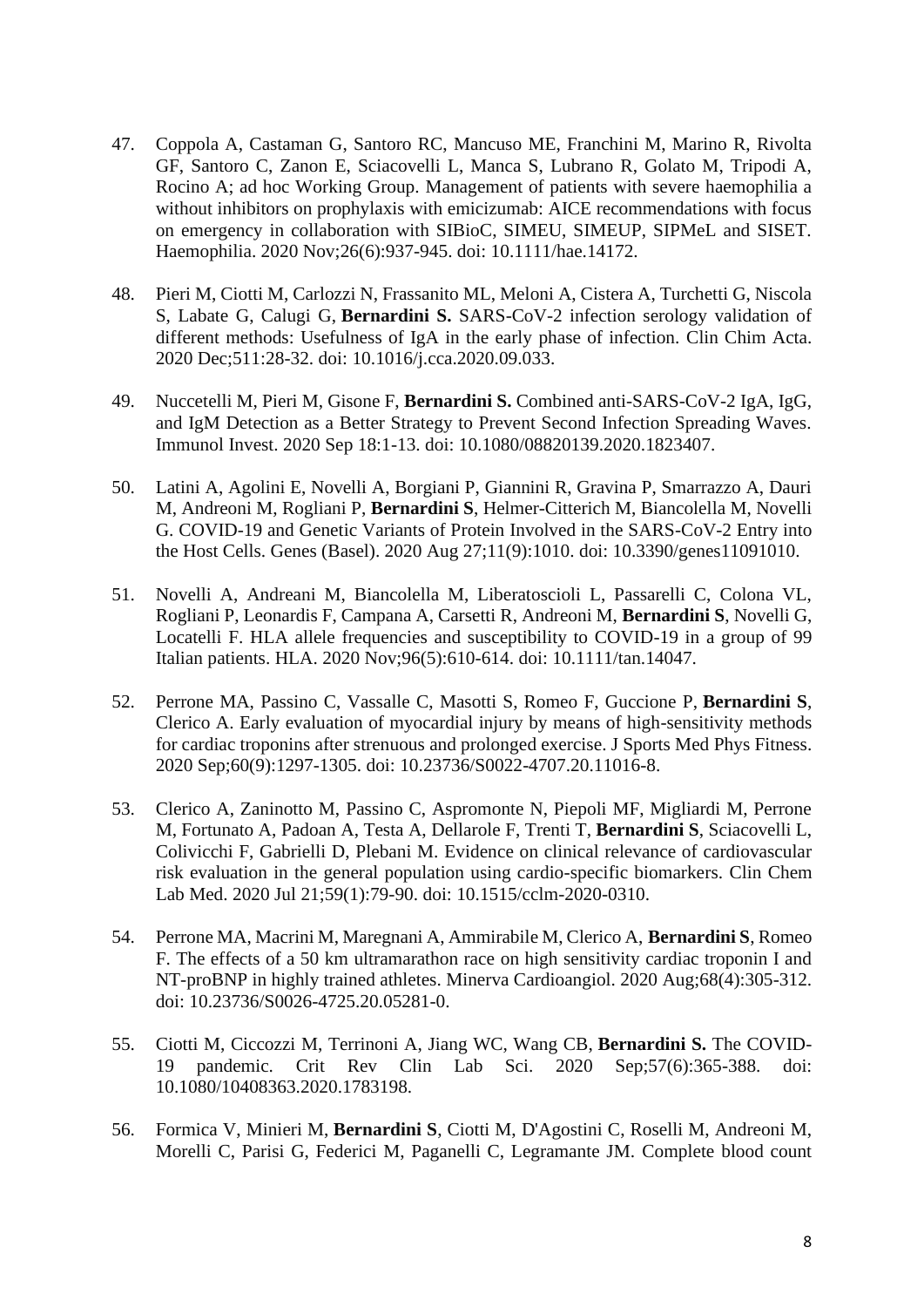[might help to identify subjects with high probability of testing positive to SARS-CoV-2.](https://pubmed.ncbi.nlm.nih.gov/32620590/) Clin Med (Lond). 2020 Jul;20(4):e114-e119. doi: 10.7861/clinmed.2020-0373.

- 57. Cerroni R, Liguori C, Stefani A, Conti M, Garasto E, Pierantozzi M, Mercuri NB, **Bernardini S**, Fucci G, Massoud R. [Increased Noradrenaline as an Additional](https://pubmed.ncbi.nlm.nih.gov/32612521/)  [Cerebrospinal Fluid Biomarker in PSP-Like Parkinsonism.](https://pubmed.ncbi.nlm.nih.gov/32612521/) Front Aging Neurosci. 2020 Jun 16;12:126. doi: 10.3389/fnagi.2020.00126.
- 58. Sancesario GM, Di Lazzaro G, Alwardat M, Biticchi B, Basile V, Salimei C, Colona VL, Sinibaldi Salimei P, **Bernardini S**, Mercuri NB, Pisani A, Schirinzi T. [Amyloid](https://pubmed.ncbi.nlm.nih.gov/32597810/)[β42/Neurogranin Ratio as a Potential Index for Cognitive Impairment in Parkinson's](https://pubmed.ncbi.nlm.nih.gov/32597810/)  [Disease.](https://pubmed.ncbi.nlm.nih.gov/32597810/) J Alzheimers Dis. 2020;76(3):1171-1178. doi: 10.3233/JAD-200344.
- 59. Kricka LJ, Polevikov S, Park JY, Fortina P, **Bernardini S**, Satchkov D, Kolesov V, Grishkov M. [Artificial Intelligence-Powered Search Tools and Resources in the Fight](https://pubmed.ncbi.nlm.nih.gov/32549878/)  [Against COVID-19.](https://pubmed.ncbi.nlm.nih.gov/32549878/) EJIFCC. 2020 Jun 2;31(2):106-116.
- 60. Rapanotti MC, Campione E, Suarez Viguria TM, Spallone G, Costanza G, Rossi P, Orlandi A, Valenti P, **Bernardini S**, Bianchi L. [Stem-Mesenchymal Signature Cell](https://pubmed.ncbi.nlm.nih.gov/32548126/)  [Genes Detected in Heterogeneous Circulating Melanoma Cells Correlate With Disease](https://pubmed.ncbi.nlm.nih.gov/32548126/)  [Stage in Melanoma Patients.](https://pubmed.ncbi.nlm.nih.gov/32548126/) Front Mol Biosci. 2020 May 29;7:92. doi: 10.3389/fmolb.2020.00092.
- 61. Poggiali E, Zaino D, Immovilli P, Rovero L, Losi G, Dacrema A, Nuccetelli M, Vadacca GB, Guidetti D, Vercelli A, Magnacavallo A, **Bernardini S**, Terracciano C. [Lactate](https://pubmed.ncbi.nlm.nih.gov/32531257/)  [dehydrogenase and C-reactive protein as predictors of respiratory failure in CoVID-19](https://pubmed.ncbi.nlm.nih.gov/32531257/)  [patients.](https://pubmed.ncbi.nlm.nih.gov/32531257/) Clin Chim Acta. 2020 Oct;509:135-138. doi: 10.1016/j.cca.2020.06.012.
- 62. Valentini A, Perrone MA, Cianfarani MA, Tarantino U, Massoud R, Merra G, **Bernardini S**, Morris HA, Bertoli A. [Obesity, vitamin D status and physical activity:](https://pubmed.ncbi.nlm.nih.gov/32515572/)  [1,25\(OH\)2D as a potential marker of vitamin D deficiency in obese subjects.](https://pubmed.ncbi.nlm.nih.gov/32515572/) Panminerva Med. 2020 Jun;62(2):83-92. doi: 10.23736/S0031-0808.20.03770-2.
- 63. Gruson D, **Bernardini S**, Dabla PK, Gouget B, Stankovic S. [Collaborative AI and](https://pubmed.ncbi.nlm.nih.gov/32505771/)  [Laboratory Medicine integration in precision cardiovascular medicine.](https://pubmed.ncbi.nlm.nih.gov/32505771/) Clin Chim Acta. 2020 Oct;509:67-71. doi: 10.1016/j.cca.2020.06.001. Epub 2020 Jun 4.
- 64. Nuccetelli M, Pieri M, Grelli S, Ciotti M, Miano R, Andreoni M, **Bernardini S.** [SARS-](https://pubmed.ncbi.nlm.nih.gov/32501411/)[CoV-2 infection serology: a useful tool to overcome lockdown?](https://pubmed.ncbi.nlm.nih.gov/32501411/) Cell Death Discov. 2020 May 26;6:38. doi: 10.1038/s41420-020-0275-2.
- 65. Spoto S, Legramante JM, Minieri M, Fogolari M, Terrinoni A, Valeriani E, Sebastiano C, **Bernardini S**, Ciccozzi M, Angeletti PS. [How biomarkers can improve pneumonia](https://pubmed.ncbi.nlm.nih.gov/32462910/)  [diagnosis and prognosis: procalcitonin and mid-regional-pro-adrenomedullin.](https://pubmed.ncbi.nlm.nih.gov/32462910/) Biomark Med. 2020 May;14(7):549-562. doi: 10.2217/bmm-2019-0414.
- 66. Clerico A, Cardinale DM, Zaninotto M, Aspromonte N, Sandri MT, Passino C, Migliardi M, Perrone M, Fortunato A, Padoan A, Trenti T, **Bernardini S**, Sciacovelli L, Colivicchi F, Gabrielli D, Plebani M. [High-sensitivity cardiac troponin I and T methods for the early](https://pubmed.ncbi.nlm.nih.gov/32441665/)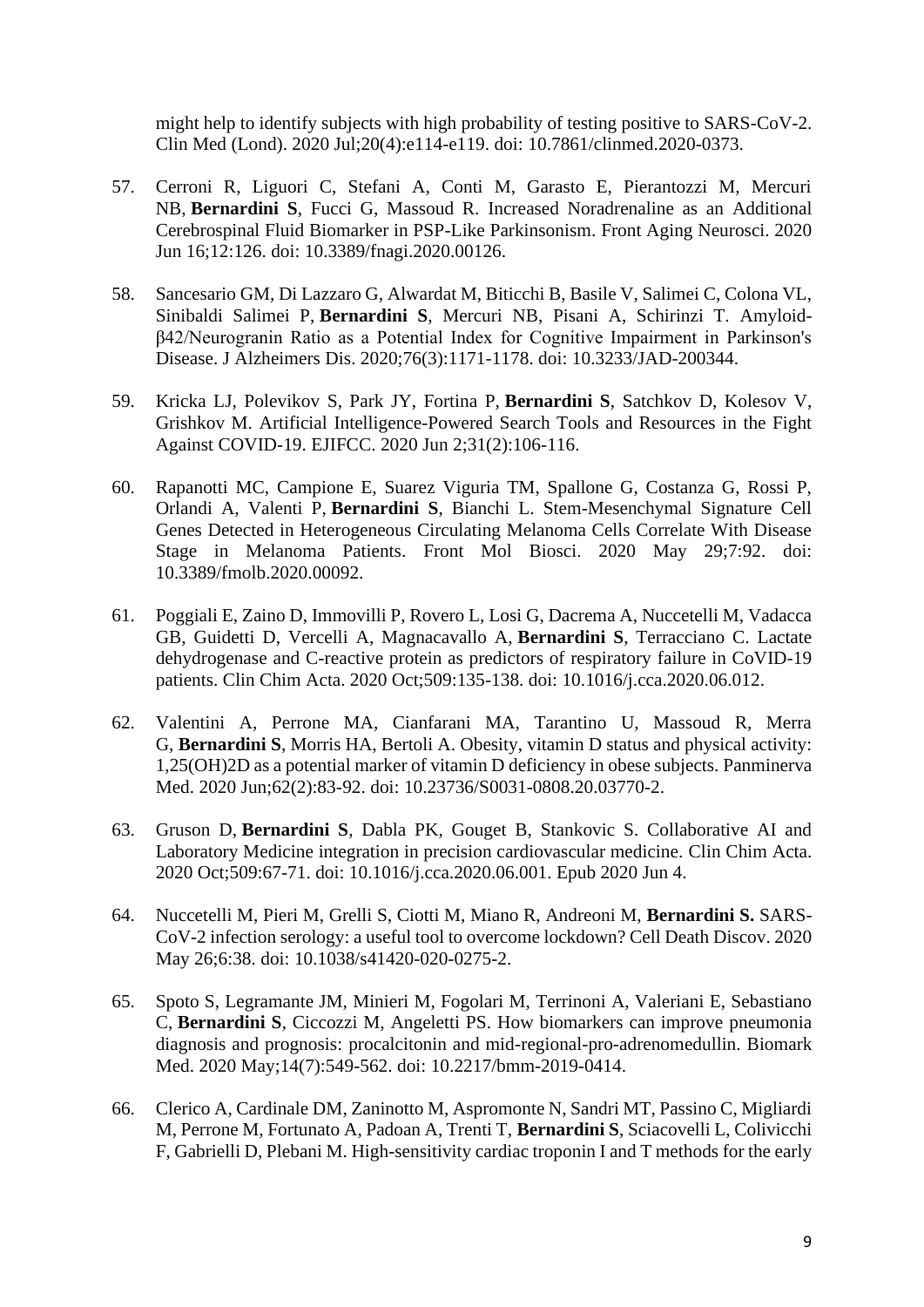[detection of myocardial injury in patients on chemotherapy.](https://pubmed.ncbi.nlm.nih.gov/32441665/) Clin Chem Lab Med. 2020 May 22;59(3):513-521. doi: 10.1515/cclm-2020-0362.

- 67. Ciotti M, Angeletti S, Minieri M, Giovannetti M, Benvenuto D, Pascarella S, Sagnelli C, Bianchi M, **Bernardini S**, Ciccozzi M. [COVID-19 Outbreak: An Overview.](https://pubmed.ncbi.nlm.nih.gov/32259829/) Chemotherapy. 2019;64(5-6):215-223. doi: 10.1159/000507423.
- 68. Schirinzi T, Di Lazzaro G, Sancesario GM, Summa S, Petrucci S, Colona VL, **Bernardini S**, Pierantozzi M, Stefani A, Mercuri NB, Pisani A. [Young-onset and](https://pubmed.ncbi.nlm.nih.gov/32169356/)  [late-onset Parkinson's disease exhibit a different profile of fluid biomarkers and clinical](https://pubmed.ncbi.nlm.nih.gov/32169356/)  [features.](https://pubmed.ncbi.nlm.nih.gov/32169356/) Neurobiol Aging. 2020 Jun;90:119-124. doi: 10.1016/j.neurobiolaging.2020.02.012. Epub 2020 Feb 18.
- 69. Romigi A, Bari M, Liguori C, Izzi F, Rapino C, Nuccetelli M, Battista N, **Bernardini S**, Centonze D, Mercuri NB, Placidi F, Maccarrone M. [CSF Levels of the Endocannabinoid](https://pubmed.ncbi.nlm.nih.gov/32148204/)  [Anandamide are Reduced in Patients with Untreated Narcolepsy Type 1: A Pilot Study.](https://pubmed.ncbi.nlm.nih.gov/32148204/) CNS Neurol Disord Drug Targets. 2020;19(2):142-147. doi: 10.2174/1871527319666200309115602.
- 70. Liguori C, Spanetta M, Izzi F, Franchini F, Nuccetelli M, Sancesario GM, Di Santo S, **Bernardini S**, Mercuri NB, Placidi F. [Sleep-Wake Cycle in Alzheimer's Disease Is](https://pubmed.ncbi.nlm.nih.gov/32065791/)  [Associated with Tau Pathology and Orexin Dysregulation.](https://pubmed.ncbi.nlm.nih.gov/32065791/) J Alzheimers Dis. 2020;74(2):501-508. doi: 10.3233/JAD-191124.
- 71. Calugi G, De Cagna MR, Zocca E, Quarantelli MT, Iodice C, Frassanito ML, Valentini A, Pieri M, **Bernardini S.** [Evaluation and analytical performance of the new Roche T411](https://pubmed.ncbi.nlm.nih.gov/32004877/)  [and T511 coagulation analysers.](https://pubmed.ncbi.nlm.nih.gov/32004877/) Thromb Res. 2020 Mar;187:166-169. doi: 10.1016/j.thromres.2020.01.018.
- 72. Terrinoni A, Palombo R, Pitolli C, Caporali S, De Berardinis R, Ciccarone S, Lanzillotta A, Mauramati S, Porta G, Minieri M, Melino G, **Bernardini S**, Bruno E. Role of the TAp63 Isoform in Recurrent Nasal Polyps. Folia Biol (Praha). 2019;65(4):170-180.
- 73. Perrone MA, Viola FG, Minieri M, Caporali S, Copponi A, Sancesario G, Angeletti S, Massoud R, Romeo F, **Bernardini S**, Terrinoni A. The Von Willebrand Factor Antigen Plasma Concentration: a Monitoring Marker in the Treatment of Aortic and Mitral Valve Diseases. Folia Biol (Praha). 2020;66(4):133-141.
- 74. Lattanzi R, Maftei D, Petrella C, Pieri M, Sancesario G, Schirinzi T, **Bernardini S**, Barbato C, Ralli M, Greco A, Possenti R, Sancesario G, Severini C. [Involvement of the](https://pubmed.ncbi.nlm.nih.gov/31766244/)  [Chemokine Prokineticin-2 \(PROK2\) in Alzheimer's Disease: From Animal Models to](https://pubmed.ncbi.nlm.nih.gov/31766244/)  [the Human Pathology.](https://pubmed.ncbi.nlm.nih.gov/31766244/) Cells. 2019 Nov 13;8(11):1430. doi: 10.3390/cells8111430.
- 75. Castaman G, Santoro C, Coppola A, Mancuso ME, Santoro RC, **Bernardini S**, Pugliese FR, Lubrano R, Golato M, Tripodi A, Rocino A, Santagostino E; ad hoc Working Group, Biasoli C, Borchiellini A, Catalano A, Contino L, Coluccia A, Cultrera D, De Cristofaro R, Di Minno G, Fabbri A, Franchini M, Gamba G, Giuffrida AC, Gresele P, Giampaolo A, Hassan HJ, Luciani M, Marchesini E, Marino R, Mazzucconi MG, Molinari AC, Morfini M, Notarangelo LD, Peccarisi L, Peyvandi F, Pollio B, Rivolta GF, Ruggieri MP, Sargentini V, Schiavoni M, Sciacovelli L, Serino ML, Siragusa S, Tagliaferri A,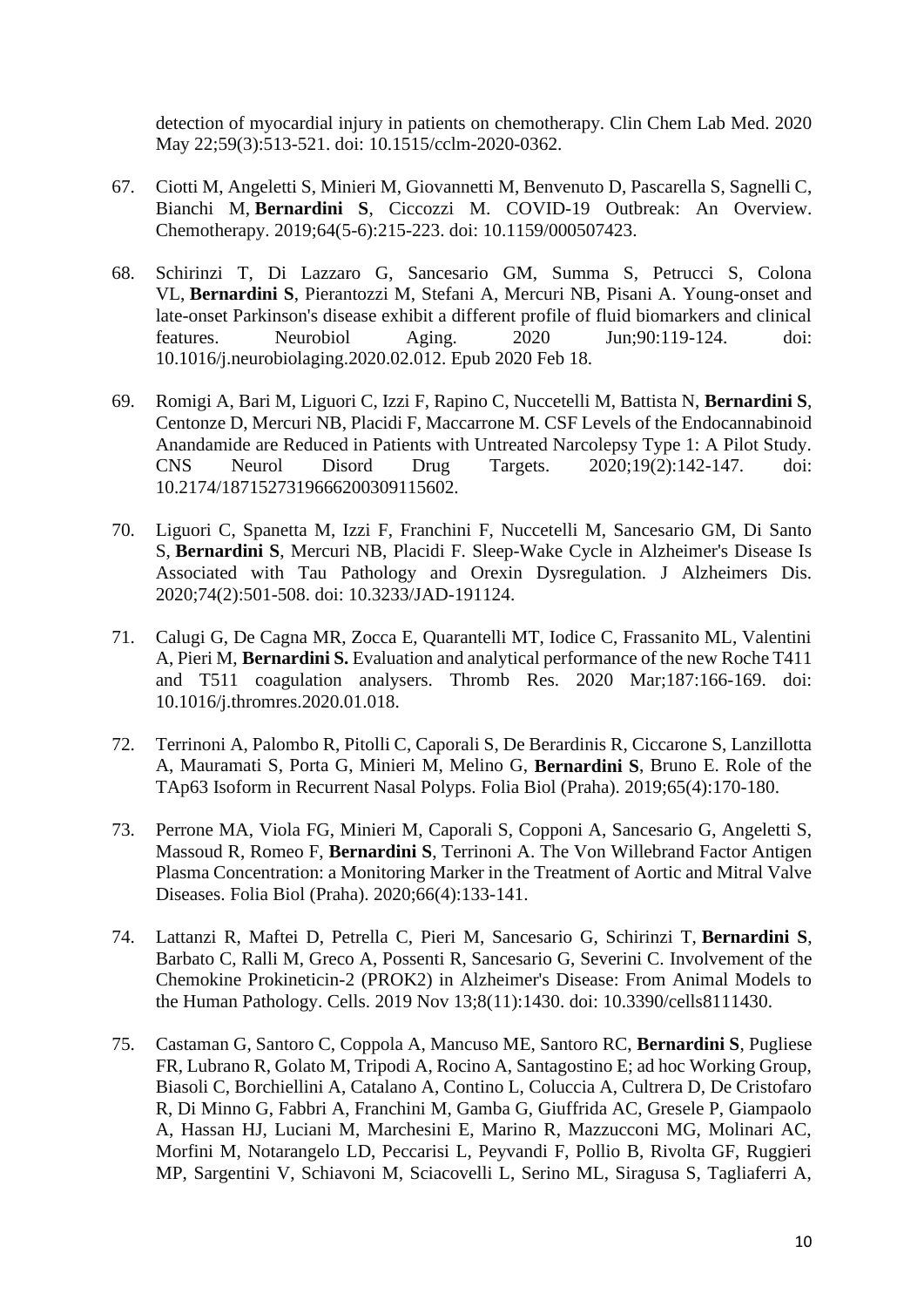Testa S, Tosetto A, Zampogna S, Zanon E. [Emergency management in patients with](https://pubmed.ncbi.nlm.nih.gov/31657709/)  [haemophilia A and inhibitors on prophylaxis with emicizumab: AICE practical guidance](https://pubmed.ncbi.nlm.nih.gov/31657709/)  [in collaboration with SIBioC, SIMEU, SIMEUP, SIPMeL and SISET.](https://pubmed.ncbi.nlm.nih.gov/31657709/) Blood Transfus. 2020 Mar;18(2):143-151. doi: 10.2450/2019.0186-19.

- 76. Bruno V, Nuccetelli M, Ticconi C, Bruno A, Martelli F, Capogna MV, **Bernardini S**, Piccione E, Pietropolli A. [Amniotic fluid antiphospholipid antibodies: potential role in](https://pubmed.ncbi.nlm.nih.gov/31615575/)  [antiphospholipid syndrome-independent aberrant implantation process.](https://pubmed.ncbi.nlm.nih.gov/31615575/) Reprod Biol Endocrinol. 2019 Oct 15;17(1):79. doi: 10.1186/s12958-019-0527-2.
- 77. Krashia P, Cordella A, Nobili A, La Barbera L, Federici M, Leuti A, Campanelli F, Natale G, Marino G, Calabrese V, Vedele F, Ghiglieri V, Picconi B, Di Lazzaro G, Schirinzi T, Sancesario G, Casadei N, Riess O, **Bernardini S**, Pisani A, Calabresi P, Viscomi MT, Serhan CN, Chiurchiù V, D'Amelio M, Mercuri NB. [Author Correction:](https://pubmed.ncbi.nlm.nih.gov/31611555/)  [Blunting neuroinflammation with resolvin D1 prevents early pathology in a rat model of](https://pubmed.ncbi.nlm.nih.gov/31611555/)  [Parkinson's disease.](https://pubmed.ncbi.nlm.nih.gov/31611555/) Nat Commun. 2019 Oct 14;10(1):4725. doi: 10.1038/s41467-019- 12538-2.
- 78. Perrone M, Donatucci B, Salvati A, Gualtieri P, De Lorenzo A, Romeo F, **Bernardini S**. Inflammation, oxidative stress and gene expression: the postprandial approach in professional soccer players to reduce the risk of muscle injuries and early atherosclerosis. Medicina dello Sport 2019 June;72(2):234-43 DOI: 10.23736/S0025-7826.19.03531-2
- 79. Perrone MA, Gualtieri P, Gratteri S, Ali W, Sergi D, Muscoli S, Cammarano A, **Bernardini S**, Di Renzo L, Romeo F. [Effects of postprandial hydroxytyrosol and](https://pubmed.ncbi.nlm.nih.gov/31593559/)  [derivates on oxidation of LDL, cardiometabolic state and](https://pubmed.ncbi.nlm.nih.gov/31593559/) gene expression: a [nutrigenomic approach for cardiovascular prevention.](https://pubmed.ncbi.nlm.nih.gov/31593559/) J Cardiovasc Med (Hagerstown). 2019 Jul;20(7):419-426. doi: 10.2459/JCM.0000000000000816.
- 80. Spoto S, Fogolari M, De Florio L, Minieri M, Vicino G, Legramante J, Lia MS, Terrinoni A, Caputo D, Costantino S, **Bernardini S**, Ciccozzi M, Angeletti S. [Procalcitonin and](https://pubmed.ncbi.nlm.nih.gov/31574301/)  MR-proAdrenomedullin [combination in the etiological diagnosis and prognosis of sepsis](https://pubmed.ncbi.nlm.nih.gov/31574301/)  [and septic shock.](https://pubmed.ncbi.nlm.nih.gov/31574301/) Microb Pathog. 2019 Dec;137:103763. doi: 10.1016/j.micpath.2019.103763. Epub 2019 Sep 28.
- 81. Plebani M, Banfi G, **Bernardini S**, Bondanini F, Conti L, Dorizzi R, Ferrara FE, Mancini R, Trenti T. [Serum or plasma? An old question looking for new answers.](https://pubmed.ncbi.nlm.nih.gov/31525152/) Clin Chem Lab Med. 2020 Jan 28;58(2):178-187. doi: 10.1515/cclm-2019-0719.
- 82. Krashia P, Cordella A, Nobili A, La Barbera L, Federici M, Leuti A, Campanelli F, Natale G, Marino G, Calabrese V, Vedele F, Ghiglieri V, Picconi B, Di Lazzaro G, Schirinzi T, Sancesario G, Casadei N, Riess O, **Bernardini S**, Pisani A, Calabresi P, Viscomi MT, Serhan CN, Chiurchiù V, D'Amelio M, Mercuri NB. [Blunting](https://pubmed.ncbi.nlm.nih.gov/31477726/)  [neuroinflammation with resolvin D1 prevents early pathology in a rat model of](https://pubmed.ncbi.nlm.nih.gov/31477726/)  [Parkinson's disease.](https://pubmed.ncbi.nlm.nih.gov/31477726/) Nat Commun. 2019 Sep 2;10(1):3945. doi: 10.1038/s41467-019- 11928-w.
- 83. Sancesario G, **Bernardini S.** [AD biomarker discovery in CSF and in alternative matrices.](https://pubmed.ncbi.nlm.nih.gov/31437430/) Clin Biochem. 2019 Oct;72:52-57. doi: 10.1016/j.clinbiochem.2019.08.008.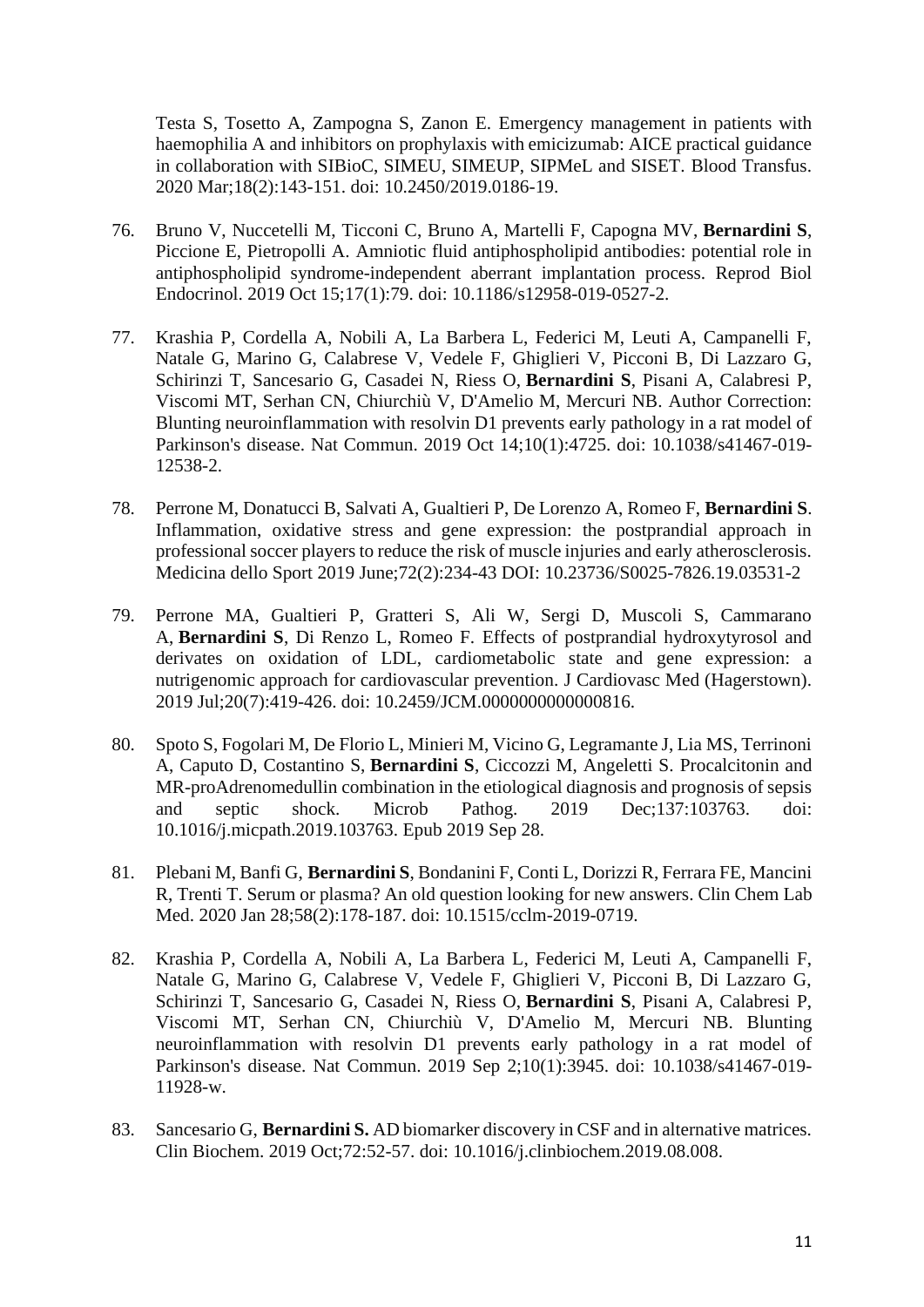- 84. Di Renzo L, Cioccoloni G, **Bernardini S**, Abenavoli L, Aiello V, Marchetti M, Cammarano A, Alipourfard I, Ceravolo I, Gratteri S. [A Hazelnut-Enriched Diet](https://pubmed.ncbi.nlm.nih.gov/31354906/)  [Modulates Oxidative Stress and Inflammation Gene Expression without Weight Gain.](https://pubmed.ncbi.nlm.nih.gov/31354906/) Oxid Med Cell Longev. 2019 Jul 4;2019:4683723. doi: 10.1155/2019/4683723.
- 85. Saeed K, Wilson DC, Bloos F, Schuetz P, van der Does Y, Melander O, Hausfater P, Legramante JM, Claessens YE, Amin D, Rosenqvist M, White G, Mueller B, Limper M, Callejo CC, Brandi A, Macchi MA, Cortes N, Kutz A, Patka P, Yañez MC, **Bernardini S**, Beau N, Dryden M, van Gorp ECM, Minieri M, Chan L, Rood PPM, Del Castillo JG. [Correction to: The early identification of disease progression in patients with suspected](https://pubmed.ncbi.nlm.nih.gov/31307526/)  [infection presenting to the emergency department: a multi-centre derivation and](https://pubmed.ncbi.nlm.nih.gov/31307526/)  [validation study.](https://pubmed.ncbi.nlm.nih.gov/31307526/) Crit Care. 2019 Jul 15;23(1):255. doi: 10.1186/s13054-019-2536-0.
- 86. Perrone MA, Pieri M, Marchei M, Sergi D, **Bernardini S**, Romeo F. [Serum free light](https://pubmed.ncbi.nlm.nih.gov/31253526/)  [chains in patients with ST elevation myocardial infarction \(STEMI\): A possible](https://pubmed.ncbi.nlm.nih.gov/31253526/)  [correlation with left ventricle dysfunction.I](https://pubmed.ncbi.nlm.nih.gov/31253526/)nt J Cardiol. 2019 Oct 1;292:32-34. doi: 10.1016/j.ijcard.2019.06.016.
- 87. Clerico A, Ripoli A, Zaninotto M, Masotti S, Musetti V, Ciaccio M, Aloe R, Rizzardi S, Dittadi R, Carrozza C, Fasano T, Perrone M, de Santis A, Prontera C, Riggio D, Guiotto C, Migliardi M, **Bernardini S**, Plebani M. [Head-to-head comparison of plasma cTnI](https://pubmed.ncbi.nlm.nih.gov/31201817/)  [concentration values measured with three high-sensitivity methods in a large Italian](https://pubmed.ncbi.nlm.nih.gov/31201817/)  [population of healthy volunteers and patients admitted to emergency department with](https://pubmed.ncbi.nlm.nih.gov/31201817/)  [acute coronary syndrome: A multi-center study.](https://pubmed.ncbi.nlm.nih.gov/31201817/) Clin Chim Acta. 2019 Sep;496:25-34. doi: 10.1016/j.cca.2019.06.012.
- 88. Fenouil T, Fourier A, Quadrio I, Streichenberger N, **Bernardini S**, Zima T, Perret-Liaudet A, Meyronet D. [The standardization of cerebrospinal fluid markers and](https://pubmed.ncbi.nlm.nih.gov/31194969/)  [neuropathological diagnoses brings to light the frequent complexity of concomitant](https://pubmed.ncbi.nlm.nih.gov/31194969/)  [pathology in Alzheimer's disease: The next challenge for biochemical markers?](https://pubmed.ncbi.nlm.nih.gov/31194969/) Clin Biochem. 2019 Oct;72:15-23. doi: 10.1016/j.clinbiochem.2019.06.004.
- 89. Palombo R, Caporali S, Falconi M, Iacovelli F, Morozzo Della Rocca B, Lo Surdo A, Campione E, Candi E, Melino G, **Bernardini S**, Terrinoni A. [Luteolin-7-](https://pubmed.ncbi.nlm.nih.gov/31159225/)*O*-β-d-[Glucoside Inhibits Cellular Energy Production Interacting with HEK2 in Keratinocytes.](https://pubmed.ncbi.nlm.nih.gov/31159225/) Int J Mol Sci. 2019 May 31;20(11):2689. doi: 10.3390/ijms20112689.
- 90. Greaves RF, **Bernardini S**, Ferrari M, Fortina P, Gouget B, Gruson D, Lang T, Loh TP, Morris HA, Park JY, Roessler M, Yin P, Kricka LJ. [Key questions about the future of](https://pubmed.ncbi.nlm.nih.gov/31145895/)  [laboratory medicine in the next decade of the 21st century: A report from the IFCC-](https://pubmed.ncbi.nlm.nih.gov/31145895/)[Emerging Technologies Division.](https://pubmed.ncbi.nlm.nih.gov/31145895/) Clin Chim Acta. 2019 Aug;495:570-589. doi: 10.1016/j.cca.2019.05.021.
- 91. **Bernardini S**, Zima T. [Alzheimer's disease: Making the](https://pubmed.ncbi.nlm.nih.gov/31125534/) point. Clin Biochem. 2019 Oct;72:1-2. doi: 10.1016/j.clinbiochem.2019.05.007.
- 92. Clerico A, Masotti S, Musetti V, Ripoli A, Aloe R, Di Pietro M, Rizzardi S, Dittadi R, Carrozza C, Belloni L, Perrone M, Fasano T, Canovi S, de Santis A, Prontera C, Guiotto C, Cosseddu D, Migliardi M, **Bernardini S.** [Evaluation of 99th percentile and reference](https://pubmed.ncbi.nlm.nih.gov/30978328/)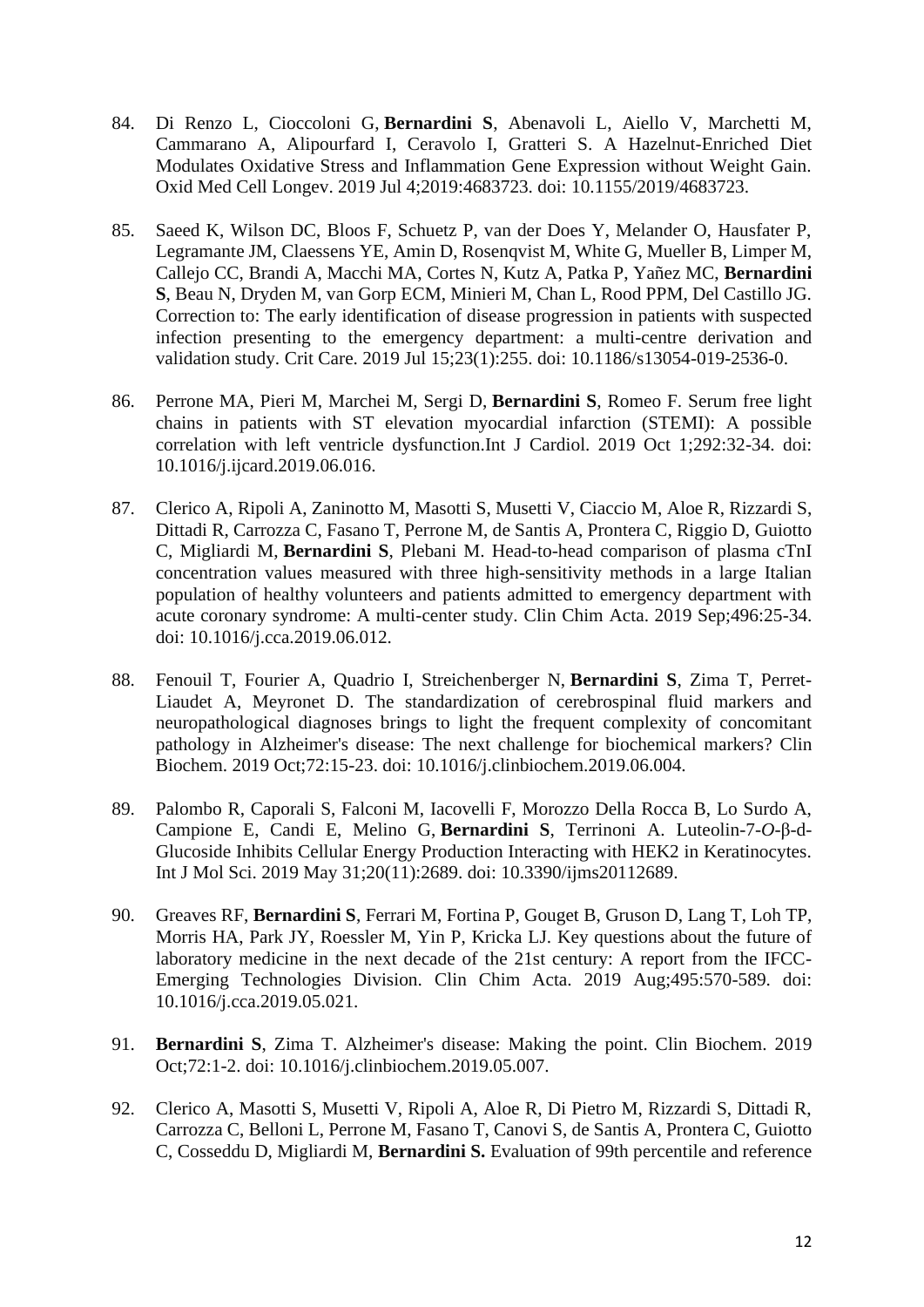change values of the hs-cTnI [method using ADVIA Centaur XPT platform: A multicenter](https://pubmed.ncbi.nlm.nih.gov/30978328/)  [study.](https://pubmed.ncbi.nlm.nih.gov/30978328/) Clin Chim Acta. 2019 Aug;495:161-166. doi: 10.1016/j.cca.2019.04.056.

- 93. Ialongo C, **Bernardini S.** [Total laboratory automation has the potential to be the field of](https://pubmed.ncbi.nlm.nih.gov/30956229/)  [application of artificial intelligence: the cyber-physical system and "Automation 4.0".](https://pubmed.ncbi.nlm.nih.gov/30956229/) Clin Chem Lab Med. 2019 Oct 25;57(11):e279-e281. doi: 10.1515/cclm-2019-0226.
- 94. Terrinoni A, Calabrese C, Basso D, Aita A, Caporali S, Plebani M, **Bernardini S.** [The](https://pubmed.ncbi.nlm.nih.gov/30838832/)  [circulating miRNAs as diagnostic and prognostic markers.](https://pubmed.ncbi.nlm.nih.gov/30838832/) Clin Chem Lab Med. 2019 Jun 26;57(7):932-953. doi: 10.1515/cclm-2018-0838.
- 95. Clerico A, Ripoli A, Masotti S, Musetti V, Aloe R, Dipalo M, Rizzardi S, Dittadi R, Carrozza C, Storti S, Belloni L, Perrone M, Fasano T, Canovi S, Correale M, Prontera C, Guiotto C, Cosseddu D, Migliardi M, **Bernardini S.** [Evaluation of 99th percentile and](https://pubmed.ncbi.nlm.nih.gov/30826369/)  [reference change values of a high-sensitivity cTnI method: A multicenter study.](https://pubmed.ncbi.nlm.nih.gov/30826369/) Clin Chim Acta. 2019 Jun;493:156-161. doi: 10.1016/j.cca.2019.02.029.
- 96. Liguori C, Mercuri NB, Nuccetelli M, Izzi F, Cordella A, **Bernardini S**, Placidi F. [Obstructive sleep apnea may induce orexinergic system and cerebral β-amyloid](https://pubmed.ncbi.nlm.nih.gov/30799255/)  [metabolism dysregulation: is it a further proof for Alzheimer's disease risk?](https://pubmed.ncbi.nlm.nih.gov/30799255/) Sleep Med. 2019 Apr;56:171-176. doi: 10.1016/j.sleep.2019.01.003.
- 97. Tripodi A, Santoro RC, Testa S, Molinari AC, **Bernardini S**, Golato M, Lippi G, Ageno W, Santagostino E. [Position paper on laboratory testing for patients with haemophilia. A](https://pubmed.ncbi.nlm.nih.gov/30747702/)  [consensus document from SISET, AICE, SIBioC and SIPMeL.](https://pubmed.ncbi.nlm.nih.gov/30747702/) Blood Transfus. 2019 May;17(3):229-236. doi: 10.2450/2019.0241-18.
- 98. Alwardat M, Schirinzi T, Di Lazzaro G, Sancesario GM, Franco D, Imbriani P, Sinibaldi Salimei P, **Bernardini S**, Mercuri NB, Pisani A. [Association between physical activity](https://pubmed.ncbi.nlm.nih.gov/30746564/)  [and dementia's risk factors in patients with Parkinson's disease.](https://pubmed.ncbi.nlm.nih.gov/30746564/) J Neural Transm (Vienna). 2019 Mar;126(3):319-325. doi: 10.1007/s00702-019-01979-0.
- 99. Saeed K, Wilson DC, Bloos F, Schuetz P, van der Does Y, Melander O, Hausfater P, Legramante JM, Claessens YE, Amin D, Rosenqvist M, White G, Mueller B, Limper M, Callejo CC, Brandi A, Macchi MA, Cortes N, Kutz A, Patka P, Yañez MC, **Bernardini S**, Beau N, Dryden M, van Gorp ECM, Minieri M, Chan L, Rood PPM, Del Castillo JG. [The early identification of disease progression in patients with suspected infection](https://pubmed.ncbi.nlm.nih.gov/30736862/)  [presenting to the emergency department: a multi-centre derivation and validation study.](https://pubmed.ncbi.nlm.nih.gov/30736862/) Crit Care. 2019 Feb 8;23(1):40. doi: 10.1186/s13054-019-2329-5.
- 100. Perrone MA, Babu Dasari J, Intorcia A, Morgagni R, Sergi D, Battaini F, De Lorenzo A, **Bernardini S**, Merra G, Romeo F. Efficacy and safety of dronedarone in patients with amiodarone-induced hyperthyroidism: a clinical study. Eur Rev Med Pharmacol Sci. 2018 Dec;22(23):8502-8508. doi: 10.26355/eurrev\_201812\_16551.
- 101. Liguori C, Mercuri NB, Nuccetelli M, Izzi F, **Bernardini S**, Placidi F. [Cerebrospinal](https://pubmed.ncbi.nlm.nih.gov/30372684/)  [Fluid Orexin Levels and Nocturnal Sleep Disruption in Alzheimer's Disease Patients](https://pubmed.ncbi.nlm.nih.gov/30372684/)  [Showing Neuropsychiatric Symptoms.](https://pubmed.ncbi.nlm.nih.gov/30372684/) J Alzheimers Dis. 2018;66(3):993-999. doi: 10.3233/JAD-180769.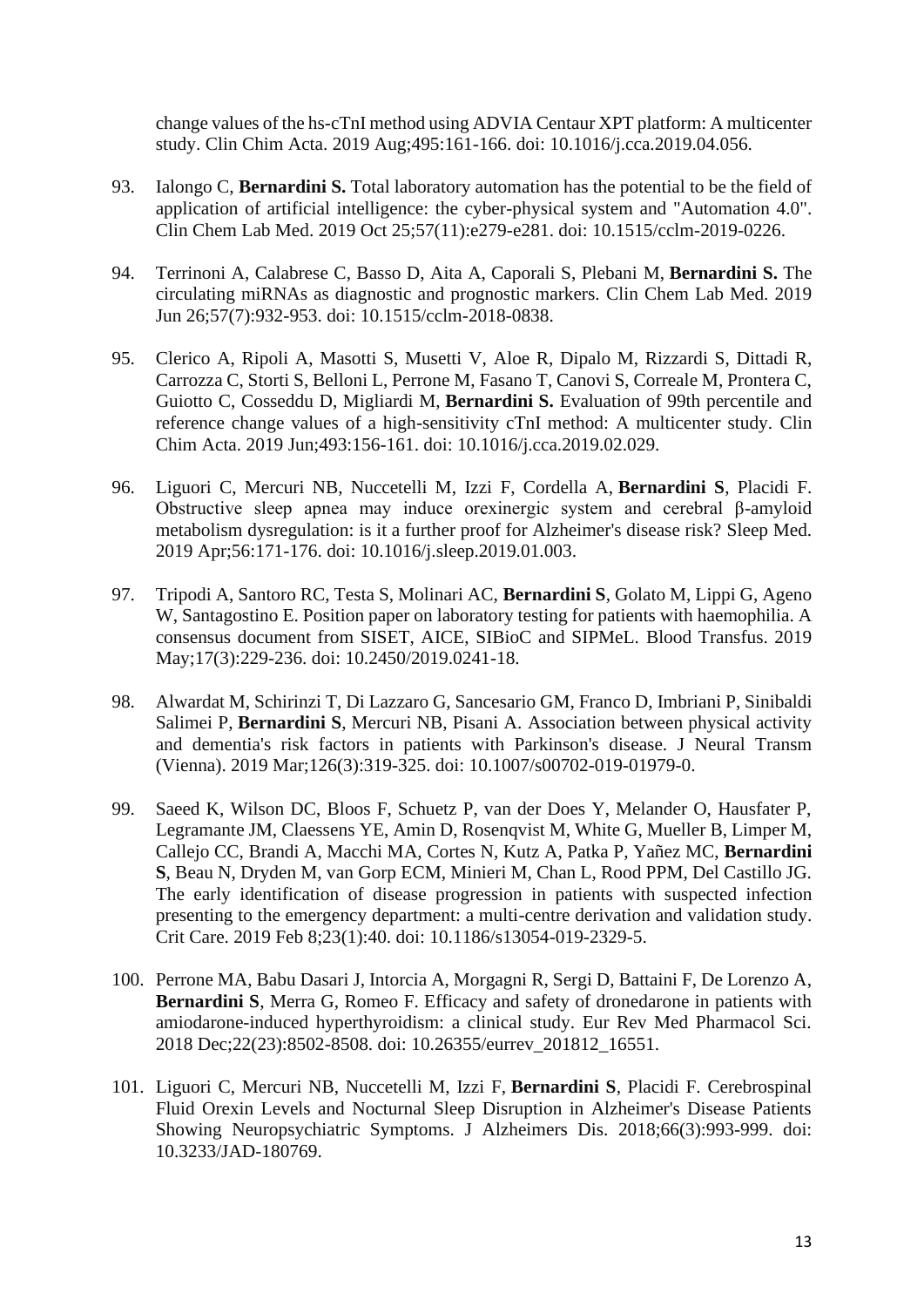- 102. Schirinzi T, Sancesario GM, Di Lazzaro G, Biticchi B, Colona VL, Mercuri NB, **Bernardini S**, Pisani A. [CSF α-synuclein inversely correlates with non-motor](https://pubmed.ncbi.nlm.nih.gov/30348495/)  [symptoms in a cohort of](https://pubmed.ncbi.nlm.nih.gov/30348495/) PD patients. Parkinsonism Relat Disord. 2019 Apr;61:203-206. doi: 10.1016/j.parkreldis.2018.10.018.
- 103. Sancesario GM, **Bernardini S.** [Diagnosis of neurodegenerative dementia: where do we](https://pubmed.ncbi.nlm.nih.gov/30306079/)  [stand, now?](https://pubmed.ncbi.nlm.nih.gov/30306079/) Ann Transl Med. 2018 Sep;6(17):340. doi: 10.21037/atm.2018.08.04.
- 104. Mazzeo M, Di Raimondo C, Gurnari C, Rapanotti MC, Giunta A, Franceschini L, Rizzo M, Minieri M, Provenzano I, **Bernardini S**, Cantonetti M, Bianchi L. [Early detection of](https://pubmed.ncbi.nlm.nih.gov/30249084/)  [IgH monoclonal rearrangement in follicular spicules of the nose preceding multiple](https://pubmed.ncbi.nlm.nih.gov/30249084/)  [myeloma diagnosis.](https://pubmed.ncbi.nlm.nih.gov/30249084/) G Ital Dermatol Venereol. 2020 Jun;155(3):364-366. doi: 10.23736/S0392-0488.18.06016-9.
- 105. Pieri M, Zenobi R, Morello M, Storto M, Buttari F, Centonze D, **Bernardini S**, Dessi M. [Multiple Sclerosis: kFLC index values related to gender.](https://pubmed.ncbi.nlm.nih.gov/30223231/) Mult Scler Relat Disord. 2018 Nov;26:58-60. doi: 10.1016/j.msard.2018.08.018.
- 106. Mion MM, Bragato G, Zaninotto M, Alessandroni J, **Bernardini S**, Plebani M. [Analytical performance evaluation of the new GEM](https://pubmed.ncbi.nlm.nih.gov/30118673/)<sup>®</sup> Premier<sup>TM</sup> 5000 analyzer in comparison to the GEM® [Premier™ 4000 and the RapidPoint](https://pubmed.ncbi.nlm.nih.gov/30118673/)® 405 systems. Clin Chim Acta. 2018 Nov;486:313-319. doi: 10.1016/j.cca.2018.08.019.
- 107. Khashoggi H, Pignalosa S, Russo C, Pieri M, **Bernardini S.** [New HPLC instrument](https://pubmed.ncbi.nlm.nih.gov/29993292/)  performance evaluation in  $HbA_{1c}$  determination and comparison with capillary [electrophoresis.](https://pubmed.ncbi.nlm.nih.gov/29993292/) Scand J Clin Lab Invest. 2018 Sep;78(5):393-397. doi: 10.1080/00365513.2018.1487072.
- 108. Schirinzi T, Sancesario GM, Di Lazzaro G, Scalise S, Colona VL, Imbriani P, Mercuri NB, **Bernardini S**, Lang AE, Pisani A. [Clinical value of CSF amyloid-beta-42 and tau](https://pubmed.ncbi.nlm.nih.gov/29948175/)  [proteins in Progressive Supranuclear Palsy.](https://pubmed.ncbi.nlm.nih.gov/29948175/) J Neural Transm (Vienna). 2018 Sep;125(9):1373-1379. doi: 10.1007/s00702-018-1893-1.
- 109. Pieri M, Pignalosa S, Franceschini L, Rizzo M, Cantonetti M, Zenobi R, **Bernardini S**, Dessi M. [Nephelometric assay of urine free light chains: an alternative and early clinical](https://pubmed.ncbi.nlm.nih.gov/29935112/)  [test for Bence-Jones protein quantification.](https://pubmed.ncbi.nlm.nih.gov/29935112/) Clin Chem Lab Med. 2018 Nov 27;56(12):e313-e315. doi: 10.1515/cclm-2018-0402.
- 110. Sancesario GM, **Bernardini S.** [Alzheimer's disease in the omics era.](https://pubmed.ncbi.nlm.nih.gov/29920246/) Clin Biochem. 2018 Sep;59:9-16. doi: 10.1016/j.clinbiochem.2018.06.011.
- 111. Ialongo C, **Bernardini S.** [Long story short: an introduction to the short-term and](https://pubmed.ncbi.nlm.nih.gov/29909405/)  [longterm Six Sigma quality and its importance in laboratory medicine for the](https://pubmed.ncbi.nlm.nih.gov/29909405/)  [management of extra-analytical processes.](https://pubmed.ncbi.nlm.nih.gov/29909405/) Clin Chem Lab Med. 2018 Oct 25;56(11):1838-1845. doi: 10.1515/cclm-2018-0310.
- 112. Terrinoni A, Didona B, Caporali S, Chillemi G, Lo Surdo A, Paradisi M, Annichiarico-Petruzzelli M, Candi E, **Bernardini S**, Melino G. [Role of the keratin 1 and keratin 10](https://pubmed.ncbi.nlm.nih.gov/29689068/)  [tails in the pathogenesis of ichthyosis hystrix of Curth Macklin.](https://pubmed.ncbi.nlm.nih.gov/29689068/) PLoS One. 2018 Apr 24;13(4):e0195792. doi: 10.1371/journal.pone.0195792.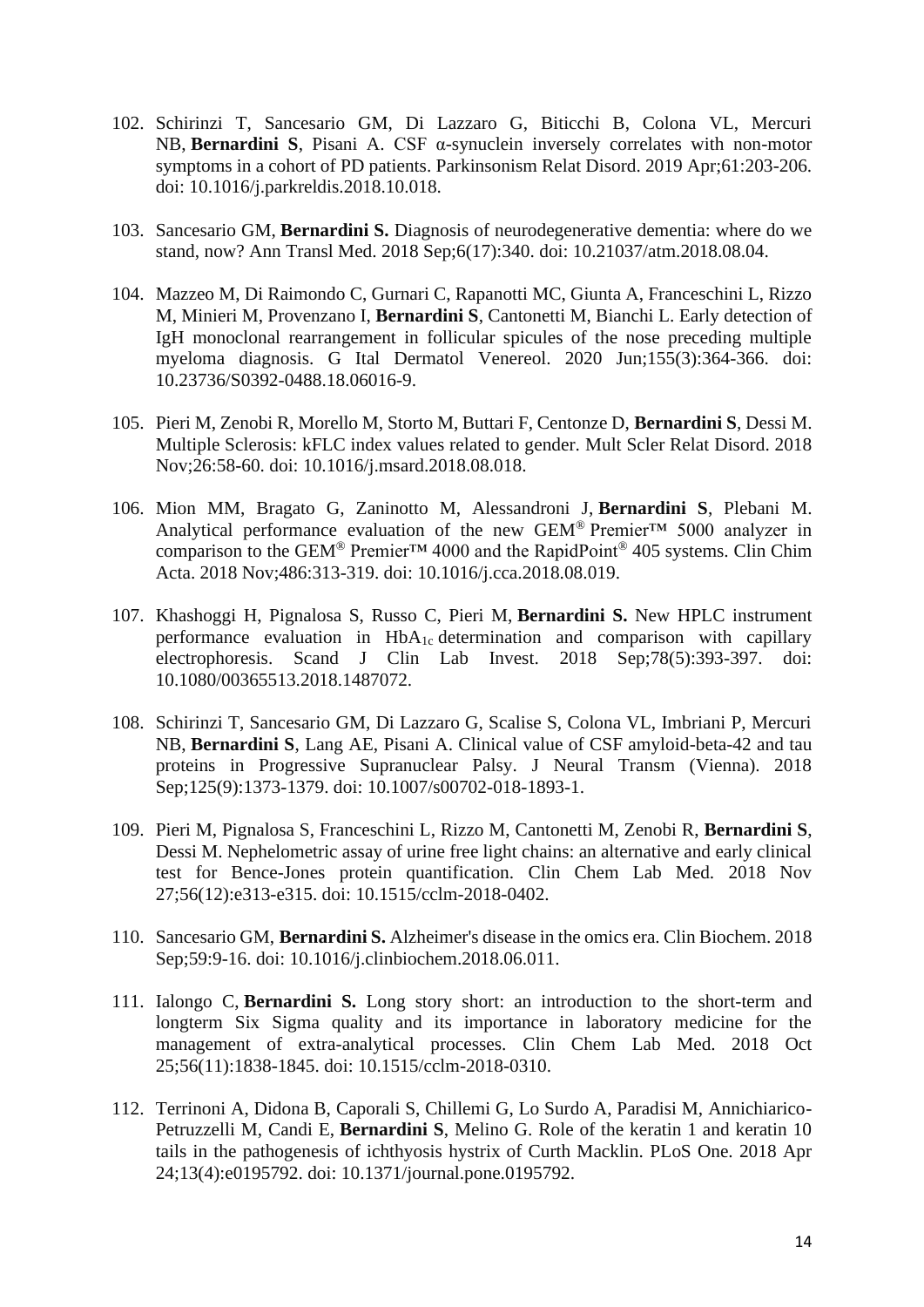- 113. Terracciano C, Farina O, Esposito T, Lombardi L, Napolitano F, Blasiis P, Ciccone G, Todisco V, Tuccillo F, **Bernardini S**, Di Iorio G, Melone MAB, Sampaolo S. [Successful](https://pubmed.ncbi.nlm.nih.gov/29487168/)  [long-term therapy with flecainide in a family with paramyotonia congenita.](https://pubmed.ncbi.nlm.nih.gov/29487168/) J Neurol Neurosurg Psychiatry. 2018 Nov;89(11):1232-1234. doi: 10.1136/jnnp-2017-317615.
- 114. Innaurato S, Brierley GV, Grasso V, Massimi A, Gaudino R, Sileno S, **Bernardini S**, Semple R, Barbetti F. [Severe insulin resistance in disguise: A familial case of reactive](https://pubmed.ncbi.nlm.nih.gov/29411486/)  [hypoglycemia associated with a novel heterozygous INSR mutation.](https://pubmed.ncbi.nlm.nih.gov/29411486/) Pediatr Diabetes. 2018 Jun;19(4):670-674. doi: 10.1111/pedi.12632.
- 115. Sancesario GM, Nuccetelli M, Cerri A, Zegeer J, Severini C, Ciotti MT, Pieri M, Martorana A, Caltagirone C, Nistico R, **Bernardini S.** [Bromelain Degrades Aβ1-42](https://pubmed.ncbi.nlm.nih.gov/29359669/)  [Monomers and Soluble Aggregates: An In Vitro Study in Cerebrospinal Fluid of](https://pubmed.ncbi.nlm.nih.gov/29359669/)  [Alzheimer's Disease Patients.](https://pubmed.ncbi.nlm.nih.gov/29359669/) Curr Alzheimer Res. 2018;15(7):628-636. doi: 10.2174/1567205015666180123124851.
- 116. Pascarella A, Terracciano C, Farina O, Lombardi L, Esposito T, Napolitano F, Franzese G, Panella G, Tuccillo F, la Marca G, **Bernardini S**, Boffo S, Giordano A, Di Iorio G, Melone MAB, Sampaolo S. [Vacuolated PAS-positive lymphocytes as an hallmark of](https://pubmed.ncbi.nlm.nih.gov/29215735/)  [Pompe disease and other myopathies related to impaired autophagy.](https://pubmed.ncbi.nlm.nih.gov/29215735/) J Cell Physiol. 2018 Aug;233(8):5829-5837. doi: 10.1002/jcp.26365.
- 117. Legramante JM, Mastropasqua M, Susi B, Porzio O, Mazza M, Miranda Agrippino G, D Agostini C, Brandi A, Giovagnoli G, Di Lecce VN, **Bernardini S**, Minieri M. [Prognostic](https://pubmed.ncbi.nlm.nih.gov/29161297/)  [performance of MR-pro-adrenomedullin in patients with community acquired](https://pubmed.ncbi.nlm.nih.gov/29161297/)  [pneumonia in the Emergency Department compared to clinical severity scores PSI and](https://pubmed.ncbi.nlm.nih.gov/29161297/)  [CURB.](https://pubmed.ncbi.nlm.nih.gov/29161297/) PLoS One. 2017 Nov 21;12(11):e0187702. doi: 10.1371/journal.pone.0187702.
- 118. Liguori C, Chiaravalloti A, Izzi F, Nuccetelli M, **Bernardini S**, Schillaci O, Mercuri NB, Placidi F. [Sleep apnoeas may represent a reversible risk factor for amyloid-β pathology.](https://pubmed.ncbi.nlm.nih.gov/29077794/) Brain. 2017 Dec 1;140(12):e75. doi: 10.1093/brain/awx281.
- 119. Ialongo C, **Bernardini S.** [Validation of the Six Sigma Z-score for the quality assessment](https://pubmed.ncbi.nlm.nih.gov/29040063/)  [of clinical laboratory timeliness.](https://pubmed.ncbi.nlm.nih.gov/29040063/) Clin Chem Lab Med. 2018 Mar 28;56(4):595-601. doi: 10.1515/cclm-2017-0642.
- 120. Liguori C, Romigi A, Izzi F, Placidi F, Nuccetelli M, Cordella A, **Bernardini S**, Biagio MN. [Complement system dysregulation in patients affected by Idiopathic Generalized](https://pubmed.ncbi.nlm.nih.gov/28985614/)  [Epilepsy and the effect of antiepileptic treatment.](https://pubmed.ncbi.nlm.nih.gov/28985614/) Epilepsy Res. 2017 Nov;137:107-111. doi: 10.1016/j.eplepsyres.2017.09.005.
- 121. Liguori C, Chiaravalloti A, Nuccetelli M, Izzi F, Sancesario G, Cimini A, **Bernardini S**, Schillaci O, Mercuri NB, Fabio P. [Hypothalamic dysfunction is related to sleep](https://pubmed.ncbi.nlm.nih.gov/28900724/)  [impairment and CSF biomarkers in Alzheimer's disease.](https://pubmed.ncbi.nlm.nih.gov/28900724/) J Neurol. 2017 Nov;264(11):2215-2223. doi: 10.1007/s00415-017-8613-x.
- 122. De Stefano A, Mannucci L, Massoud R, **Bernardini S**, Cortese C. [Performance](https://pubmed.ncbi.nlm.nih.gov/28900364/)  [characteristics of lipoprotein-associated phospholipase A2 activity assay on the](https://pubmed.ncbi.nlm.nih.gov/28900364/)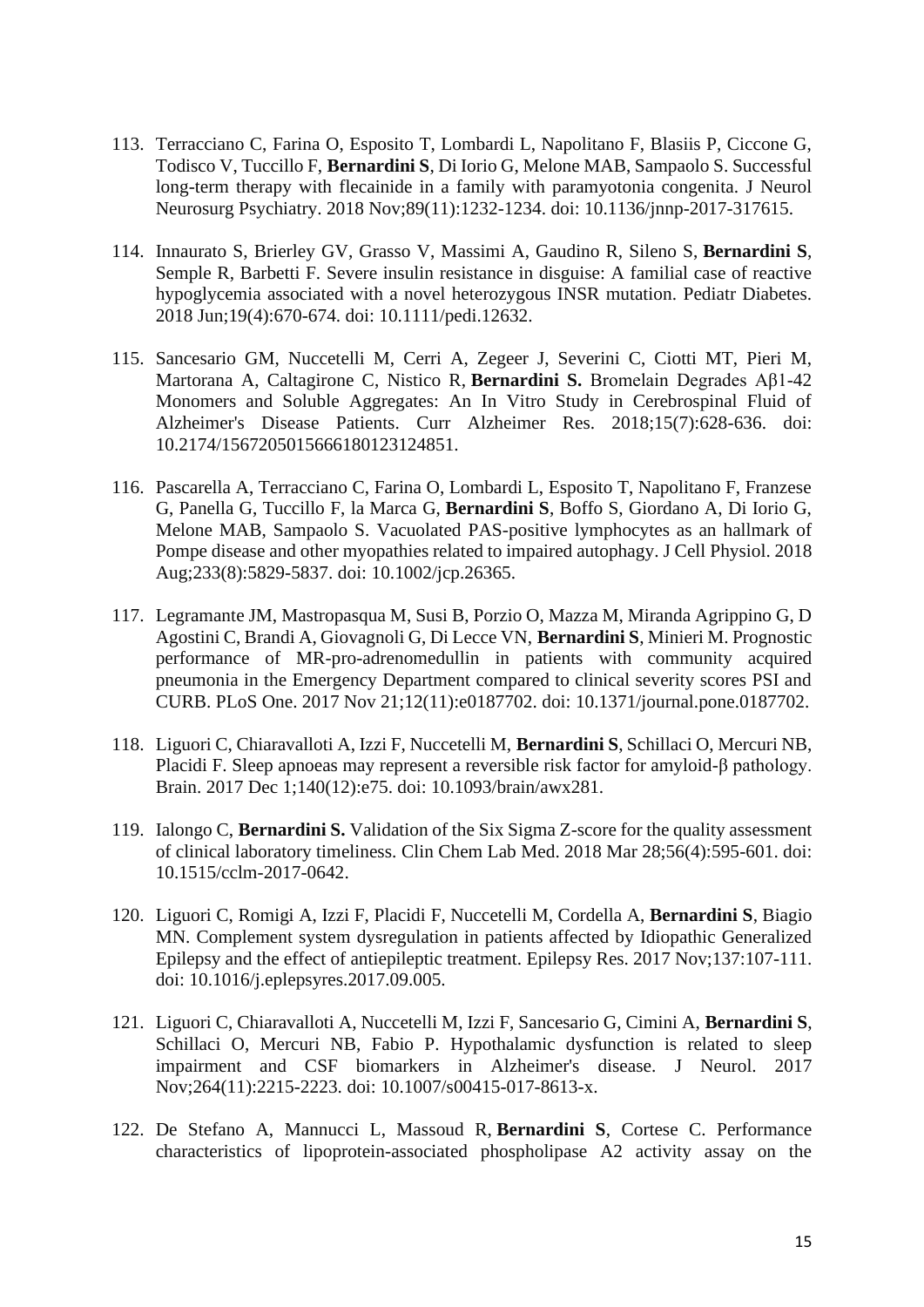[Dimension Vista analyser and preliminary study of a healthy Italian population.](https://pubmed.ncbi.nlm.nih.gov/28900364/) Biochem Med (Zagreb). 2017 Oct 15;27(3):030701. doi: 10.11613/BM.2017.030701.

- 123. Colica C, Di Renzo L, Trombetta D, Smeriglio A, **Bernardini S**, Cioccoloni G, Costa de Miranda R, Gualtieri P, Sinibaldi Salimei P, De Lorenzo A. [Antioxidant Effects of a](https://pubmed.ncbi.nlm.nih.gov/28855976/)  [Hydroxytyrosol-Based Pharmaceutical Formulation on Body Composition, Metabolic](https://pubmed.ncbi.nlm.nih.gov/28855976/)  [State, and Gene Expression: A Randomized Double-Blinded, Placebo-Controlled](https://pubmed.ncbi.nlm.nih.gov/28855976/)  [Crossover Trial.](https://pubmed.ncbi.nlm.nih.gov/28855976/) Oxid Med Cell Longev. 2017;2017:2473495. doi: 10.1155/2017/2473495.
- 124. Budini F, Laudani L, **Bernardini S**, Macaluso A. [Local vibration inhibits H-reflex but](https://pubmed.ncbi.nlm.nih.gov/28843638/)  [does not compromise manual dexterity and does not increase tremor.](https://pubmed.ncbi.nlm.nih.gov/28843638/) Hum Mov Sci. 2017 Oct;55:221-228. doi: 10.1016/j.humov.2017.08.018.
- 125. Martello S, Pieri M, Ialongo C, Pignalosa S, Noce G, Vernich F, Russo C, Mineo F, **Bernardini S**, Marsella LT. [Levamisole in Illicit Trafficking Cocaine Seized: A One-](https://pubmed.ncbi.nlm.nih.gov/28813206/)[Year Study.](https://pubmed.ncbi.nlm.nih.gov/28813206/) J Psychoactive Drugs. 2017 Nov-Dec;49(5):408-412. doi: 10.1080/02791072.2017.1361558.
- 126. Onorati M, Sancesario G, Pastore D, **Bernardini S**, Cruz M, Carrión JE, Carosi M, Vignoli L, Lauro D, Gentile G. [Effects of parasitic infection and reproduction on](https://pubmed.ncbi.nlm.nih.gov/28808564/)  [corticosterone plasma levels in Galápagos land iguanas,](https://pubmed.ncbi.nlm.nih.gov/28808564/) *Conolophus marthae* and *C. [subcristatus](https://pubmed.ncbi.nlm.nih.gov/28808564/)*. Ecol Evol. 2017 Jul 5;7(15):6046-6055. doi: 10.1002/ece3.3077.
- 127. Ialongo C, Mozzi AF, **Bernardini S.** [An LC-MS Assay with Isocratic Separation and](https://pubmed.ncbi.nlm.nih.gov/28680354/)  [On-line Solid Phase Extraction to Improve the Routine Therapeutic Drug Monitoring of](https://pubmed.ncbi.nlm.nih.gov/28680354/)  [Busulfan in Plasma.](https://pubmed.ncbi.nlm.nih.gov/28680354/) J Med Biochem. 2017 Apr 22;36(2):113-121. doi: 10.1515/jomb-2016-0031.
- 128. Pieri M, Storto M, Pignalosa S, Zenobi R, Buttari F, **Bernardini S**, Centonze D, Dessi M. KFLC Index utility in multiple sclerosis diagnosis: Further confirmation. J Neuroimmunol. 2017 Aug 15;309:31-33. doi: 10.1016/j.jneuroim.2017.05.007.
- 129. Cento V, Nguyen THT, Di Carlo D, Biliotti E, Gianserra L, Lenci I, Di Paolo D, Calvaruso V, Teti E, Cerrone M, Romagnoli D, Melis M, Danieli E, Menzaghi B, Polilli E, Siciliano M, Nicolini LA, Di Biagio A, Magni CF, Bolis M, Antonucci FP, Di Maio VC, Alfieri R, Sarmati L, Casalino P, **Bernardini S**, Micheli V, Rizzardini G, Parruti G, Quirino T, Puoti M, Babudieri S, D'Arminio Monforte A, Andreoni M, Craxì A, Angelico M, Pasquazzi C, Taliani G, Guedj J, Perno CF, Ceccherini-Silberstein F. [Improvement](https://pubmed.ncbi.nlm.nih.gov/28545127/)  [of ALT decay kinetics by all-oral HCV treatment: Role of NS5A inhibitors and](https://pubmed.ncbi.nlm.nih.gov/28545127/)  [differences with IFN-based regimens.](https://pubmed.ncbi.nlm.nih.gov/28545127/) PLoS One. 2017 May 18;12(5):e0177352. doi: 10.1371/journal.pone.0177352.
- 130. Colica C, Merra G, Gasbarrini A, De Lorenzo A, Cioccoloni G, Gualtieri P, Perrone MA, **Bernardini S**, Bernardo V, Di Renzo L, Marchetti M. Efficacy and safety of very-lowcalorie ketogenic diet: a double blind randomized crossover study. Eur Rev Med Pharmacol Sci. 2017 May;21(9):2274-2289.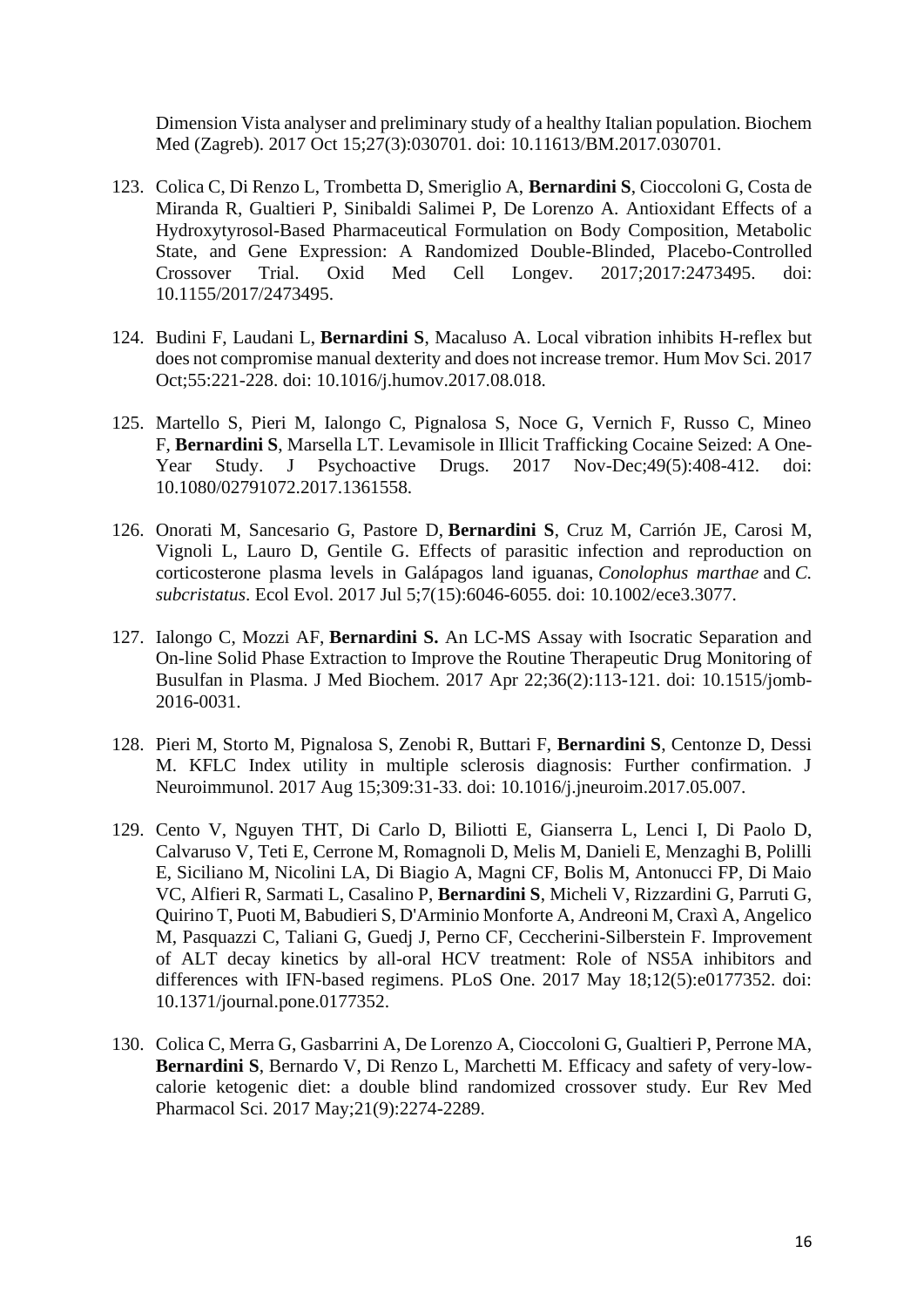- 131. Ialongo C, **Bernardini S.** [Preanalytical investigations of phlebotomy: methodological](https://pubmed.ncbi.nlm.nih.gov/28392739/)  [aspects, pitfalls and recommendations.](https://pubmed.ncbi.nlm.nih.gov/28392739/) Biochem Med (Zagreb). 2017 Feb 15;27(1):177- 191. doi: 10.11613/BM.2017.020.
- 132. Lippi G, Panteghini M, **Bernardini S**, Bonfanti L, Carraro P, Casagranda I, Cavazza M, Ceriotti F, Ciaccio M, Coen D, Giavarina D, Giostra F, Paolillo C, Plebani M, Ricci G, Cervellin G. [Laboratory testing in the emergency department: an Italian Society of](https://pubmed.ncbi.nlm.nih.gov/28361782/)  [Clinical Biochemistry and Clinical Molecular Biology \(SIBioC\) and Academy of](https://pubmed.ncbi.nlm.nih.gov/28361782/)  [Emergency Medicine and Care \(AcEMC\) consensus report.](https://pubmed.ncbi.nlm.nih.gov/28361782/) Clin Chem Lab Med. 2018 Sep 25;56(10):1655-1659. doi: 10.1515/cclm-2017-0077.
- 133. Rapanotti MC, Campione E, Spallone G, Orlandi A, **Bernardini S**, Bianchi L. [Minimal](https://pubmed.ncbi.nlm.nih.gov/28280601/)  [residual disease in melanoma: circulating melanoma cells and predictive role of](https://pubmed.ncbi.nlm.nih.gov/28280601/)  [MCAM/MUC18/MelCAM/CD146.](https://pubmed.ncbi.nlm.nih.gov/28280601/) Cell Death Discov. 2017 Mar 6;3:17005. doi: 10.1038/cddiscovery.2017.5.
- 134. Merra G, Gratteri S, De Lorenzo A, Barrucco S, Perrone MA, Avolio E, **Bernardini S**, Marchetti M, Di Renzo L. Effects of very-low-calorie diet on body composition, metabolic state, and genes expression: a randomized double-blind placebo-controlled trial. Eur Rev Med Pharmacol Sci. 2017 Jan;21(2):329-345.
- 135. Campione E, Botta A, Di Prete M, Rastelli E, Gibellini M, Petrucci A, **Bernardini S**, Novelli G, Bianchi L, Orlandi A, Massa R, Terracciano C. [Cutaneous features of](https://pubmed.ncbi.nlm.nih.gov/28065683/)  [myotonic dystrophy types 1 and 2: Implication of premature aging and vitamin D](https://pubmed.ncbi.nlm.nih.gov/28065683/)  [homeostasis.](https://pubmed.ncbi.nlm.nih.gov/28065683/) Neuromuscul Disord. 2017 Feb; 27(2):163-169. doi: 10.1016/j.nmd.2016.11.004.
- 136. Sancesario GM, Toniolo S, Chiasserini D, Di Santo SG, Zegeer J, Bernardi G; SIBioC-Study Group of Clinical Biochemistry of Biological Fluids other than Blood, Musicco M; SINdem-ITALPLANED, Caltagirone C, Parnetti L, **Bernardini S.** [The Clinical Use](https://pubmed.ncbi.nlm.nih.gov/27911328/)  [of Cerebrospinal Fluid Biomarkers for Alzheimer's Disease Diagnosis: The Italian Selfie.](https://pubmed.ncbi.nlm.nih.gov/27911328/) J Alzheimers Dis. 2017;55(4):1659-1666. doi: 10.3233/JAD-160975.
- 137. Pieri M, Pignalosa S, Zenobi R, Callà C, Martino FG, Menichella G, Mancina F, Moscato U, Nocca G, Khashoggi H, **Bernardini S**, Dessì M, Di Daniele N. Reference intervals for HbA1c partitioned for gender and age: a multicenter study. Acta Diabetol. 2016 Dec;53(6):1053-1056. doi: 10.1007/s00592-016-0932-3.
- 138. De Lorenzo A, **Bernardini S**, Gualtieri P, Cabibbo A, Perrone MA, Giambini I, Di Renzo L. [Mediterranean meal versus Western meal effects on postprandial ox-LDL,](https://pubmed.ncbi.nlm.nih.gov/27709360/)  [oxidative and inflammatory gene expression in healthy subjects: a randomized controlled](https://pubmed.ncbi.nlm.nih.gov/27709360/)  [trial for nutrigenomic approach in cardiometabolic risk.](https://pubmed.ncbi.nlm.nih.gov/27709360/) Acta Diabetol. 2017 Feb;54(2):141-149. doi: 10.1007/s00592-016-0917-2.
- 139. Ticconi C, Pietropolli A, Borelli B, Bruno V, Piccione E, **Bernardini S**, Di Simone N. [Antinuclear autoantibodies and pregnancy outcome in women with unexplained](https://pubmed.ncbi.nlm.nih.gov/27616598/)  [recurrent miscarriage.](https://pubmed.ncbi.nlm.nih.gov/27616598/) Am J Reprod Immunol. 2016 Nov;76(5):396-399. doi: 10.1111/aji.12560.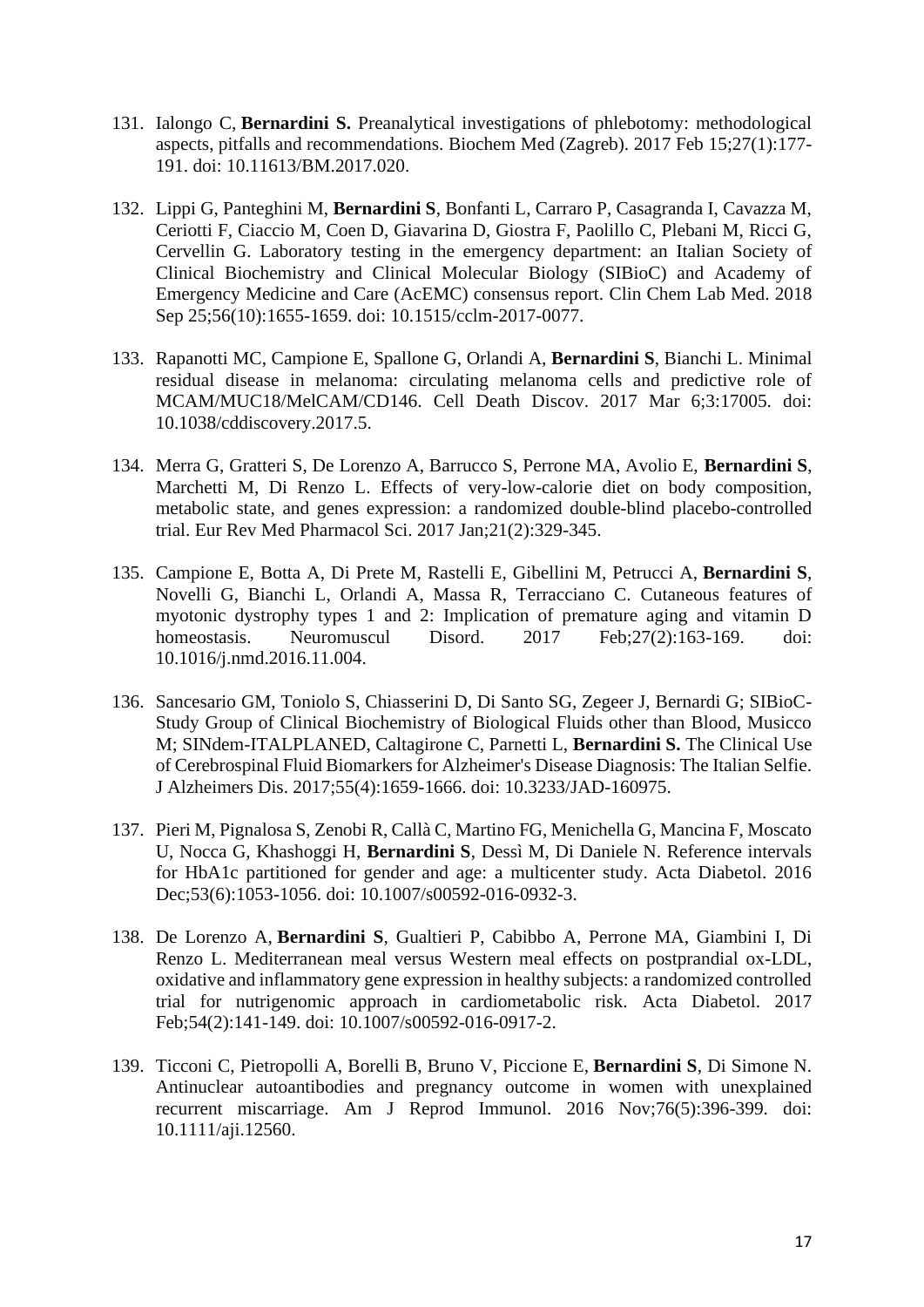- 140. Godos J, Zappalà G, **Bernardini S**, Giambini I, Bes-Rastrollo M, Martinez-Gonzalez M. [Adherence to the Mediterranean diet is inversely associated with metabolic syndrome](https://pubmed.ncbi.nlm.nih.gov/27557591/)  [occurrence: a meta-analysis of observational studies.](https://pubmed.ncbi.nlm.nih.gov/27557591/) Int J Food Sci Nutr. 2017 Mar;68(2):138-148. doi: 10.1080/09637486.2016.1221900.
- 141. Ialongo C, Marano M, Bertucci PF, Marsella LT, De Zorzi A, **Bernardini S**. The importance of the toxicological analysis in newborns: clearing the case of a tetralogy of Fallot with a paradoxical reaction to 1-hydroxymidazolam. Journal of Pediatric and Neonatal Individualized Medicine 2016;5:e1-7.
- 142. Onorati M, Sancesario G, Pastore D, **Bernardini S**, Carrión JE, Carosi M, Vignoli L, Lauro D, Gentile G. [Plasma concentrations of progesterone and estradiol and the relation](https://pubmed.ncbi.nlm.nih.gov/27449407/)  [to reproduction in Galápagos land iguanas, Conolophus marthae and C. subcristatus](https://pubmed.ncbi.nlm.nih.gov/27449407/)  [\(Squamata, Iguanidae\).](https://pubmed.ncbi.nlm.nih.gov/27449407/) Anim Reprod Sci. 2016 Sep;172:105-13. doi: 10.1016/j.anireprosci.2016.07.007.
- 143. Roselli M, Ferroni P, Riondino S, Mariotti S, Portarena I, Alessandroni J, Ialongo C, Massoud R, Costarelli L, Cavaliere F, **Bernardini S**, Guadagni F. [Functional impairment](https://pubmed.ncbi.nlm.nih.gov/27429857/)  [of activated protein C in breast cancer -](https://pubmed.ncbi.nlm.nih.gov/27429857/) relationship to survival outcomes. Am J Cancer Res. 2016 Jun 1;6(6):1450-7.
- 144. Ialongo C, Pieri M, **Bernardini S.** [Smart management of sample dilution using an](https://pubmed.ncbi.nlm.nih.gov/27404901/)  [artificial neural network to achieve streamlined processes and saving resources: the](https://pubmed.ncbi.nlm.nih.gov/27404901/)  [automated nephelometric testing of serum free light chain as case study.](https://pubmed.ncbi.nlm.nih.gov/27404901/) Clin Chem Lab Med. 2017 Feb 1;55(2):231-236. doi: 10.1515/cclm-2016-0263.
- 145. Fintini D, Cappa M, Brufani C, **Bernardini S**, Barbetti F. Prevalence of elevated 1-h plasma glucose and its associations in obese youth. Diabetes Res Clin Pract. 2016 Jun;116:202-4. doi: 10.1016/j.diabres.2016.04.045.
- 146. Petropoulos K, Piermarini S, **Bernardini S**, Palleschi G, Moscone D. Development of a disposable biosensor for lactate monitoring in saliva. Sensor and Actuators B: Chemical 2016;237:8-15.
- 147. Barbetti F, Colombo C, Haataja L, Cras-Méneur C, **Bernardini S**, Arvan P. [Hyperglucagonemia in an animal model of insulin-](https://pubmed.ncbi.nlm.nih.gov/28702245/) deficient diabetes: what therapy can [improve it?](https://pubmed.ncbi.nlm.nih.gov/28702245/) Clin Diabetes Endocrinol. 2016 May 2;2:11. doi: 10.1186/s40842-016-0029- 5.
- 148. Bizzarri C, Massimi A, Federici L, Cualbu A, Loche S, Bellincampi L, **Bernardini S**, Cappa M, Porzio O. [A New Homozygous Frameshift Mutation in the HSD3B2 Gene in](https://pubmed.ncbi.nlm.nih.gov/27082427/)  [an Apparently Nonconsanguineous Italian Family.](https://pubmed.ncbi.nlm.nih.gov/27082427/) Horm Res Paediatr. 2016;86(1):53- 61. doi: 10.1159/000444712.
- 149. Ialongo C, **Bernardini S.** [Timeliness "at a glance": assessing the turnaround time](https://pubmed.ncbi.nlm.nih.gov/27019886/)  [through the six sigma metrics.](https://pubmed.ncbi.nlm.nih.gov/27019886/) Biochem Med (Zagreb). 2016;26(1):98-102. doi: 10.11613/bm.2016.010.
- 150. Ialongo C, **Bernardini S.** [Phlebotomy, a bridge between laboratory and patient.](https://pubmed.ncbi.nlm.nih.gov/26981016/) Biochem Med (Zagreb). 2016;26(1):17-33. doi: 10.11613/BM.2016.002.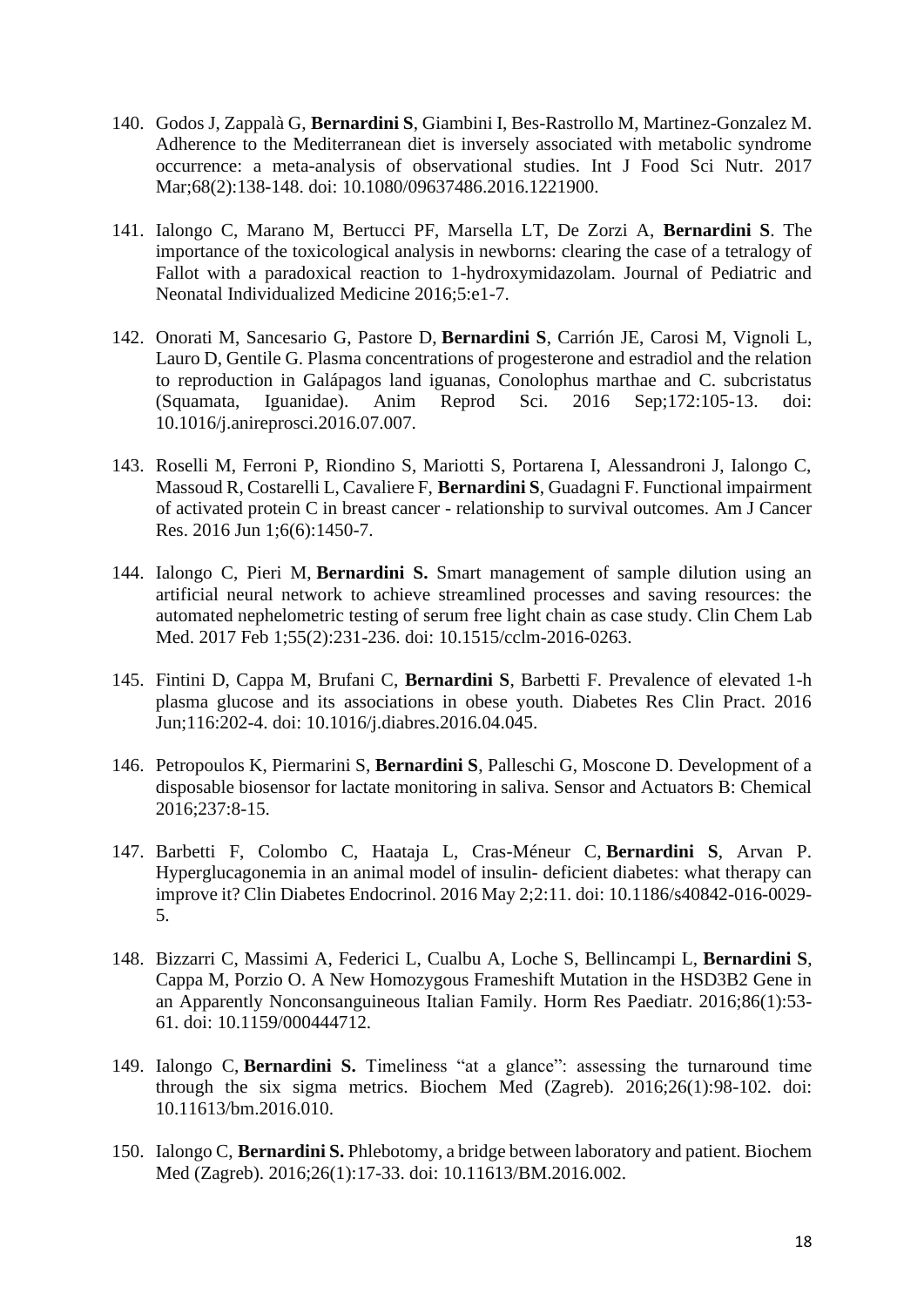- 151. Liguori C, Nuccetelli M, Izzi F, Sancesario G, Romigi A, Martorana A, Amoroso C, **Bernardini S**, Marciani MG, Mercuri NB, Placidi F. [Rapid eye movement sleep](https://pubmed.ncbi.nlm.nih.gov/26973111/)  [disruption and sleep fragmentation are associated with increased orexin-A cerebrospinal](https://pubmed.ncbi.nlm.nih.gov/26973111/)[fluid levels in mild cognitive impairment due to Alzheimer's disease.](https://pubmed.ncbi.nlm.nih.gov/26973111/) Neurobiol Aging. 2016 Apr;40:120-126. doi: 10.1016/j.neurobiolaging.2016.01.007.
- 152. Ialongo C, Pieri M, **Bernardini S.** [Artificial Neural Network for Total Laboratory](https://pubmed.ncbi.nlm.nih.gov/26956577/)  [Automation to Improve the Management of Sample Dilution.](https://pubmed.ncbi.nlm.nih.gov/26956577/) SLAS Technol. 2017 Feb;22(1):44-49. doi: 10.1177/2211068216636635.
- 153. Pieri M, Pignalosa S, Dinallo V, Crisanti A, Casalino P, **Bernardini S**, Dessi M, Rossella Z. [Free light chains nephelometric assay: human urine stability in different storage](https://pubmed.ncbi.nlm.nih.gov/26913458/)  [conditions.](https://pubmed.ncbi.nlm.nih.gov/26913458/) Clin Chem Lab Med. 2016 Sep 1;54(9):e273-4. doi: 10.1515/cclm-2015- 1174.
- 154. Liguori C, Placidi F, Izzi F, Nuccetelli M, **Bernardini S**, Sarpa MG, Cum F, Marciani MG, Mercuri NB, Romigi A. [Beta-amyloid and phosphorylated tau metabolism changes](https://pubmed.ncbi.nlm.nih.gov/26803606/)  [in narcolepsy over time.](https://pubmed.ncbi.nlm.nih.gov/26803606/) Sleep Breath. 2016 Mar;20(1):277-83; discussion 283. doi: 10.1007/s11325-015-1305-9.
- 155. Pieri M, De Stefano A, Franceschini L, Rizzo M, Duranti F, **Bernardini S**, Cantonetti M, Zenobi R, Dessi M. [Minimal tumour burden in haematological diseases: a step](https://pubmed.ncbi.nlm.nih.gov/26685003/)  [forward with quantitative assessment of Bence-Jones in nephelometry?](https://pubmed.ncbi.nlm.nih.gov/26685003/) Br J Haematol. 2016 Nov;175(4):733-735. doi: 10.1111/bjh.13878.
- 156. Sancesario GM, **Bernardini S.** [How many biomarkers to discriminate neurodegenerative](https://pubmed.ncbi.nlm.nih.gov/26292074/)  [dementia?](https://pubmed.ncbi.nlm.nih.gov/26292074/) Crit Rev Clin Lab Sci. 2015;52(6):314-26. doi: 10.3109/10408363.2015.1051658.
- 157. Chimenti MS, Triggianese P, Nuccetelli M, Terracciano C, Crisanti A, Guarino MD, **Bernardini S**, Perricone R. [Auto-reactions, autoimmunity and psoriatic arthritis.](https://pubmed.ncbi.nlm.nih.gov/26254734/) Autoimmun Rev. 2015 Dec;14(12):1142-6. doi: 10.1016/j.autrev.2015.08.003.
- 158. Booth RA, **Bernardini S.** [The IFCC-Siemens Specialized Conference: Biomarkers in](https://pubmed.ncbi.nlm.nih.gov/26118322/)  [neuropsychiatric disorders.](https://pubmed.ncbi.nlm.nih.gov/26118322/) Clin Chim Acta. 2015 Sep 20;449:1-2. doi: 10.1016/j.cca.2015.06.018.
- 159. Liguori C, Dinallo V, Pieri M, Izzi F, Romigi A, Ialongo C, Marciani MG, **Bernardini S**, Mercuri NB, Placidi F. [MicroRNA expression is dysregulated in narcolepsy: a new](https://pubmed.ncbi.nlm.nih.gov/26028057/)  [evidence?](https://pubmed.ncbi.nlm.nih.gov/26028057/) Sleep Med. 2015 Aug;16(8):1027-8. doi: 10.1016/j.sleep.2015.03.016.
- 160. Ialongo C, Porzio O, Giambini I, **Bernardini S.** [Total Automation for the Core](https://pubmed.ncbi.nlm.nih.gov/25882188/)  [Laboratory: Improving the Turnaround Time Helps to Reduce the Volume of Ordered](https://pubmed.ncbi.nlm.nih.gov/25882188/)  [STAT Tests.](https://pubmed.ncbi.nlm.nih.gov/25882188/) J Lab Autom. 2016 Jun;21(3):451-8. doi: 10.1177/2211068215581488.
- 161. Pieroni L, Levi Mortera S, Greco V, Sirolli V, Ronci M, Felaco P, Fucci G, De Fulviis S, Massoud R, Condò S, Capria A, Di Daniele N, **Bernardini S**, Urbani A, Bonomini M. [Biocompatibility assessment of haemodialysis membrane](https://pubmed.ncbi.nlm.nih.gov/25845767/) materials by proteomic [investigations.](https://pubmed.ncbi.nlm.nih.gov/25845767/) Mol Biosyst. 2015 Jun;11(6):1633-43. doi: 10.1039/c5mb00058k.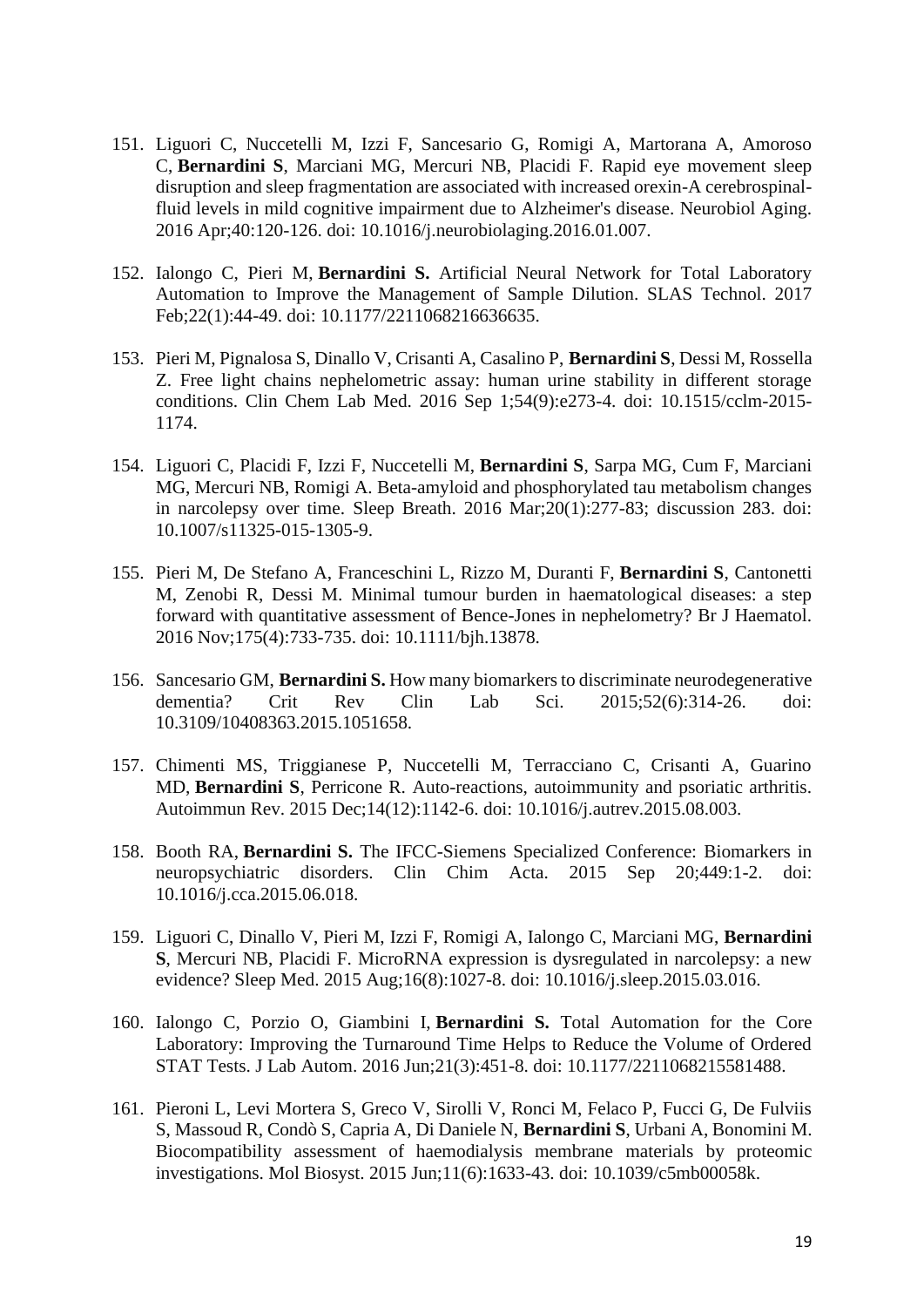- 162. Capuani B, Della-Morte D, Donadel G, Caratelli S, Bova L, Pastore D, De Canio M, D'Aguanno S, Coppola A, Pacifici F, Arriga R, Bellia A, Ferrelli F, Tesauro M, Federici M, Neri A, **Bernardini S**, Sbraccia P, Di Daniele N, Sconocchia G, Orlandi A, Urbani A, Lauro D. [Liver protein profiles in insulin receptor-knockout mice reveal novel](https://pubmed.ncbi.nlm.nih.gov/25714671/)  [molecules involved in the diabetes pathophysiology.](https://pubmed.ncbi.nlm.nih.gov/25714671/) Am J Physiol Endocrinol Metab. 2015 May 1;308(9):E744-55. doi: 10.1152/ajpendo.00447.2014.
- 163. Gentile A, Mori F, **Bernardini S**, Centonze D. [Role of amyloid-β CSF levels in cognitive](https://pubmed.ncbi.nlm.nih.gov/25659291/)  [deficit in MS.](https://pubmed.ncbi.nlm.nih.gov/25659291/) Clin Chim Acta. 2015 Sep 20;449:23-30. doi: 10.1016/j.cca.2015.01.035.
- 164. Davoli A, Greco V, Spalloni A, Guatteo E, Neri C, Rizzo GR, Cordella A, Romigi A, Cortese C, **Bernardini S**, Sarchielli P, Cardaioli G, Calabresi P, Mercuri NB, Urbani A, Longone P. [Evidence of hydrogen sulfide involvement in amyotrophic lateral sclerosis.](https://pubmed.ncbi.nlm.nih.gov/25627240/) Ann Neurol. 2015 Apr;77(4):697-709. doi: 10.1002/ana.24372.
- 165. Liguori C, Romigi A, Nuccetelli M, Zannino S, Sancesario G, Martorana A, Albanese M, Mercuri NB, Izzi F, **Bernardini S**, Nitti A, Sancesario GM, Sica F, Marciani MG, Placidi F. [Orexinergic system dysregulation, sleep impairment, and cognitive decline in](https://pubmed.ncbi.nlm.nih.gov/25322206/)  [Alzheimer disease.](https://pubmed.ncbi.nlm.nih.gov/25322206/) JAMA Neurol. 2014 Dec;71(12):1498-505. doi: 10.1001/jamaneurol.2014.2510.
- 166. Liguori C, Placidi F, Izzi F, Albanese M, Nuccetelli M, **Bernardini S**, Marciani MG, Mercuri NB, Romigi A. [May CSF beta-amyloid and tau proteins levels be influenced by](https://pubmed.ncbi.nlm.nih.gov/25192675/)  [long treatment duration and stable medication in narcolepsy?](https://pubmed.ncbi.nlm.nih.gov/25192675/) Sleep Med. 2014 Nov;15(11):1424. doi: 10.1016/j.sleep.2014.07.002.
- 167. Croce N, **Bernardini S**, Caltagirone C, Angelucci F. [Lithium/Valproic acid combination](https://pubmed.ncbi.nlm.nih.gov/25149854/)  [and L-glutamate induce similar pattern of changes in the expression of miR-30a-5p in](https://pubmed.ncbi.nlm.nih.gov/25149854/)  [SH-SY5Y neuroblastoma cells.](https://pubmed.ncbi.nlm.nih.gov/25149854/) Neuromolecular Med. 2014 Dec;16(4):872-7. doi: 10.1007/s12017-014-8325-7.
- 168. Liguori C, Romigi A, Mercuri NB, Nuccetelli M, Izzi F, Albanese M, Sancesario G, Martorana A, Sancesario GM, **Bernardini S**, Marciani MG, Placidi F. Cerebrospinalfluid orexin levels and daytime somnolence in frontotemporal dementia. J Neurol. 2014 Sep;261(9):1832-6. doi: 10.1007/s00415-014-7455-z.
- 169. Greco V, Pieragostino D, Piras C, Aebersold R, Wiltfang J, Caltagirone C, **Bernardini S**, Urbani A. [Direct analytical sample quality assessment for biomarker investigation:](https://pubmed.ncbi.nlm.nih.gov/25044759/)  [qualifying cerebrospinal fluid samples.](https://pubmed.ncbi.nlm.nih.gov/25044759/) Proteomics. 2014 Sep;14(17-18):1954-62. doi: 10.1002/pmic.201300565.
- 170. Doldo E, Costanza G, Ferlosio A, Passeri D, **Bernardini S**, Scioli MG, Mazzaglia D, Agostinelli S, Del Bufalo D, Czernobilsky B, Orlandi A. [CRBP-1 expression in ovarian](https://pubmed.ncbi.nlm.nih.gov/24982334/)  [cancer: a potential therapeutic target.](https://pubmed.ncbi.nlm.nih.gov/24982334/) Anticancer Res. 2014 Jul;34(7):3303-12.
- 171. Rapanotti MC, Suarez Viguria TM, Costanza G, Ricozzi I, Pierantozzi A, Di Stefani A, Campione E, **Bernardini S**, Chimenti S, Orlandi A, Bianchi L. [Sequential molecular](https://pubmed.ncbi.nlm.nih.gov/24902661/)  [analysis of circulating MCAM/MUC18 expression: a promising disease biomarker](https://pubmed.ncbi.nlm.nih.gov/24902661/)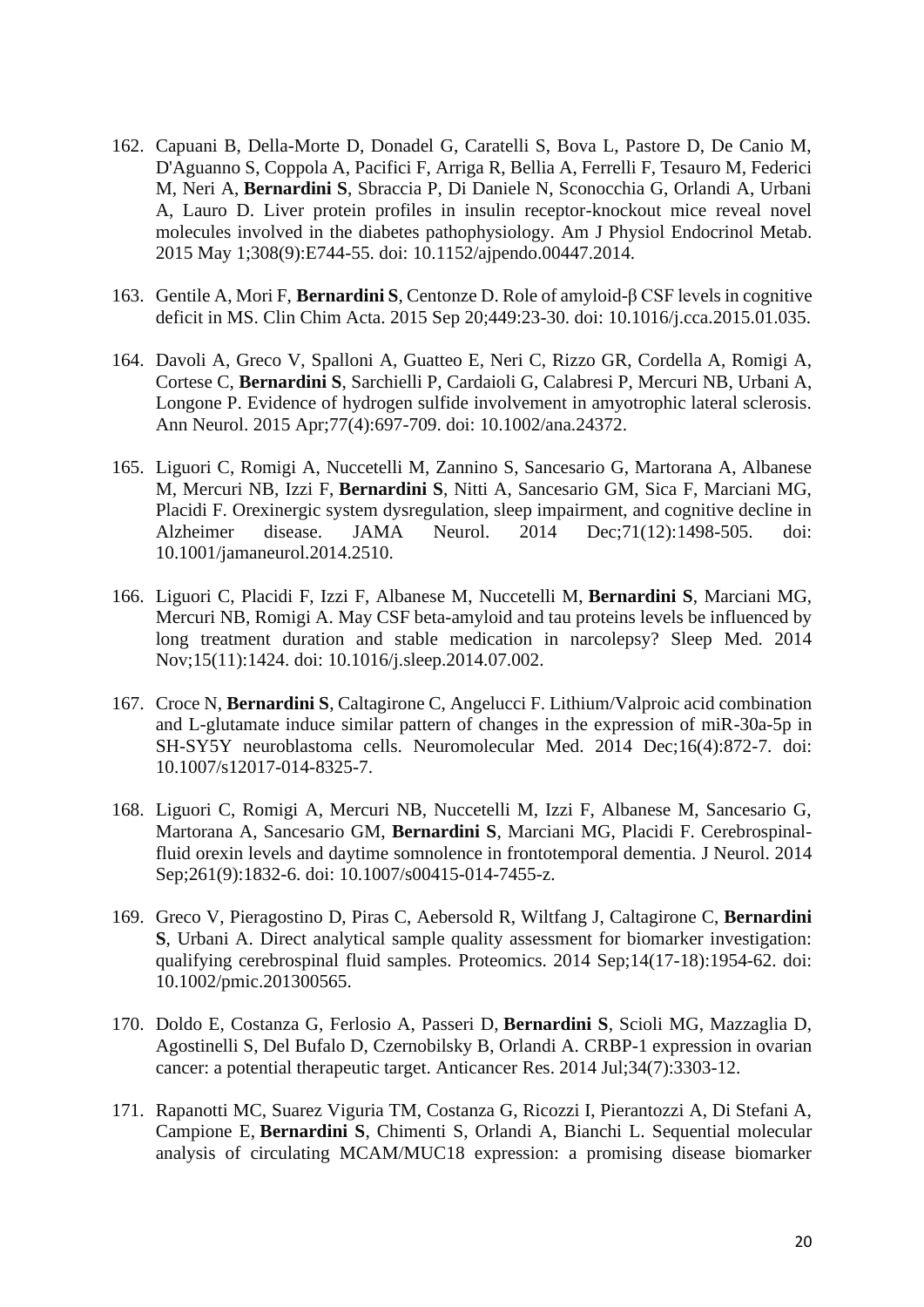[related to clinical outcome in melanoma.](https://pubmed.ncbi.nlm.nih.gov/24902661/) Arch Dermatol Res. 2014 Aug;306(6):527-37. doi: 10.1007/s00403-014-1473-7.

- 172. Amadoro G, Corsetti V, Sancesario GM, Lubrano A, Melchiorri G, **Bernardini S**, Calissano P, Sancesario G. [Cerebrospinal fluid levels of a 20-22 kDa NH2 fragment of](https://pubmed.ncbi.nlm.nih.gov/24851856/)  [human tau provide a novel neuronal injury biomarker in Alzheimer's disease and other](https://pubmed.ncbi.nlm.nih.gov/24851856/)  [dementias.](https://pubmed.ncbi.nlm.nih.gov/24851856/) J Alzheimers Dis. 2014;42(1):211-26. doi: 10.3233/JAD-140267.
- 173. Croce N, Mathé AA, Gelfo F, Caltagirone C, **Bernardini S**, Angelucci F. [Effects of](https://pubmed.ncbi.nlm.nih.gov/24699060/)  [lithium and valproic acid on BDNF protein and gene expression in an in vitro human](https://pubmed.ncbi.nlm.nih.gov/24699060/)  [neuron-like model of degeneration.](https://pubmed.ncbi.nlm.nih.gov/24699060/) J Psychopharmacol. 2014 Oct;28(10):964-72. doi: 10.1177/0269881114529379.
- 174. Dessì M, Noce A, Bertucci P, Noce G, Rizza S, De Stefano A, Manca di Villahermosa S, **Bernardini S**, De Lorenzo A, Di Daniele N. [Plasma and erythrocyte membrane](https://pubmed.ncbi.nlm.nih.gov/24655786/)  [phospholipids and fatty acids in Italian general population and hemodialysis patients.](https://pubmed.ncbi.nlm.nih.gov/24655786/) Lipids Health Dis. 2014 Mar 21;13:54. doi: 10.1186/1476-511X-13-54.
- 175. Liguori C, Placidi F, Albanese M, Nuccetelli M, Izzi F, Marciani MG, Mercuri NB, **Bernardini S**, Romigi A. [CSF beta-amyloid levels are altered in narcolepsy: a link](https://pubmed.ncbi.nlm.nih.gov/24635662/)  [with the inflammatory hypothesis?](https://pubmed.ncbi.nlm.nih.gov/24635662/) J Sleep Res. 2014 Aug; 23(4): 420-4. doi: 10.1111/jsr.12130.
- 176. Rossi S, Bozzali M, Bari M, Mori F, Studer V, Motta C, Buttari F, Cercignani M, Gravina P, Mastrangelo N, Castelli M, Mancino R, Nucci C, Sottile F, **Bernardini S**, Maccarrone M, Centonze D. [Association between a genetic variant of type-1 cannabinoid receptor](https://pubmed.ncbi.nlm.nih.gov/24391723/)  [and inflammatory neurodegeneration in multiple sclerosis.](https://pubmed.ncbi.nlm.nih.gov/24391723/) PLoS One. 2013 Dec 31;8(12):e82848. doi: 10.1371/journal.pone.0082848.
- 177. Matteucci C, Sorrentino R, Bellis L, Ettorre GM, Svicher V, Santoro R, Vennarecci G, Biasiolo A, Pontisso P, Scacciatelli D, Beneduce L, Sarrecchia C, Casalino P, **Bernardini S**, Pierimarchi P, Garaci E, Puoti C, Rasi G. [Detection of high levels of](https://pubmed.ncbi.nlm.nih.gov/24102797/)  [Survivin-immunoglobulin M immune complex in sera from hepatitis C virus infected](https://pubmed.ncbi.nlm.nih.gov/24102797/)  [patients with cirrhosis.](https://pubmed.ncbi.nlm.nih.gov/24102797/) Hepatol Res. 2014 Sep;44(9):1008-18. doi: 10.1111/hepr.12239.
- 178. Angelucci F, Gelfo F, Fiore M, Croce N, Mathé AA, Bernardini S, Caltagirone C. The effect of neuropeptide Y on cell survival and neurotrophin expression in in-vitro models of Alzheimer's disease. Can J Physiol Pharmacol. 2014 Aug;92(8):621-30. doi: 10.1139/cjpp-2014-0099.
- 179. Massimi A, Malaponti M, Federici L, Vinciguerra D, Manca Bitti ML, Vottero A, Ghizzoni L, Maccarrone M, Cappa M, Bernardini S, Porzio O. Functional and structural analysis of four novel mutations of CYP21A2 gene in Italian patients with 21 hydroxylase deficiency. Horm Metab Res. 2014 Jun;46(7):515-20. doi: 10.1055/s-0034- 1371864.
- 180. Duranti F, Pieri M, Centonze D, Buttari F, **Bernardini S**, Dessi M. [Determination of](https://pubmed.ncbi.nlm.nih.gov/23916392/)  [κFLC and κ Index in cerebrospinal fluid: a valid alternative to assess intrathecal](https://pubmed.ncbi.nlm.nih.gov/23916392/)  [immunoglobulin synthesis.](https://pubmed.ncbi.nlm.nih.gov/23916392/) J Neuroimmunol. 2013 Oct 15;263(1-2):116-20. doi: 10.1016/j.jneuroim.2013.07.006.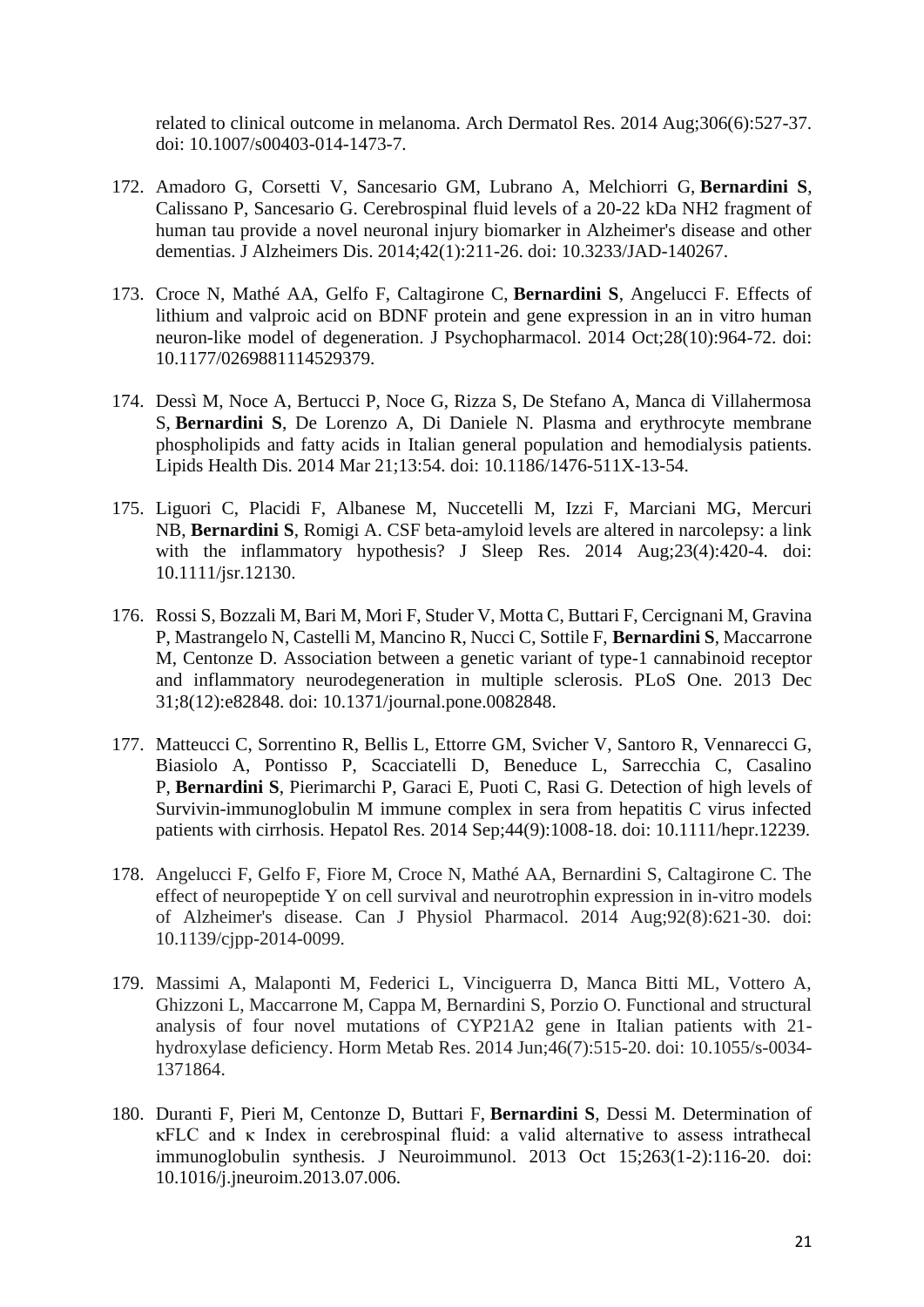- 181. Santone C, Dinallo V, Paci M, D'Ottavio S, Barbato G, Bernardini S. Saliva metabolomics by NMR for the evaluation of sport performance. J Pharm Biomed Anal. 2014 Jan;88:441-6. doi: 10.1016/j.jpba.2013.09.021.
- 182. Rossi S, Motta C, Studer V, Barbieri F, Buttari F, Bergami A, Sancesario G, **Bernardini S**, De Angelis G, Martino G, Furlan R, Centonze D. [Tumor necrosis factor is elevated in](https://pubmed.ncbi.nlm.nih.gov/23886826/)  [progressive multiple sclerosis and causes excitotoxic neurodegeneration.](https://pubmed.ncbi.nlm.nih.gov/23886826/) Mult Scler. 2014 Mar;20(3):304-12. doi: 10.1177/1352458513498128.
- 183. Noce A, Fabrini R, Dessì M, Bocedi A, Santini S, Rovella V, Pastore A, Tesauro M, **Bernardini S**, Di Daniele N, Ricci G. [Erythrocyte glutathione transferase activity: a](https://pubmed.ncbi.nlm.nih.gov/23818012/)  [possible early biomarker for blood toxicity in uremic diabetic patients.](https://pubmed.ncbi.nlm.nih.gov/23818012/) Acta Diabetol. 2014 Apr;51(2):219-24. doi: 10.1007/s00592-013-0497-3.
- 184. Formosa A, Markert EK, Lena AM, Italiano D, Finazzi-Agro' E, Levine AJ, Bernardini S, Garabadgiu AV, Melino G, Candi E. MicroRNAs, miR-154, miR-299-5p, miR-376a, miR-376c, miR-377, miR-381, miR-487b, miR-485-3p, miR-495 and miR-654-3p, mapped to the 14q32.31 locus, regulate proliferation, apoptosis, migration and invasion in metastatic prostate cancer cells. Oncogene. 2014 Oct 30;33(44):5173-82. doi: 10.1038/onc.2013.451.
- 185. Bonmassar L, Marchesi F, Pascale E, Franzese O, Margison GP, Bianchi A, D'Atri S, Bernardini S, Lattuada D, Bonmassar E, Aquino A. Triazene compounds in the treatment of acute myeloid leukemia: a short review and a case report. Curr Med Chem. 2013;20(19):2389-401. doi: 10.2174/0929867311320190001
- 186. Mattsson N, Andreasson U, Persson S, Carrillo MC, Collins S, Chalbot S, Cutler N, Dufour-Rainfray D, Fagan AM, Heegaard NH, Robin Hsiung GY, Hyman B, Iqbal K, Kaeser SA, Lachno DR, Lleó A, Lewczuk P, Molinuevo JL, Parchi P, Regeniter A, Rissman RA, Rosenmann H, Sancesario G, Schröder J, Shaw LM, Teunissen CE, Trojanowski JQ, Vanderstichele H, Vandijck M, Verbeek MM, Zetterberg H, Blennow K; Alzheimer's Association QC Program Work Group. [CSF biomarker variability in the](https://pubmed.ncbi.nlm.nih.gov/23622690/)  [Alzheimer's Association quality control program.](https://pubmed.ncbi.nlm.nih.gov/23622690/) Alzheimers Dement. 2013 May;9(3):251-61. doi: 10.1016/j.jalz.2013.01.010.
- 187. Sancesario G, Esposito Z, Mozzi AF, Sancesario GM, Martorana A, Giordano A, Sorge R, Mari B, Spalletta G, Marciani MG, **Bernardini S.** [Transient global amnesia: linked to](https://pubmed.ncbi.nlm.nih.gov/23615704/)  [a systemic disorder of amino acid](https://pubmed.ncbi.nlm.nih.gov/23615704/) catabolism? J Neurol. 2013 May;260(5):1429-32. doi: 10.1007/s00415-013-6927-x.
- 188. Croce N, **Bernardini S**, Di Cecca S, Caltagirone C, Angelucci F. [Hydrochloric acid](https://pubmed.ncbi.nlm.nih.gov/23612442/)  [alters the effect of L-glutamic acid on cell viability in human neuroblastoma cell cultures.](https://pubmed.ncbi.nlm.nih.gov/23612442/) J Neurosci Methods. 2013 Jul 15;217(1-2):26-30. doi: 10.1016/j.jneumeth.2013.04.009.
- 189. Koch G, Belli L, Giudice TL, Lorenzo FD, Sancesario GM, Sorge R, **Bernardini S**, Martorana A. [Frailty among Alzheimer's disease patients.](https://pubmed.ncbi.nlm.nih.gov/23574166/) CNS Neurol Disord Drug Targets. 2013 Jun;12(4):507-11. doi: 10.2174/1871527311312040010.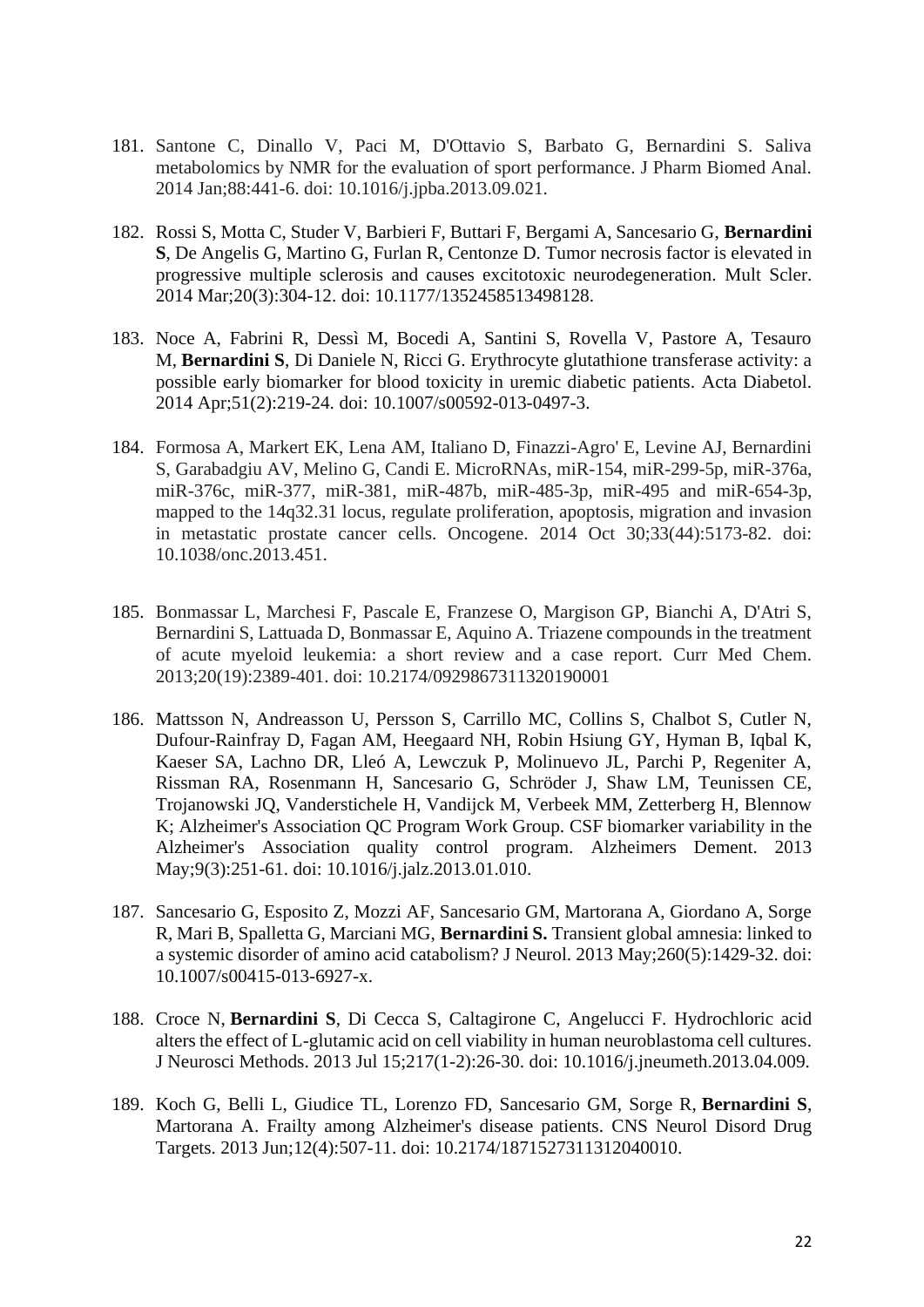- 190. Sacchetti C, Motamedchaboki K, Magrini A, Palmieri G, Mattei M, **Bernardini S**, Rosato N, Bottini N, Bottini M. [Surface polyethylene glycol conformation influences the](https://pubmed.ncbi.nlm.nih.gov/23413928/)  [protein corona of polyethylene glycol-modified single-walled carbon nanotubes:](https://pubmed.ncbi.nlm.nih.gov/23413928/)  [potential implications on biological performance.](https://pubmed.ncbi.nlm.nih.gov/23413928/) ACS Nano. 2013 Mar 26;7(3):1974- 89. doi: 10.1021/nn400409h.
- 191. Croce N, Gelfo F, Ciotti MT, Federici G, Caltagirone C, **Bernardini S**, Angelucci F. [NPY modulates miR-30a-5p and BDNF in opposite direction in an in vitro model of](https://pubmed.ncbi.nlm.nih.gov/23358924/)  [Alzheimer disease: a possible role in neuroprotection?](https://pubmed.ncbi.nlm.nih.gov/23358924/) Mol Cell Biochem. 2013 Apr;376(1-2):189-95. doi: 10.1007/s11010-013-1567-0.
- 192. Formosa A, Lena AM, Markert EK, Cortelli S, Miano R, Mauriello A, Croce N, Vandesompele J, Mestdagh P, Finazzi-Agrò E, Levine AJ, Melino G, Bernardini S, Candi E. DNA methylation silences miR-132 in prostate cancer. Oncogene. 2013 Jan 3;32(1):127-34. doi: 10.1038/onc.2012.14.
- 193. Angeletti S, Battistoni F, Fioravanti M, **Bernardini S**, Dicuonzo G. [Procalcitonin and](https://pubmed.ncbi.nlm.nih.gov/23072859/)  [mid-regional pro-adrenomedullin test combination in sepsis diagnosis.](https://pubmed.ncbi.nlm.nih.gov/23072859/) Clin Chem Lab Med. 2013 May;51(5):1059-67. doi: 10.1515/cclm-2012-0595.
- 194. Lettieri Barbato D, Aquilano K, Baldelli S, Cannata SM, Bernardini S, Rotilio G, Ciriolo MR. Proline oxidase-adipose triglyceride lipase pathway restrains adipose cell death and tissue inflammation. Cell Death Differ. 2014 Jan;21(1):113-23. doi: 10.1038/cdd.2013.137.
- 195. Spalletta G, Piras F, Gravina P, Bello ML, **Bernardini S**, Caltagirone C. [Glutathione S](https://pubmed.ncbi.nlm.nih.gov/22959778/)[transferase alpha 1 risk polymorphism and increased bilateral thalamus mean diffusivity](https://pubmed.ncbi.nlm.nih.gov/22959778/)  [in schizophrenia.](https://pubmed.ncbi.nlm.nih.gov/22959778/) Psychiatry Res. 2012 Aug-Sep;203(2-3):180-3. doi: 10.1016/j.pscychresns.2011.12.016.
- 196. Sirolli V, Rossi C, Di Castelnuovo A, Felaco P, Amoroso L, Zucchelli M, Ciavardelli D, Di Ilio C, Sacchetta P, **Bernardini S**, Arduini A, Bonomini M, Urbani A. [Toward](https://pubmed.ncbi.nlm.nih.gov/22890273/)  [personalized hemodialysis by low molecular weight amino-containing compounds:](https://pubmed.ncbi.nlm.nih.gov/22890273/)  [future perspective of patient metabolic fingerprint.](https://pubmed.ncbi.nlm.nih.gov/22890273/) Blood Transfus. 2012 May;10 Suppl 2(Suppl 2):s78-88. doi: 10.2450/2012.012S.
- 197. Urbani A, Sirolli V, Lupisella S, Levi-Mortera S, Pavone B, Pieroni L, Amoroso L, Di Vito R, Bucci S, **Bernardini S**, Sacchetta P, Bonomini M. [Proteomic investigations on](https://pubmed.ncbi.nlm.nih.gov/22890260/)  the effect of [different membrane materials on blood protein adsorption during](https://pubmed.ncbi.nlm.nih.gov/22890260/)  [haemodialysis.](https://pubmed.ncbi.nlm.nih.gov/22890260/) Blood Transfus. 2012 May;10 Suppl 2(Suppl 2):s101-12. doi: 10.2450/2012.014S.
- 198. Croce N, Ciotti MT, Gelfo F, Cortelli S, Federici G, Caltagirone C, **Bernardini S**, Angelucci F. [Neuropeptide Y protects rat cortical neurons against β-amyloid toxicity and](https://pubmed.ncbi.nlm.nih.gov/22860197/)  [re-establishes synthesis and release of nerve growth factor.](https://pubmed.ncbi.nlm.nih.gov/22860197/) ACS Chem Neurosci. 2012 Apr 18;3(4):312-8. doi: 10.1021/cn200127e.
- 199. Sancesario GM, Cencioni MT, Esposito Z, Borsellino G, Nuccetelli M, Martorana A, Battistini L, Sorge R, Spalletta G, Ferrazzoli D, Bernardi G, **Bernardini S**, Sancesario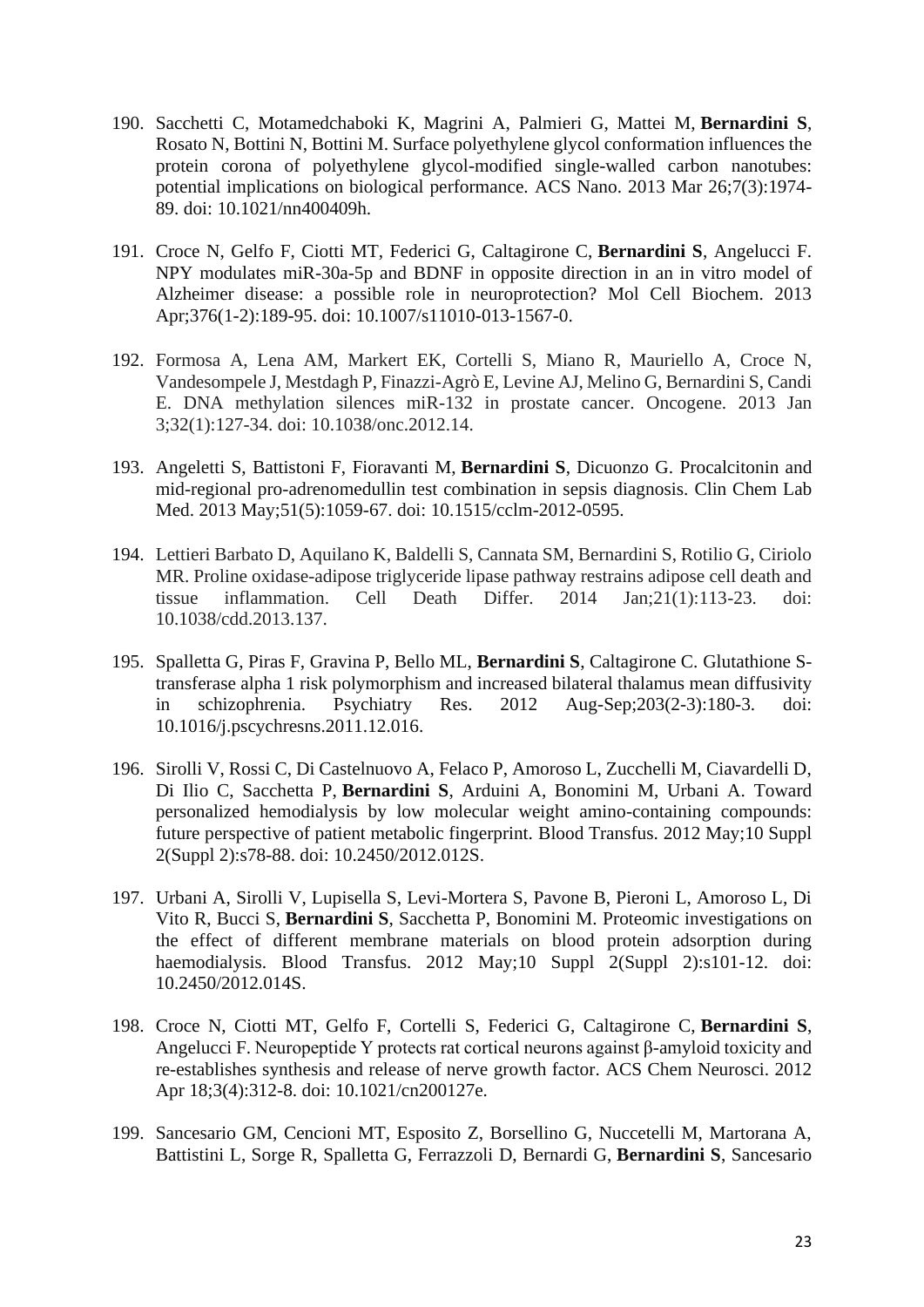G. The load of amyloid-β [oligomers is decreased in the cerebrospinal fluid of Alzheimer's](https://pubmed.ncbi.nlm.nih.gov/22717612/)  [disease patients.](https://pubmed.ncbi.nlm.nih.gov/22717612/) J Alzheimers Dis. 2012;31(4):865-78. doi: 10.3233/JAD-2012-120211.

- 200. Gelfo F, Tirassa P, De Bartolo P, Croce N, **Bernardini S**, Caltagirone C, Petrosini L, Angelucci F. [NPY intraperitoneal injections produce antidepressant-like effects and](https://pubmed.ncbi.nlm.nih.gov/22672302/)  [downregulate BDNF in the rat hypothalamus.](https://pubmed.ncbi.nlm.nih.gov/22672302/) CNS Neurosci Ther. 2012 Jun;18(6):487- 92. doi: 10.1111/j.1755-5949.2012.00314.x.
- 201. Martorana A, Sancesario GM, Esposito Z, Nuccetelli M, Sorge R, Formosa A, Dinallo V, Bernardi G, **Bernardini S**, Sancesario G. [Plasmin system of Alzheimer's disease](https://pubmed.ncbi.nlm.nih.gov/22415062/)  [patients: CSF analysis.](https://pubmed.ncbi.nlm.nih.gov/22415062/) J Neural Transm (Vienna). 2012 Jul;119(7):763-9. doi: 10.1007/s00702-012-0778-y.
- 202. Martorana A, Esposito Z, Di Lorenzo F, Giacobbe V, Sancesario GM, Bucchi G, Bonnì S, **Bernardini S**, Sorge R, Sancesario G, Bernardi G, Caltagirone C, Koch G. [Cerebrospinal fluid levels of Aβ42 relationship with cholinergic cortical activity in](https://pubmed.ncbi.nlm.nih.gov/22402892/)  [Alzheimer's disease patients.](https://pubmed.ncbi.nlm.nih.gov/22402892/) J Neural Transm (Vienna). 2012 Jul;119(7):771-8. doi: 10.1007/s00702-012-0780-4.
- 203. D'Aguanno S, D'Agnano I, De Canio M, Rossi C, **Bernardini S**, Federici G, Urbani A. [Shotgun proteomics and network analysis of neuroblastoma cell lines treated with](https://pubmed.ncbi.nlm.nih.gov/22315092/)  [curcumin.](https://pubmed.ncbi.nlm.nih.gov/22315092/) Mol Biosyst. 2012 Apr;8(4):1068-77. doi: 10.1039/c2mb05498a.
- 204. Adornetto G, Volpe G, De Stefano A, Martini S, Gallucci G, Manzoni A, **Bernardini S**, Mascini M, Moscone D. [An ELIME assay for the rapid diagnosis of coeliac disease.](https://pubmed.ncbi.nlm.nih.gov/22258206/) Anal Bioanal Chem. 2012 May;403(4):1191-4. doi: 10.1007/s00216-011-5702-z.
- 205. Monteleone G, Fantini MC, Onali S, Zorzi F, Sancesario G, **Bernardini S**, Calabrese E, Viti F, Monteleone I, Biancone L, Pallone F. [Phase I clinical trial of Smad7 knockdown](https://pubmed.ncbi.nlm.nih.gov/22252452/)  [using antisense oligonucleotide in patients with active Crohn's disease.](https://pubmed.ncbi.nlm.nih.gov/22252452/) Mol Ther. 2012 Apr;20(4):870-6. doi: 10.1038/mt.2011.290.
- 206. D'Alessandro A, D'Aguanno S, Cencioni MT, Pieroni L, Diamantini A, Battistini L, Longone P, Spalloni A, De Laurenzi V, **Bernardini S**, Federici G, Urbani A.J [Protein](https://pubmed.ncbi.nlm.nih.gov/22146475/)  [repertoire impact of Ubiquitin-Proteasome System impairment: insight into the](https://pubmed.ncbi.nlm.nih.gov/22146475/)  [protective role of beta-estradiol.](https://pubmed.ncbi.nlm.nih.gov/22146475/) Proteomics. 2012 Feb 2;75(4):1440-53. doi: 10.1016/j.jprot.2011.11.014.
- 207. Kalimutho M, Minutolo A, Grelli S, Federici G, **Bernardini S.** [Platinum-\(IV\)-derivative](https://pubmed.ncbi.nlm.nih.gov/21927014/)  [satraplatin induced G2/M cell cycle perturbation via p53-p21\(waf1/cip1\)-independent](https://pubmed.ncbi.nlm.nih.gov/21927014/)  [pathway in human colorectal cancer cells.](https://pubmed.ncbi.nlm.nih.gov/21927014/) Acta Pharmacol Sin. 2011 Nov;32(11):1387- 96. doi: 10.1038/aps.2011.107.
- 208. Formosa A, Piro MC, Docimo R, Maturo P, Sollecito DR, Kalimutho M, Sancesario G, Barlattani A, Melino G, Candi E, **Bernardini S.** [Salivary miRNAome profiling uncovers](https://pubmed.ncbi.nlm.nih.gov/21926479/)  [epithelial and proliferative miRNAs with differential expression across dentition stages.](https://pubmed.ncbi.nlm.nih.gov/21926479/) Cell Cycle. 2011 Oct 1;10(19):3359-68. doi: 10.4161/cc.10.19.17647.
- 211. Kalimutho M, Del Vecchio Blanco G, Di Cecilia S, Sileri P, Cretella M, Pallone F, Federici G, **Bernardini S.** [Differential expression of miR-144\\* as a novel fecal-based](https://pubmed.ncbi.nlm.nih.gov/21863218/)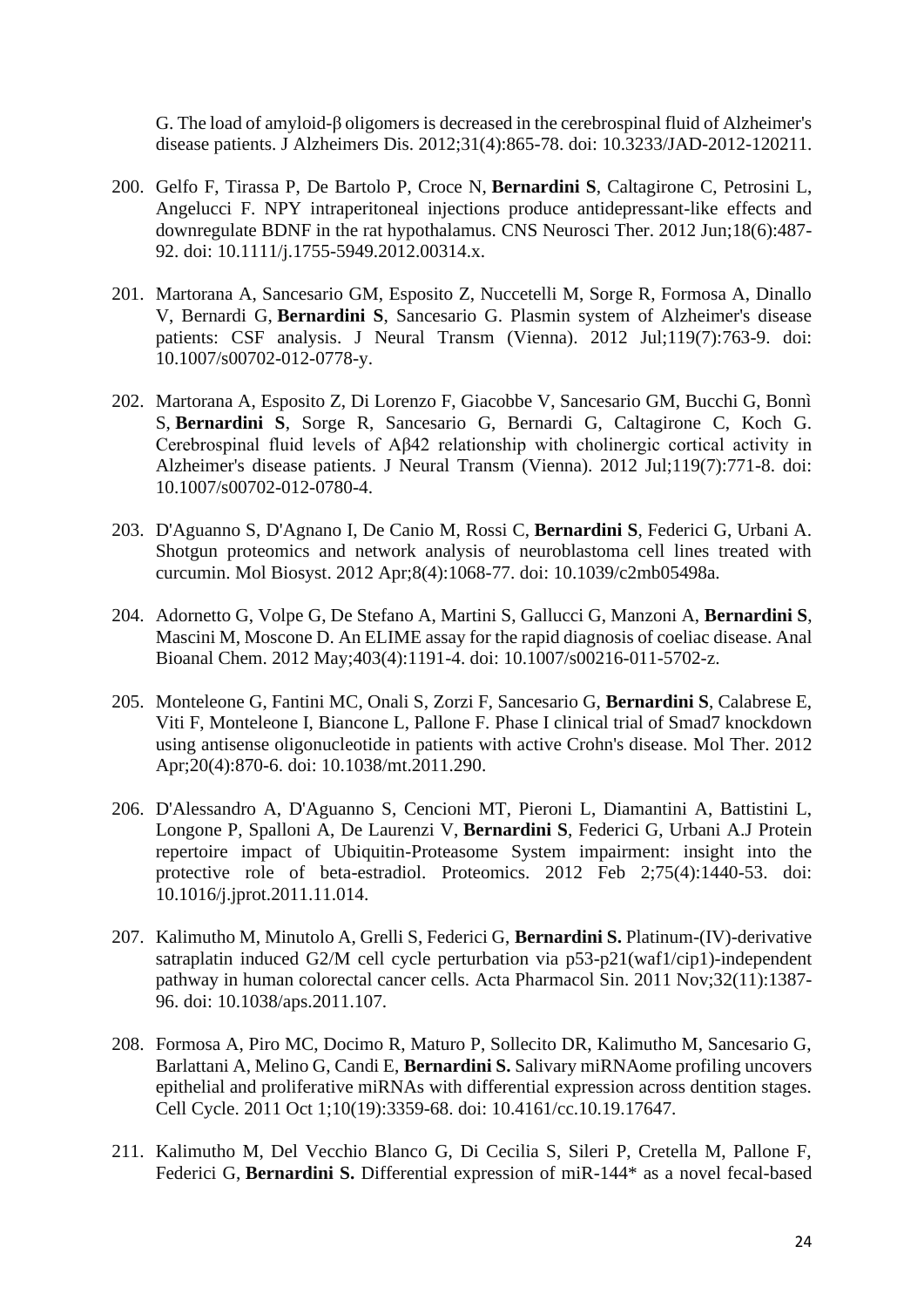[diagnostic marker for colorectal cancer.](https://pubmed.ncbi.nlm.nih.gov/21863218/) J Gastroenterol. 2011 Dec;46(12):1391-402. doi: 10.1007/s00535-011-0456-0.

- 212. Mattsson N, Andreasson U, Persson S, Arai H, Batish SD, **Bernardini S**, Bocchio-Chiavetto L, Blankenstein MA, Carrillo MC, Chalbot S, Coart E, Chiasserini D, Cutler N, Dahlfors G, Duller S, Fagan AM, Forlenza O, Frisoni GB, Galasko D, Galimberti D, Hampel H, Handberg A, Heneka MT, Herskovits AZ, Herukka SK, Holtzman DM, Humpel C, Hyman BT, Iqbal K, Jucker M, Kaeser SA, Kaiser E, Kapaki E, Kidd D, Klivenyi P, Knudsen CS, Kummer MP, Lui J, Lladó A, Lewczuk P, Li QX, Martins R, Masters C, McAuliffe J, Mercken M, Moghekar A, Molinuevo JL, Montine TJ, Nowatzke W, O'Brien R, Otto M, Paraskevas GP, Parnetti L, Petersen RC, Prvulovic D, de Reus HP, Rissman RA, Scarpini E, Stefani A, Soininen H, Schröder J, Shaw LM, Skinningsrud A, Skrogstad B, Spreer A, Talib L, Teunissen C, Trojanowski JQ, Tumani H, Umek RM, Van Broeck B, Vanderstichele H, Vecsei L, Verbeek MM, Windisch M, Zhang J, Zetterberg H, Blennow K. [The Alzheimer's Association external quality control](https://pubmed.ncbi.nlm.nih.gov/21784349/)  [program for cerebrospinal fluid biomarkers.](https://pubmed.ncbi.nlm.nih.gov/21784349/) Alzheimers Dement. 2011 Jul;7(4):386- 395.e6. doi: 10.1016/j.jalz.2011.05.2243.
- 213. Rossi S, Mancino R, Bergami A, Mori F, Castelli M, De Chiara V, Studer V, Mataluni G, Sancesario G, Parisi V, Kusayanagi H, Bernardi G, Nucci C, **Bernardini S**, Martino G, Furlan R, Centonze D. Potential role of IL-13 in neuroprotection and cortical excitability regulation in multiple sclerosis. Mult Scler. 2011 Nov;17(11):1301-12. doi: 10.1177/1352458511410342.
- 214. Kalimutho M, Di Cecilia S, Del Vecchio Blanco G, Roviello F, Sileri P, Cretella M, Formosa A, Corso G, Marrelli D, Pallone F, Federici G, **Bernardini S**. Epigenetically silenced miR-34b/c as a novel faecal-based screening marker for colorectal cancer. Br J Cancer. 2011 May 24;104(11):1770-8. doi: 10.1038/bjc.2011.82.
- 215. Viticchiè G, Lena AM, Latina A, Formosa A, Gregersen LH, Lund AH, **Bernardini S**, Mauriello A, Miano R, Spagnoli LG, Knight RA, Candi E, Melino G. [MiR-203 controls](https://pubmed.ncbi.nlm.nih.gov/21368580/)  [proliferation, migration and invasive potential of prostate cancer cell lines.](https://pubmed.ncbi.nlm.nih.gov/21368580/) Cell Cycle. 2011 Apr 1;10(7):1121-31. doi: 10.4161/cc.10.7.15180.
- 216. Croce N, Dinallo V, Ricci V, Federici G, Caltagirone C, **Bernardini S**, Angelucci F. [Neuroprotective effect of neuropeptide Y against β-amyloid 25-35 toxicity in SH-SY5Y](https://pubmed.ncbi.nlm.nih.gov/21346312/)  [neuroblastoma cells is associated with increased neurotrophin production.](https://pubmed.ncbi.nlm.nih.gov/21346312/) Neurodegener Dis. 2011;8(5):300-9. doi: 10.1159/000323468.
- 217. Cerasa A, Quattrone A, Gioia MC, Magariello A, Muglia M, Assogna F, **Bernardini S**, Caltagirone C, Bossù P, Spalletta G. [MAO A VNTR polymorphism and amygdala](https://pubmed.ncbi.nlm.nih.gov/21236646/)  [volume in healthy subjects.](https://pubmed.ncbi.nlm.nih.gov/21236646/) Psychiatry Res. 2011 Feb 28;191(2):87-91. doi: 10.1016/j.pscychresns.2010.11.002.
- 218. Kalimutho M, Del Vecchio Blanco G, Cretella M, Mannisi E, Sileri P, Formosa A, Pallone F, Federici G, **Bernardini S.** [A simplified, non-invasive fecal-based DNA](https://pubmed.ncbi.nlm.nih.gov/21225430/)  [integrity assay and iFOBT for colorectal cancer detection.](https://pubmed.ncbi.nlm.nih.gov/21225430/) Int J Colorectal Dis. 2011 May;26(5):583-92. doi: 10.1007/s00384-010-1128-x.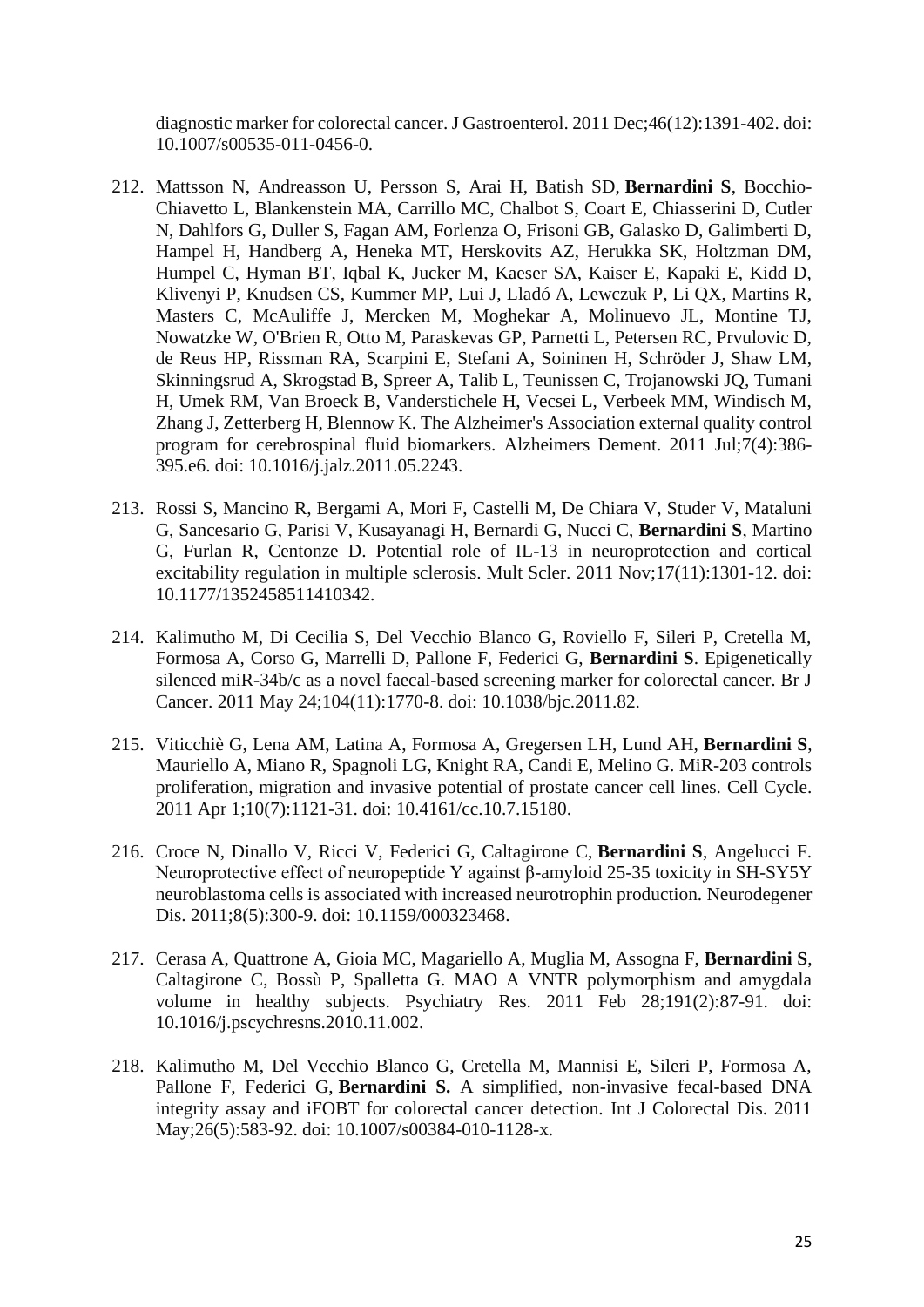- 219. Angelucci F, Croce N, Spalletta G, Dinallo V, Gravina P, Bossù P, Federici G, Caltagirone C, **Bernardini S.** [Paroxetine rapidly modulates the expression of brain](https://pubmed.ncbi.nlm.nih.gov/21178384/)[derived neurotrophic factor mRNA and protein in a human glioblastoma-astrocytoma](https://pubmed.ncbi.nlm.nih.gov/21178384/)  [cell line.](https://pubmed.ncbi.nlm.nih.gov/21178384/) Pharmacology. 2011;87(1-2):5-10. doi: 10.1159/000322528.
- 220. Ticconi C, Mancinelli F, Gravina P, Federici G, Piccione E, **Bernardini S.** [Beta](https://pubmed.ncbi.nlm.nih.gov/21160146/)[fibrinogen G-455A polymorphisms and recurrent miscarriage.](https://pubmed.ncbi.nlm.nih.gov/21160146/) Gynecol Obstet Invest. 2011;71(3):198-201. doi: 10.1159/000317522.
- 221. Rossi S, Buttari F, Studer V, Motta C, Gravina P, Castelli M, Mantovani V, De Chiara V, Musella A, Fiore S, Masini S, Bernardi G, Maccarrone M, **Bernardini S**, Centonze D. [The \(AAT\)n repeat of the cannabinoid CB1 receptor gene influences disease](https://pubmed.ncbi.nlm.nih.gov/21148019/)  [progression in relapsing multiple sclerosis.](https://pubmed.ncbi.nlm.nih.gov/21148019/) Mult Scler. 2011 Mar;17(3):281-8. doi: 10.1177/1352458510388680.
- 222. D'Aguanno S, D'Alessandro A, Pieroni L, Roveri A, Zaccarin M, Marzano V, De Canio M, **Bernardini S**, Federici G, Urbani A. [New insights into neuroblastoma cisplatin](https://pubmed.ncbi.nlm.nih.gov/21128686/)  [resistance: a comparative proteomic and meta-mining investigation.](https://pubmed.ncbi.nlm.nih.gov/21128686/) J Proteome Res. 2011 Feb 4;10(2):416-28. doi: 10.1021/pr100457n.
- 223. Gravina P, Spoletini I, Masini S, Valentini A, Vanni D, Paladini E, Bossù P, Caltagirone C, Federici G, Spalletta G, **Bernardini S.** [Genetic polymorphisms of glutathione S](https://pubmed.ncbi.nlm.nih.gov/21093063/)[transferases GSTM1, GSTT1, GSTP1 and GSTA1 as risk factors for schizophrenia.](https://pubmed.ncbi.nlm.nih.gov/21093063/) Psychiatry Res. 2011 May 30;187(3):454-6. doi: 10.1016/j.psychres.2010.10.008.
- 224. Ricci V, Pomponi M, Martinotti G, Bentivoglio A, Loria G, **Bernardini S**, Caltagirone C, Bria P, Angelucci F. [Antidepressant treatment restores brain-derived neurotrophic](https://pubmed.ncbi.nlm.nih.gov/21057246/)  [factor serum levels and ameliorates motor function in Parkinson disease patients.](https://pubmed.ncbi.nlm.nih.gov/21057246/) J Clin Psychopharmacol. 2010 Dec;30(6):751-3. doi: 10.1097/JCP.0b013e3181fc2ec7.
- 225. Mori F, Rossi S, Sancesario G, Codecà C, Mataluni G, Monteleone F, Buttari F, Kusayanagi H, Castelli M, Motta C, Studer V, Bernardi G, Koch G, **Bernardini S**, Centonze D. [Cognitive and cortical plasticity deficits correlate with altered amyloid-β](https://pubmed.ncbi.nlm.nih.gov/20944553/)  [CSF levels in multiple sclerosis.](https://pubmed.ncbi.nlm.nih.gov/20944553/) Neuropsychopharmacology. 2011 Feb;36(3):559-68. doi: 10.1038/npp.2010.187.
- 226. Donohoe G, Rose E, Frodl T, Morris D, Spoletini I, Adriano F, **Bernardini S**, Caltagirone C, Bossù P, Gill M, Corvin AP, Spalletta G. [ZNF804A risk allele is](https://pubmed.ncbi.nlm.nih.gov/20934520/)  [associated with relatively intact gray matter volume in patients with schizophrenia.](https://pubmed.ncbi.nlm.nih.gov/20934520/) Neuroimage. 2011 Feb 1;54(3):2132-7. doi: 10.1016/j.neuroimage.2010.09.089.
- 227. D'Aguanno S, Franciotta D, Lupisella S, Barassi A, Pieragostino D, Lugaresi A, Centonze D, D'Eril GM, **Bernardini S**, Federici G, Urbani A. [Protein profiling of](https://pubmed.ncbi.nlm.nih.gov/20801190/)  [Guillain-Barrè syndrome cerebrospinal fluid by two-dimensional electrophoresis and](https://pubmed.ncbi.nlm.nih.gov/20801190/)  [mass spectrometry.](https://pubmed.ncbi.nlm.nih.gov/20801190/) Neurosci Lett. 2010 Nov 12;485(1):49-54. doi: 10.1016/j.neulet.2010.08.060.
- 228. Kalimutho M, Minutolo A, Grelli S, Formosa A, Sancesario G, Valentini A, Federici G, **Bernardini S.** [Satraplatin \(JM-216\) mediates G2/M cell cycle arrest and potentiates](https://pubmed.ncbi.nlm.nih.gov/20734047/)  [apoptosis via multiple death pathways in colorectal cancer cells thus overcoming](https://pubmed.ncbi.nlm.nih.gov/20734047/)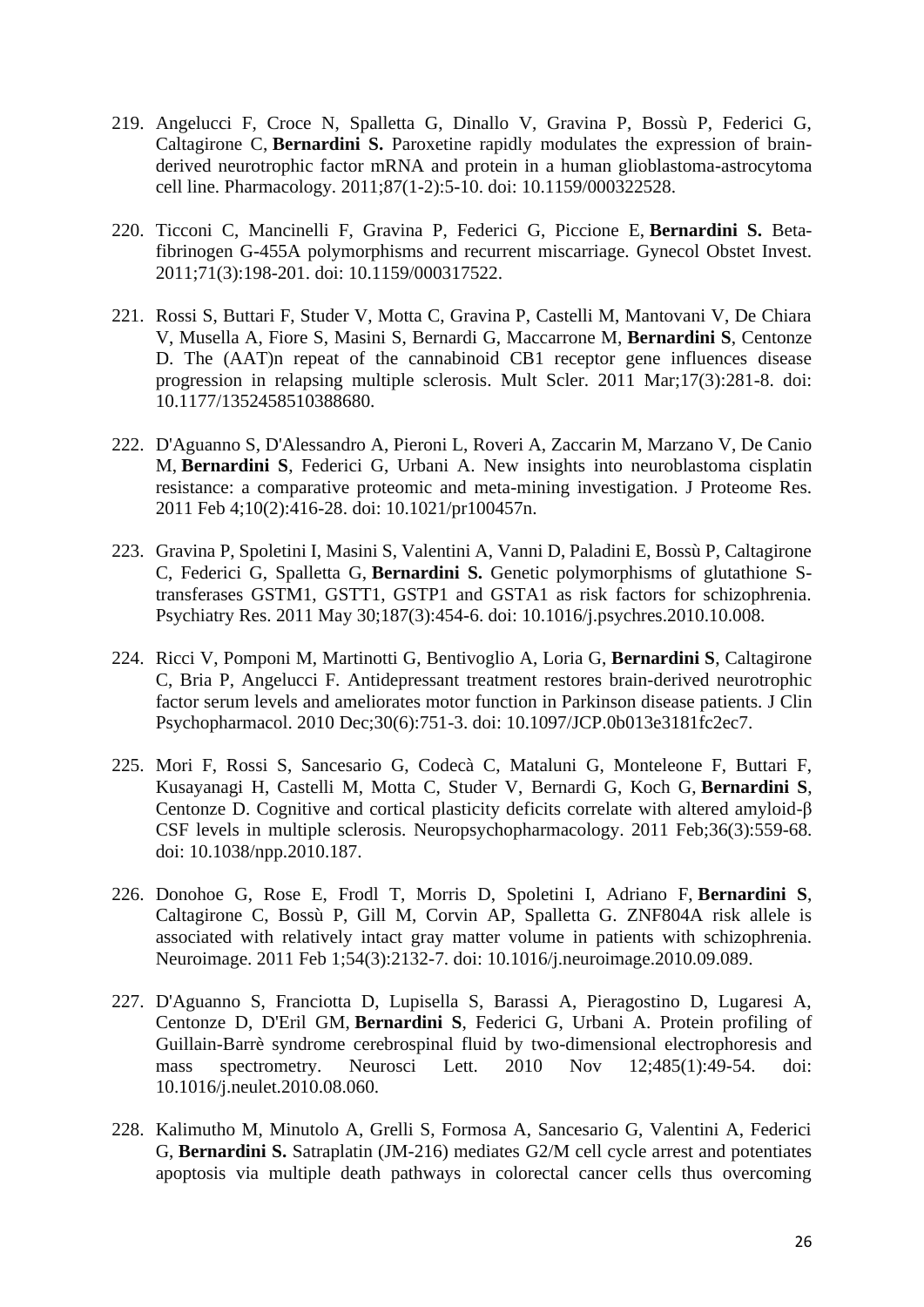[platinum chemo-resistance.](https://pubmed.ncbi.nlm.nih.gov/20734047/) Cancer Chemother Pharmacol. 2011 Jun;67(6):1299-312. doi: 10.1007/s00280-010-1428-4.

- 229. Sayan BS, Yang AL, Conforti F, Tucci P, Piro MC, Browne GJ, Agostini M, **Bernardini S**, Knight RA, Mak TW, Melino G. [Differential control of TAp73 and DeltaNp73 protein](https://pubmed.ncbi.nlm.nih.gov/20615966/)  [stability by the ring finger ubiquitin ligase PIR2.](https://pubmed.ncbi.nlm.nih.gov/20615966/) Proc Natl Acad Sci U S A. 2010 Jul 20;107(29):12877-82. doi: 10.1073/pnas.0911828107.
- 230. Kalimutho M, Blanco Gdel V, Gravina P, Cretella M, Mannucci L, Mannisi E, Formosa A, Pallone F, Federici G, **Bernardini S.** [Quantitative denaturing high performance liquid](https://pubmed.ncbi.nlm.nih.gov/20504269/)  [chromatography \(Q-dHPLC\) detection of APC long DNA in faeces from patients with](https://pubmed.ncbi.nlm.nih.gov/20504269/)  [colorectal cancer.](https://pubmed.ncbi.nlm.nih.gov/20504269/) Clin Chem Lab Med. 2010 Sep;48(9):1303-11. doi: 10.1515/CCLM.2010.245.
- 231. Ticconi C, Rotondi F, Veglia M, Pietropolli A, **Bernardini S**, Ria F, Caruso A, Di Simone N. [Antinuclear autoantibodies in women with recurrent pregnancy loss.](https://pubmed.ncbi.nlm.nih.gov/20482520/) Am J Reprod Immunol. 2010 Dec;64(6):384-92. doi: 10.1111/j.1600-0897.2010.00863.x.
- 232. Liguori PF, Valentini A, Palma M, Bellusci A, **Bernardini S**, Ghedini M, Panno ML, Pettinari C, Marchetti F, Crispini A, Pucci D. [Non-classical anticancer agents: synthesis](https://pubmed.ncbi.nlm.nih.gov/20390185/)  [and biological evaluation of zinc\(II\) heteroleptic complexes.](https://pubmed.ncbi.nlm.nih.gov/20390185/) Dalton Trans. 2010 May 7;39(17):4205-12. doi: 10.1039/b922101h.
- 233. Gaziev J, Nguyen L, Puozzo C, Mozzi AF, Casella M, Perrone Donnorso M, Gravina P, Sodani P, Marziali M, Isgrò A, Simone MD, Andreani M, Formosa A, Testi M, Federici G, **Bernardini S**, Lucarelli G. [Novel pharmacokinetic behavior of intravenous busulfan](https://pubmed.ncbi.nlm.nih.gov/20237319/)  [in children with thalassemia undergoing hematopoietic stem cell transplantation: a](https://pubmed.ncbi.nlm.nih.gov/20237319/)  [prospective evaluation of pharmacokinetic and pharmacodynamic profile with](https://pubmed.ncbi.nlm.nih.gov/20237319/)  [therapeutic drug monitoring.](https://pubmed.ncbi.nlm.nih.gov/20237319/) Blood. 2010 Jun 3;115(22):4597-604. doi: 10.1182/blood-2010-01-265405.
- 234. Fusco FR, Pompa A, Bernardi G, Ottaviani F, Giampà C, Laurenti D, Morello M, **Bernardini S**, Nuccetelli M, Sabatini U, Paolucci S. [A case of PANDAS treated with](https://pubmed.ncbi.nlm.nih.gov/20207613/)  [tetrabenazine and tonsillectomy.](https://pubmed.ncbi.nlm.nih.gov/20207613/) J Child Neurol. 2010 May;25(5):614-5. doi: 10.1177/0883073809355824.
- 235. Sayan BS, Yang AL, Conforti F, **Bernardini S**, Tucci P, Vasa-Nicotera M, Knight RA, Melino G. [Induction of TAp63 by histone deacetylase inhibitors.](https://pubmed.ncbi.nlm.nih.gov/20043870/) Biochem Biophys Res Commun. 2010 Jan 22;391(4):1748-51. doi: 10.1016/j.bbrc.2009.12.147.
- 236. Gravina P, Angelini F, Chianca M, Valentini A, Bellincampi L, Iannini R, Pierantozzi A, Moschese V, Mrak E, Federici G, Chini L, **Bernardini S.** [GSTP1\\*B allele increases the](https://pubmed.ncbi.nlm.nih.gov/19912051/)  [risk for asthma in children.](https://pubmed.ncbi.nlm.nih.gov/19912051/) Clin Chem Lab Med. 2009;47(11):1451-3. doi: 10.1515/CCLM.2009.314.
- 237. Sancesario GM, Esposito Z, Nuccetelli M, **Bernardini S**, Sorge R, Martorana A, Federici G, Bernardi G, Sancesario G. [Abeta1-42 Detection in CSF of Alzheimer's](https://pubmed.ncbi.nlm.nih.gov/19664624/)  [disease is influenced by temperature: indication of reversible Abeta1-42 aggregation?](https://pubmed.ncbi.nlm.nih.gov/19664624/) Exp Neurol. 2010 Jun;223(2):371-6. doi: 10.1016/j.expneurol.2009.07.028.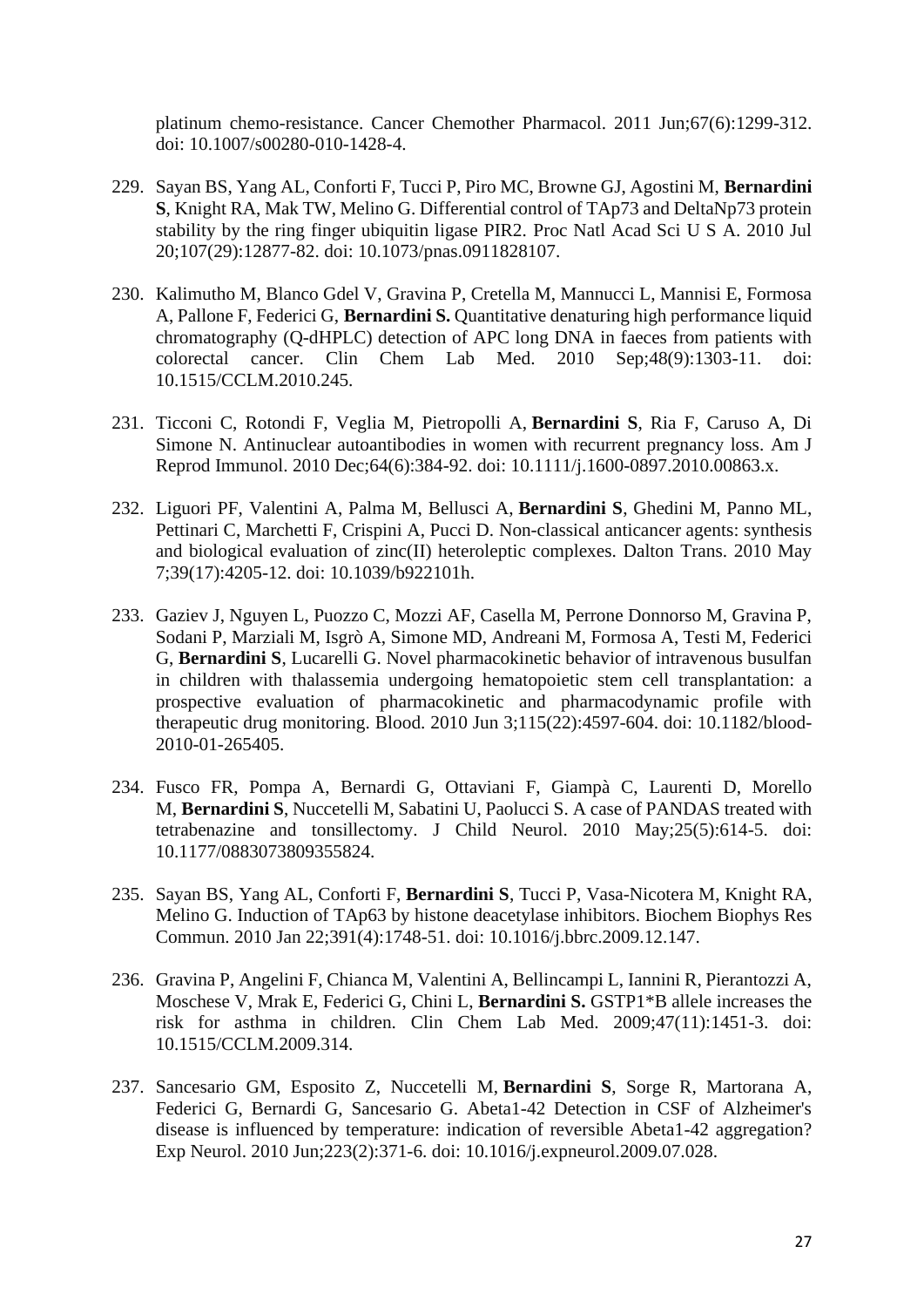- 238. Spalletta G, Morris DW, Angelucci F, Rubino IA, Spoletini I, Bria P, Martinotti G, Siracusano A, Bonaviri G, **Bernardini S**, Caltagirone C, Bossù P, Donohoe G, Gill M, Corvin AP. BDNF Val66Met polymorphism is associated with aggressive behavior in schizophrenia. Eur Psychiatry. 2010 Oct;25(6):311-3. doi: 10.1016/j.eurpsy.2009.10.008.
- 239. De Canio M, D'Aguanno S, Sacchetti C, Petrucci F, Cavagni G, Nuccetelli M, Federici G, Urbani A, **Bernardini S.** [Novel IgE recognized components of Lolium perenne pollen](https://pubmed.ncbi.nlm.nih.gov/19585971/)  [extract: comparative proteomics evaluation of allergic patients sensitization profiles.](https://pubmed.ncbi.nlm.nih.gov/19585971/) J Proteome Res. 2009 Sep;8(9):4383-91. doi: 10.1021/pr900315a.
- 240. Rapanotti MC, Bianchi L, Ricozzi I, Campione E, Pierantozzi A, Orlandi A, Chimenti S, Federici G, **Bernardini S**. Melanoma-associated markers expression in blood: MUC-18 is associated with advanced stages in melanoma patients. Br J Dermatol. 2009 Feb;160(2):338-44. doi: 10.1111/j.1365-2133.2008.08929.x.
- 241. Rivetti di Val Cervo P, Tucci P, Majid A, Lena AM, Agostini M, **Bernardini S**, Candi E, Cohen G, Nicotera P, Dyer MJ, Melino G[. p73, miR106b, miR34a, and Itch in chronic](https://pubmed.ncbi.nlm.nih.gov/19541840/)  [lymphocytic leukemia.](https://pubmed.ncbi.nlm.nih.gov/19541840/) Blood. 2009 Jun 18;113(25):6498-9; author reply 6499-500. doi: 10.1182/blood-2009-02-203174.
- 242. Angelucci F, **Bernardini S**, Gravina P, Bellincampi L, Trequattrini A, Di Iulio F, Vanni D, Federici G, Caltagirone C, Bossù P, Spalletta G. [Delusion symptoms and response to](https://pubmed.ncbi.nlm.nih.gov/19494443/)  [antipsychotic treatment are associated with the 5-HT2A receptor polymorphism](https://pubmed.ncbi.nlm.nih.gov/19494443/)  [\(102T/C\) in Alzheimer's disease: a 3-year follow-up longitudinal study.](https://pubmed.ncbi.nlm.nih.gov/19494443/) J Alzheimers Dis. 2009;17(1):203-11. doi: 10.3233/JAD-2009-1031.
- 243. Valentini A, Conforti F, Crispini A, De Martino A, Condello R, Stellitano C, Rotilio G, Ghedini M, Federici G, **Bernardini S**, Pucci D. [Synthesis, oxidant properties, and](https://pubmed.ncbi.nlm.nih.gov/19113979/)  [antitumoral effects of a heteroleptic palladium\(II\) complex of curcumin on human](https://pubmed.ncbi.nlm.nih.gov/19113979/)  [prostate cancer cells.](https://pubmed.ncbi.nlm.nih.gov/19113979/) J Med Chem. 2009 Jan 22;52(2):484-91. doi: 10.1021/jm801276a.
- 244. Pucci D, Bellusci A, **Bernardini S**, Bloise R, Crispini A, Federici G, Liguori P, Lucas MF, Russo N, Valentini A. [Bioactive fragments synergically involved in the design of](https://pubmed.ncbi.nlm.nih.gov/19082045/)  [new generation Pt\(ii\) and Pd\(ii\)-based anticancer compounds.](https://pubmed.ncbi.nlm.nih.gov/19082045/) Dalton Trans. 2008 Nov 21;(43):5897-904. doi: 10.1039/b808093c.
- 245. Ciotti M, Marzano V, Giuliani L, Nuccetelli M, D'Aguanno S, Azzimonti B, **Bernardini S**, Perno CF, Urbani A, Favalli C, Federici G. Proteomic [investigation in A549 lung cell](https://pubmed.ncbi.nlm.nih.gov/19023193/)  [line stably infected by HPV16E6/E7 oncogenes.](https://pubmed.ncbi.nlm.nih.gov/19023193/) Respiration. 2009;77(4):427-39. doi: 10.1159/000176209.
- 246. **Bernardini S**, Gravina P, Croce N, Perricone R, Knight RA, Valentini A, Melino G, Federici G. [Itch gene polymorphisms in healthy population and in patients affected by](https://pubmed.ncbi.nlm.nih.gov/19001863/)  [rheumatoid arthritis and atopic dermatitis.](https://pubmed.ncbi.nlm.nih.gov/19001863/) Cell Cycle. 2008 Nov 15;7(22):3607-9. doi: 10.4161/cc.7.22.6968.
- 247. Primavera A, Fustinoni S, Biroccio A, Ballerini S, Urbani A, **Bernardini S**, Federici G, Capucci E, Manno M, Lo Bello M. [Glutathione transferases and glutathionylated](https://pubmed.ncbi.nlm.nih.gov/18990742/)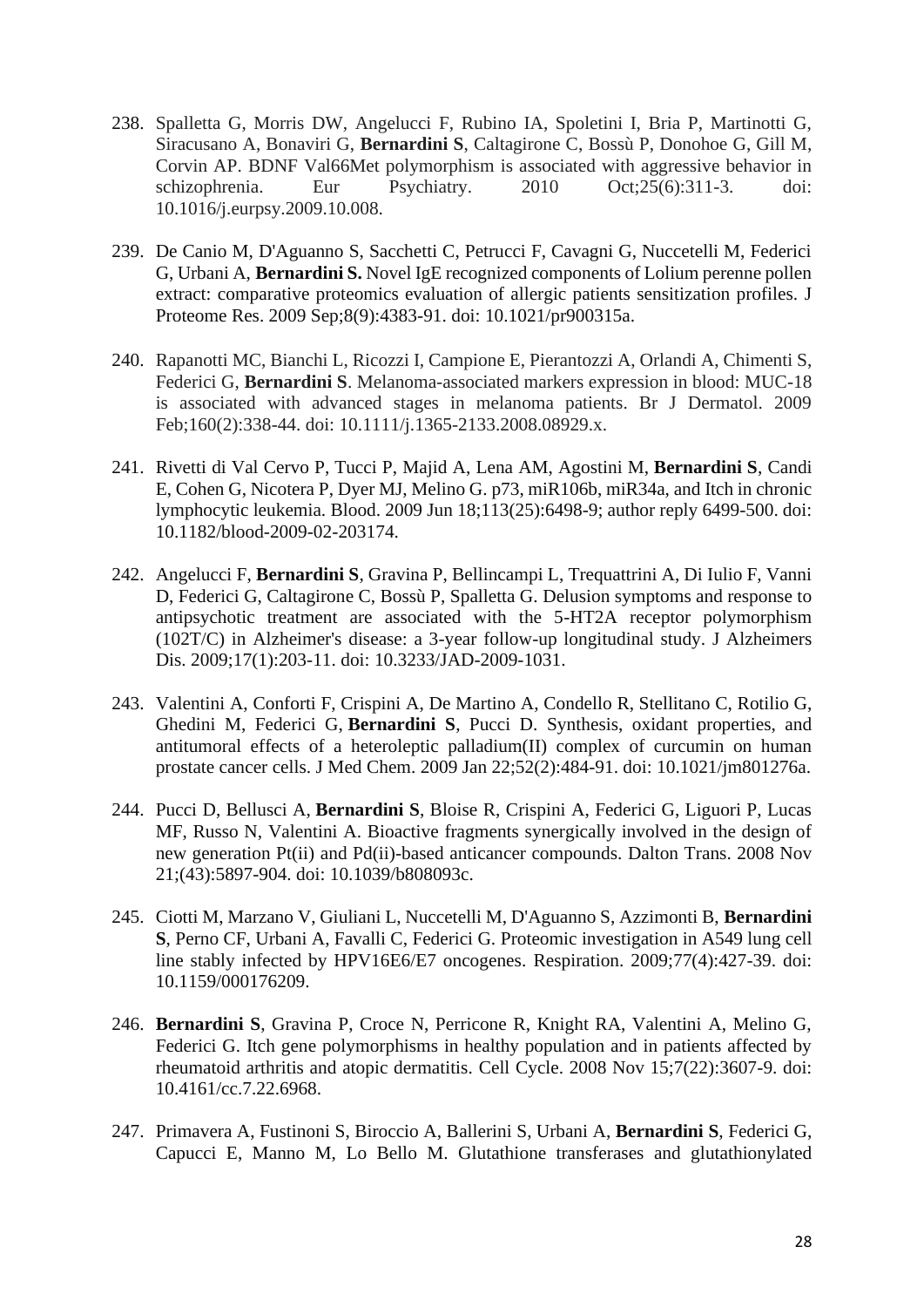[hemoglobin in workers exposed to low doses of 1,3-butadiene.](https://pubmed.ncbi.nlm.nih.gov/18990742/) Cancer Epidemiol Biomarkers Prev. 2008 Nov;17(11):3004-12. doi: 10.1158/1055-9965.EPI-08-0443.

- 248. Masini S, Ticconi C, Gravina P, Tomassini M, Pietropolli A, Forte V, Federici G, Piccione E, **Bernardini S.** [Thrombin-activatable fibrinolysis inhibitor polymorphisms](https://pubmed.ncbi.nlm.nih.gov/18774564/)  [and recurrent pregnancy loss.](https://pubmed.ncbi.nlm.nih.gov/18774564/) Fertil Steril. 2009 Aug;92(2):694-702. doi: 10.1016/j.fertnstert.2008.07.015.
- 249. Federici G, **Bernardini S.** [The new Italian course of post-graduate education in](https://pubmed.ncbi.nlm.nih.gov/18407838/)  [laboratory medicine.](https://pubmed.ncbi.nlm.nih.gov/18407838/) Clin Chim Acta. 2008 Jul 1;393(1):31-2. doi: 10.1016/j.cca.2008.03.023.
- 250. Perricone R, Galante V, **Bernardini S**, Guarino M, Cervelli V. [Fillers and](https://pubmed.ncbi.nlm.nih.gov/18317118/)  [biocompatibility: lack of human complement activating capacity.](https://pubmed.ncbi.nlm.nih.gov/18317118/) Plast Reconstr Surg. 2008 Mar;121(3):154e-155e. doi: 10.1097/01.prs.0000300218.62940.5a.
- 251. Gravina P, Ciotti M, Masini S, Valentini A, Marcuccilli F, Croce N, Federici G, Perno CF, **Bernardini S.** [Impact of storage conditions on genetic analysis or viral load](https://pubmed.ncbi.nlm.nih.gov/21630494/)  [determination in clinical specimens.](https://pubmed.ncbi.nlm.nih.gov/21630494/) Clin Chem Lab Med. 2008;46(2):280-2. doi: 10.1515/cclm.2008.038.
- 252. Valentini A, **Bernardini S.** [Editorial comment on: ADAM9 expression is a significant](https://pubmed.ncbi.nlm.nih.gov/18061338/)  [and independent prognostic marker of PSA relapse in prostate cancer.](https://pubmed.ncbi.nlm.nih.gov/18061338/) Eur Urol. 2008 Nov;54(5):1106-7. doi: 10.1016/j.eururo.2007.11.035.
- 253. D'Aguanno S, Barassi A, Lupisella S, d'eril GM, Del Boccio P, Pieragostino D, Pallotti F, Carelli V, Valentino ML, Liguori R, Avoni P, **Bernardini S**, Gambi D, Urbani A, Federici G. [Differential cerebro spinal fluid proteome investigation of Leber hereditary](https://pubmed.ncbi.nlm.nih.gov/18061280/)  [optic neuropathy \(LHON\) and multiple sclerosis.](https://pubmed.ncbi.nlm.nih.gov/18061280/) J Neuroimmunol. 2008 Jan;193(1- 2):156-60. doi: 10.1016/j.jneuroim.2007.10.004.
- 254. Bossù P, Ciaramella A, Salani F, Bizzoni F, Varsi E, Di Iulio F, Giubilei F, Gianni W, Trequattrini A, Moro ML, **Bernardini S**, Caltagirone C, Spalletta G. [Interleukin-18](https://pubmed.ncbi.nlm.nih.gov/17988833/)  [produced by peripheral blood cells is increased in Alzheimer's disease and correlates with](https://pubmed.ncbi.nlm.nih.gov/17988833/)  [cognitive impairment.](https://pubmed.ncbi.nlm.nih.gov/17988833/) Brain Behav Immun. 2008 May;22(4):487-92. doi: 10.1016/j.bbi.2007.10.001.
- 255. Spalletta G, **Bernardini S**, Bellincampi L, Federici G, Trequattrini A, Ciappi F, Bria P, Caltagirone C, Bossù P. [Glutathione S-transferase P1 and T1 gene polymorphisms](https://pubmed.ncbi.nlm.nih.gov/17911365/)  [predict longitudinal course and age at onset of Alzheimer disease.](https://pubmed.ncbi.nlm.nih.gov/17911365/) Am J Geriatr Psychiatry. 2007 Oct;15(10):879-87. doi: 10.1097/JGP.0b013e3180547076.PMID: 17911365
- 256. Biancolella M, Valentini A, Minella D, Vecchione L, D'Amico F, Chillemi G, Gravina P, Bueno S, Prosperini G, Desideri A, Federici G, **Bernardini S**, Novelli G. [Effects of](https://pubmed.ncbi.nlm.nih.gov/17636412/)  [dutasteride on the expression of genes related to androgen metabolism and related](https://pubmed.ncbi.nlm.nih.gov/17636412/)  [pathway in human prostate cancer cell lines.](https://pubmed.ncbi.nlm.nih.gov/17636412/) Invest New Drugs. 2007 Oct;25(5):491-7. doi: 10.1007/s10637-007-9070-7.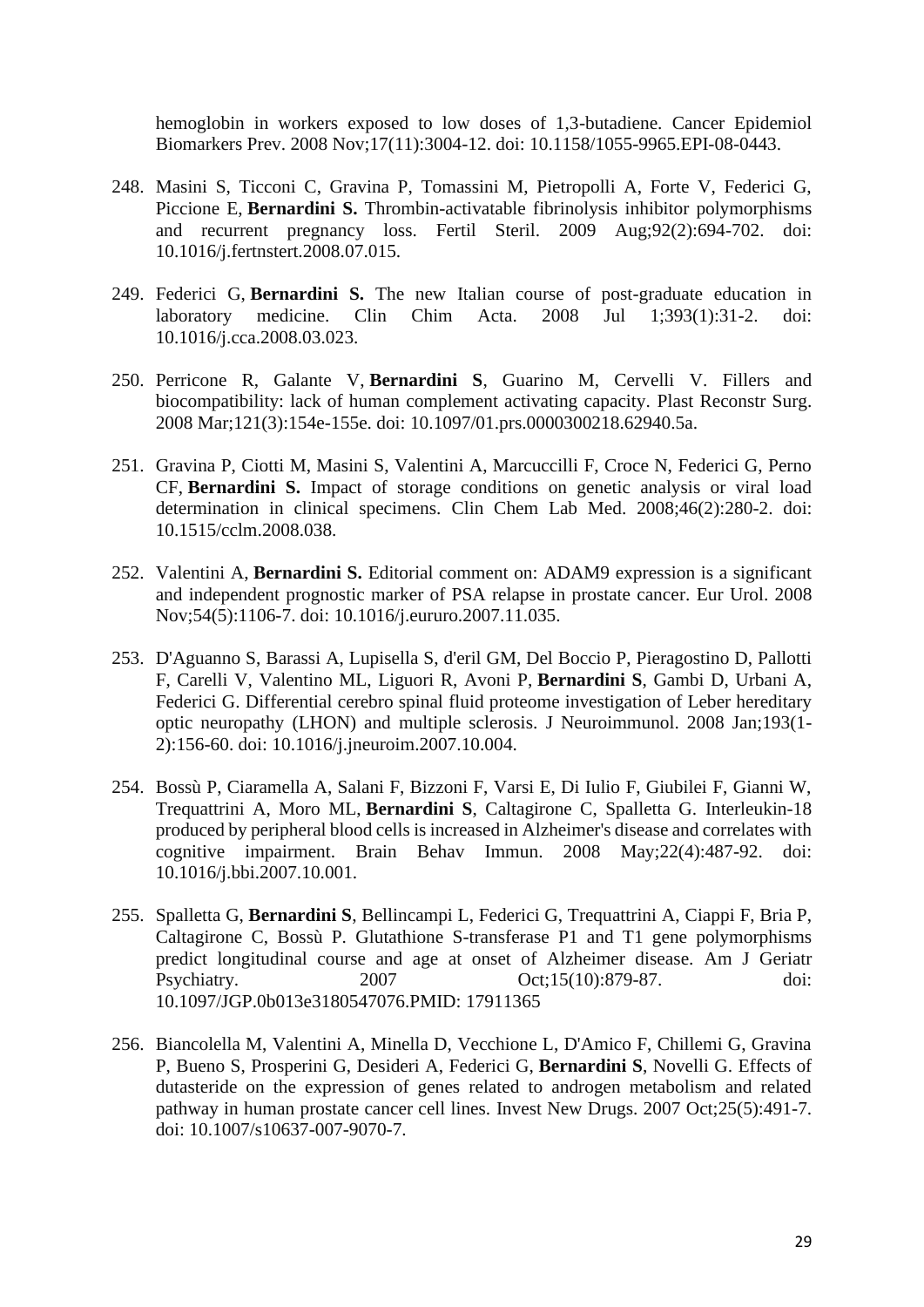- 257. Centonze D, Bari M, Rossi S, Prosperetti C, Furlan R, Fezza F, De Chiara V, Battistini L, Bernardi G, **Bernardini S**, Martino G, Maccarrone M. [The endocannabinoid system](https://pubmed.ncbi.nlm.nih.gov/17626034/)  [is dysregulated in multiple sclerosis and in experimental autoimmune encephalomyelitis.](https://pubmed.ncbi.nlm.nih.gov/17626034/) Brain. 2007 Oct;130(Pt 10):2543-53. doi: 10.1093/brain/awm160.
- 258. Pucci D, Bloise R, Bellusci A, **Bernardini S**, Ghedini M, Pirillo S, Valentini A, Crispini A. [Curcumin and cyclopalladated complexes: a recipe for bifunctional biomaterials.](https://pubmed.ncbi.nlm.nih.gov/17524485/) J Inorg Biochem. 2007 Jul;101(7):1013-22. doi: 10.1016/j.jinorgbio.2007.03.006.
- 259. D'Aguanno S, Del Boccio P, **Bernardini S**, Ballone E, Di Ilio C, Federici G, Urbani A. [Electrophoretic separations of cerebrospinal fluid proteins in clinical investigations.](https://pubmed.ncbi.nlm.nih.gov/17439319/) Clin Chem Lab Med. 2007;45(4):437-49. doi: 10.1515/CCLM.2007.106.
- 260. Valentini A, Biancolella M, Amati F, Gravina P, Miano R, Chillemi G, Farcomeni A, Bueno S, Vespasiani G, Desideri A, Federici G, Novelli G, **Bernardini S.** [Valproic acid](https://pubmed.ncbi.nlm.nih.gov/17371798/)  [induces neuroendocrine differentiation and UGT2B7 up-regulation in human prostate](https://pubmed.ncbi.nlm.nih.gov/17371798/)  [carcinoma cell line.](https://pubmed.ncbi.nlm.nih.gov/17371798/) Drug Metab Dispos. 2007 Jun;35(6):968-72. doi: 10.1124/dmd.107.014662.
- 261. Bossù P, Ciaramella A, Moro ML, Bellincampi L, **Bernardini S**, Federici G, Trequattrini A, Macciardi F, Spoletini I, Di Iulio F, Caltagirone C, Spalletta G. [Interleukin 18 gene](https://pubmed.ncbi.nlm.nih.gov/17299019/)  [polymorphisms predict risk and outcome of Alzheimer's disease.](https://pubmed.ncbi.nlm.nih.gov/17299019/) J Neurol Neurosurg Psychiatry. 2007 Aug;78(8):807-11. doi: 10.1136/jnnp.2006.103242.
- 262. Valentini A, Gravina P, Federici G, **Bernardini S.** [Valproic acid induces apoptosis,](https://pubmed.ncbi.nlm.nih.gov/17218782/)  [p16INK4A upregulation and sensitization to chemotherapy in human melanoma cells.](https://pubmed.ncbi.nlm.nih.gov/17218782/) Cancer Biol Ther. 2007 Feb;6(2):185-91. doi: 10.4161/cbt.6.2.3578.
- 263. Stefani A, Martorana A, **Bernardini S**, Panella M, Mercati F, Orlacchio A, Pierantozzi M. [CSF markers in Alzheimer disease patients are not related to the different degree of](https://pubmed.ncbi.nlm.nih.gov/17097109/)  [cognitive impairment.](https://pubmed.ncbi.nlm.nih.gov/17097109/) J Neurol Sci. 2006 Dec 21;251(1-2):124-8. doi: 10.1016/j.jns.2006.09.014.
- 264. Angelucci A, Valentini A, Millimaggi D, Gravina GL, Miano R, Dolo V, Vicentini C, Bologna M, Federici G, **Bernardini S.** [Valproic acid induces apoptosis in prostate](https://pubmed.ncbi.nlm.nih.gov/17075313/)  [carcinoma cell lines by activation of multiple death pathways.](https://pubmed.ncbi.nlm.nih.gov/17075313/) Anticancer Drugs. 2006 Nov;17(10):1141-50. doi: 10.1097/01.cad.0000236302.89843.fc.
- 265. Del Boccio P, Pieragostino D, Lugaresi A, Di Ioia M, Pavone B, Travaglini D, D'Aguanno S, **Bernardini S**, Sacchetta P, Federici G, Di Ilio C, Gambi D, Urbani A. [Cleavage of cystatin C is not associated with multiple sclerosis.](https://pubmed.ncbi.nlm.nih.gov/17006926/) Ann Neurol. 2007 Aug;62(2):201-4; discussion 205. doi: 10.1002/ana.20968.
- 266. Valentini A, Pucci D, Crispini A, Federici G, **Bernardini S.** [Acridine Orange based](https://pubmed.ncbi.nlm.nih.gov/16814760/)  [platinum\(II\) complexes inducing cytotoxicity and cell cycle perturbation in spite of](https://pubmed.ncbi.nlm.nih.gov/16814760/)  [GSTP1 up-regulation.](https://pubmed.ncbi.nlm.nih.gov/16814760/) Chem Biol Interact. 2006 Jul 10;161(3):241-50. doi: 10.1016/j.cbi.2006.03.011.
- 267. **Bernardini S**, Nuccetelli M, Noguera NI, Bellincampi L, Lunghi P, Bonati A, Mann K, Miller WH Jr, Federici G, Lo Coco F. [Role of GSTP1-1 in mediating the effect of As2O3](https://pubmed.ncbi.nlm.nih.gov/16733740/)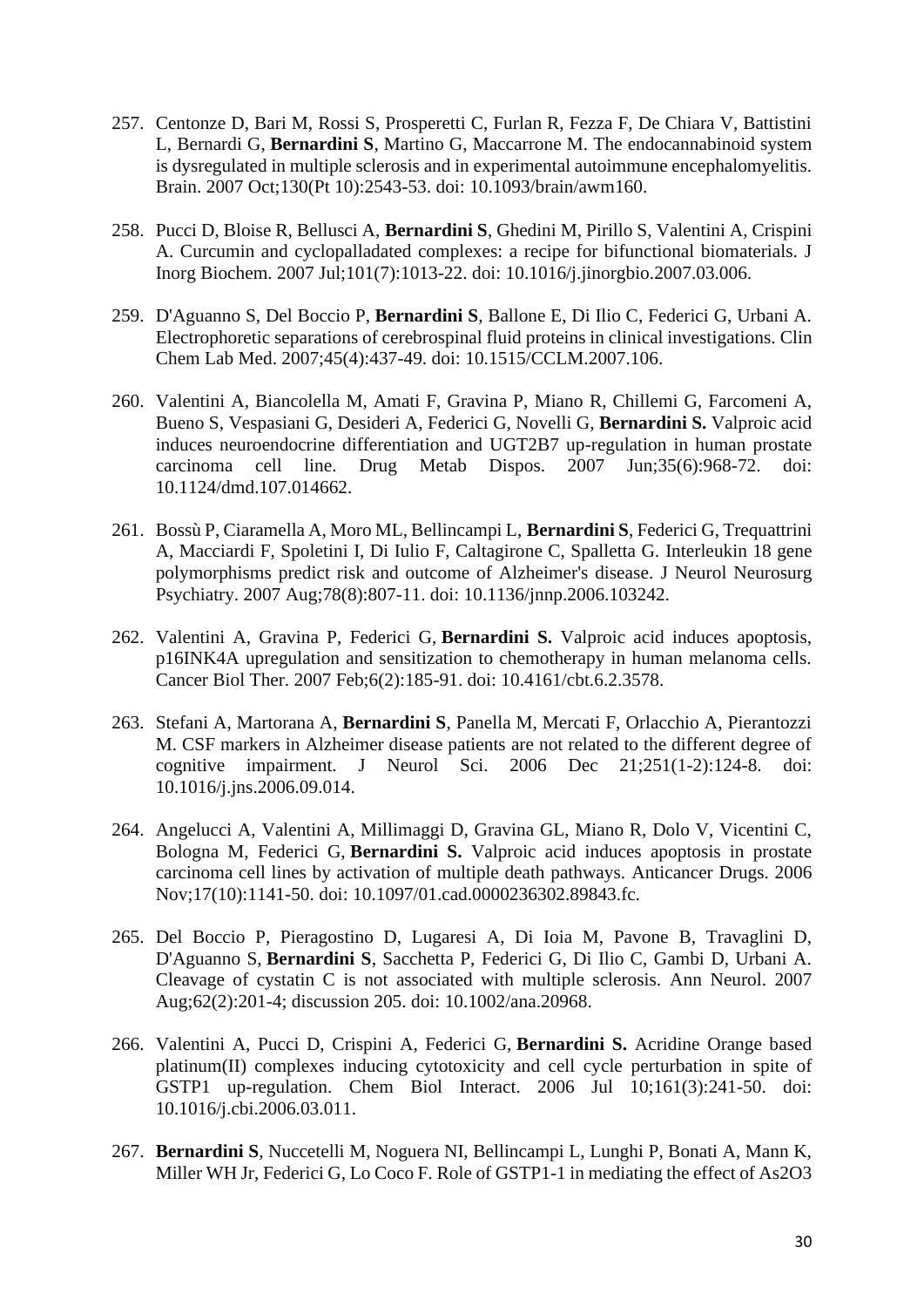[in the Acute Promyelocytic Leukemia cell line NB4.](https://pubmed.ncbi.nlm.nih.gov/16733740/) Ann Hematol. 2006 Oct;85(10):681-7. doi: 10.1007/s00277-006-0139-8.

- 268. Biroccio A, Del Boccio P, Panella M, **Bernardini S**, Di Ilio C, Gambi D, Stanzione P, Sacchetta P, Bernardi G, Martorana A, Federici G, Stefani A, Urbani A. [Differential post](https://pubmed.ncbi.nlm.nih.gov/16552785/)[translational modifications of transthyretin in Alzheimer's disease: a study of the cerebral](https://pubmed.ncbi.nlm.nih.gov/16552785/)  [spinal fluid.](https://pubmed.ncbi.nlm.nih.gov/16552785/) Proteomics. 2006 Apr;6(7):2305-13. doi: 10.1002/pmic.200500285.
- 269. Monteleone G, Del Vecchio Blanco G, Monteleone I, Fina D, Caruso R, Gioia V, Ballerini S, Federici G, **Bernardini S**, Pallone F, MacDonald TT. [Post-transcriptional](https://pubmed.ncbi.nlm.nih.gov/16285943/)  [regulation of Smad7 in the gut of patients with inflammatory bowel disease.](https://pubmed.ncbi.nlm.nih.gov/16285943/) Gastroenterology. 2005 Nov;129(5):1420-9. doi: 10.1053/j.gastro.2005.09.005.
- 270. Carnicer MJ, **Bernardini S**, Bellincampi L, Noguera NI, Nuccetelli M, Ammatuna E, Breccia M, Lo-Coco F, Federici G. [Role of gamma-glutamyl cysteine synthetase](https://pubmed.ncbi.nlm.nih.gov/16239001/)  [\(gamma-GCS\) gene expression as marker of drug sensitivity in acute myeloid leukemias.](https://pubmed.ncbi.nlm.nih.gov/16239001/) Clin Chim Acta. 2006 Mar;365(1-2):342-5. doi: 10.1016/j.cca.2005.09.012.
- 271. Spalletta G, Bernardini S, Bellincampi L, Federici G, Trequattrini A, Caltagirone C. Delusion symptoms are associated with ApoE epsilon4 allelic variant at the early stage of Alzheimer's disease with late onset. Eur J Neurol. 2006 Feb;13(2):176-82. doi: 10.1111/j.1468-1331.2006.01165.x.
- 272. Stefani A, **Bernardini S**, Panella M, Pierantozzi M, Nuccetelli M, Koch G, Urbani A, Giordano A, Martorana A, Orlacchio A, Federici G, Bernardi G. [AD with subcortical](https://pubmed.ncbi.nlm.nih.gov/15990115/)  [white matter lesions and vascular dementia: CSF markers for differential diagnosis.](https://pubmed.ncbi.nlm.nih.gov/15990115/) J Neurol Sci. 2005 Oct 15;237(1-2):83-8. doi: 10.1016/j.jns.2005.05.016.
- 273. Rapanotti MC, Caruso R, **Bernardini S**, Coletti V, Lo-Coco F, De Rossi G. [Idiopathic](https://pubmed.ncbi.nlm.nih.gov/15978951/)  hypereosinophilic [syndrome: a case evolving in B-lymphoblastic lymphoma.](https://pubmed.ncbi.nlm.nih.gov/15978951/) Leuk Res. 2005 Aug;29(8):975-9. doi: 10.1016/j.leukres.2005.01.010.
- 274. Poland J, Wandschneider S, Urbani A, **Bernardini S**, Federici G, Sinha P. [Use of](https://pubmed.ncbi.nlm.nih.gov/15911985/)  [proteomics to study chemosensitivity.](https://pubmed.ncbi.nlm.nih.gov/15911985/) Methods Mol Med. 2005;111:267-81. doi: 10.1385/1-59259-889-7:267.
- 275. **Bernardini S**, Bellincampi L, Ballerini S, Federici G, Iori R, Trequattrini A, Ciappi F, Baldinetti F, Bossù P, Caltagirone C, Spalletta G[. Glutathione S-transferase P1 \\*C allelic](https://pubmed.ncbi.nlm.nih.gov/15805147/)  [variant increases susceptibility for late-onset Alzheimer disease: association study and](https://pubmed.ncbi.nlm.nih.gov/15805147/)  [relationship with apolipoprotein E epsilon4 allele.](https://pubmed.ncbi.nlm.nih.gov/15805147/) Clin Chem. 2005 Jun;51(6):944-51. doi: 10.1373/clinchem.2004.045955.
- 276. Marfia GA, Pachatz C, Terracciano C, Leone G, Bernardini S, Bernardi G, Massa R. Subacute demyelinating polyneuropathy in B-cell lymphoma with IgM antibodies against glycolipid GD1b. Neurol Sci. 2005 Dec;26(5):355-7. doi: 10.1007/s10072-005- 0500-z.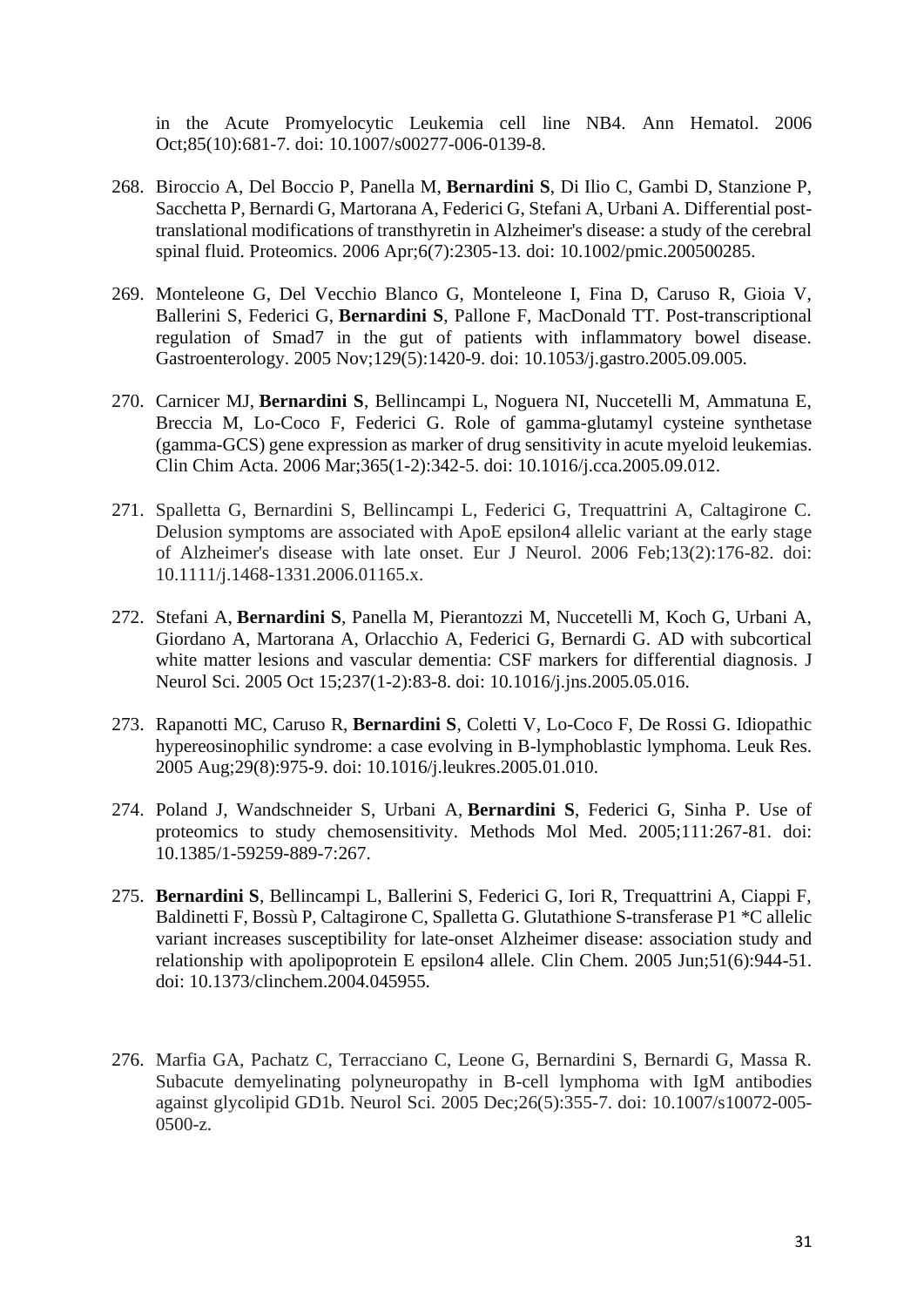- 277. Urbani A, Poland J, **Bernardini S**, Bellincampi L, Biroccio A, Schnölzer M, Sinha P, Federici G. [A proteomic investigation into etoposide](https://pubmed.ncbi.nlm.nih.gov/15682461/) chemo-resistance of neuroblastoma [cell lines.](https://pubmed.ncbi.nlm.nih.gov/15682461/) Proteomics. 2005 Feb;5(3):796-804. doi: 10.1002/pmic.200401147.
- 278. Biroccio A, Urbani A, Massoud R, di Ilio C, Sacchetta P, **Bernardini S**, Cortese C, Federici G. [A quantitative method for the analysis of glycated and glutathionylated](https://pubmed.ncbi.nlm.nih.gov/15620893/)  [hemoglobin by matrix-assisted laser desorption ionization-time of flight mass](https://pubmed.ncbi.nlm.nih.gov/15620893/)  [spectrometry.](https://pubmed.ncbi.nlm.nih.gov/15620893/) Anal Biochem. 2005 Jan 15;336(2):279-88. doi: 10.1016/j.ab.2004.10.002.
- 279. **Bernardini S**, Infantino M, Bellincampi L, Nuccetelli M, Afeltra A, Lori R, Biroccio A, Urbani A, Federici G. [Screening of antinuclear antibodies: comparison between enzyme](https://pubmed.ncbi.nlm.nih.gov/15552275/)  [immunoassay based on nuclear homogenates, purified or recombinant antigens and](https://pubmed.ncbi.nlm.nih.gov/15552275/)  [immunofluorescence assay.](https://pubmed.ncbi.nlm.nih.gov/15552275/) Clin Chem Lab Med. 2004;42(10):1155-60. doi: 10.1515/CCLM.2004.235.
- 280. **Bernardini S**, Miano R, Iori R, Finazzi-Agrò E, Palmieri G, Ballerini S, Angeloni C, Orlandi A, Bellincampi L, Cortese C, Federici G. [Hypermethylation of the CpG islands](https://pubmed.ncbi.nlm.nih.gov/15530476/)  [in the promoter region of the GSTP1 gene in prostate cancer: a useful diagnostic and](https://pubmed.ncbi.nlm.nih.gov/15530476/)  [prognostic marker?](https://pubmed.ncbi.nlm.nih.gov/15530476/) Clin Chim Acta. 2004 Dec;350(1-2):181-8. doi: 10.1016/j.cccn.2004.07.022.
- 281. Tacconi S, Perri R, Balestrieri E, Grelli S, **Bernardini S**, Annichiarico R, Mastino A, Caltagirone C, Macchi B. [Increased caspase activation in peripheral blood mononuclear](https://pubmed.ncbi.nlm.nih.gov/15473998/)  [cells of patients with Alzheimer's disease.](https://pubmed.ncbi.nlm.nih.gov/15473998/) Exp Neurol. 2004 Nov;190(1):254-62. doi: 10.1016/j.expneurol.2004.07.009.
- 282. Tagliacozzi D, Mozzi AF, Casetta B, Bertucci P, **Bernardini S**, Di Ilio C, Urbani A, Federici G. [Quantitative analysis of bile acids in human plasma by liquid](https://pubmed.ncbi.nlm.nih.gov/14708888/)  [chromatography-electrospray tandem mass spectrometry: a simple and rapid one-step](https://pubmed.ncbi.nlm.nih.gov/14708888/)  [method.](https://pubmed.ncbi.nlm.nih.gov/14708888/) Clin Chem Lab Med. 2003 Dec;41(12):1633-41. doi: 10.1515/CCLM.2003.247.
- 283. Ballerini S, Bellincampi L, **Bernardini S**, Iori R, Cortese C, Federici G. [Analysis of](https://pubmed.ncbi.nlm.nih.gov/12589975/)  [GSTP1-1 polymorphism using real-time polymerase chain reaction.](https://pubmed.ncbi.nlm.nih.gov/12589975/) Clin Chim Acta. 2003 Mar;329(1-2):127-32. doi: 10.1016/s0009-8981(02)00422-9.
- 284. Gnasso A, Motti C, Irace C, Di Gennaro I, Pujia A, Leto E, Ciamei M, Crivaro A, **Bernardini S**, Federici G, Cortese C. [The Arg allele in position 192 of PON1 is](https://pubmed.ncbi.nlm.nih.gov/12204800/)  [associated with carotid atherosclerosis in subjects with elevated HDLs.](https://pubmed.ncbi.nlm.nih.gov/12204800/) Atherosclerosis. 2002 Oct;164(2):289-95. doi: 10.1016/s0021-9150(02)00070-9.
- 285. Ballerini S, Bellincampi L, **Bernardini S**, Casciani S, Motti C, Cortese C, Federici G. [Apolipoprotein E genotyping: a comparative study between restriction endonuclease](https://pubmed.ncbi.nlm.nih.gov/11814460/)  [mapping and allelic discrimination with the LightCycler.](https://pubmed.ncbi.nlm.nih.gov/11814460/) Clin Chim Acta. 2002 Mar;317(1-2):71-6. doi: 10.1016/s0009-8981(01)00769-0.
- 286. **Bernardini S**, Bellincampi L, Ballerini S, Ranalli M, Pastore A, Cortese C, Federici G. Role of GST P1-1 in mediating the effect of etoposide on human neuroblastoma cell line Sh-Sy5y. J Cell Biochem. 2002;86(2):340-7. doi: 10.1002/jcb.10219.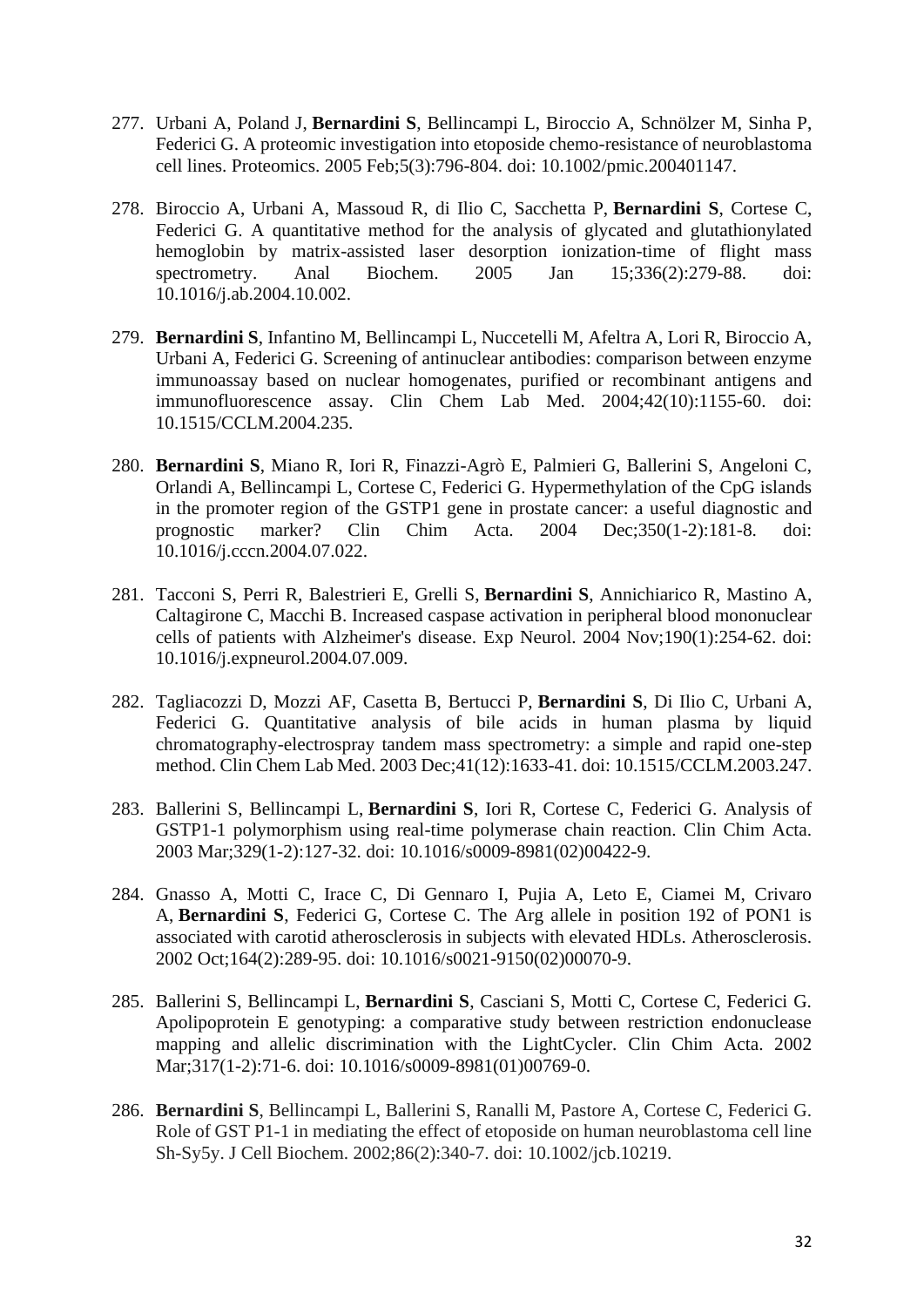- 287. Tozzi G, Nuccetelli M, Lo Bello M, **Bernardini S**, Bellincampi L, Ballerini S, Gaeta LM, Casali C, Pastore A, Federici G, Bertini E, Piemonte F. Antioxidant enzymes in blood of patients with Friedreich's ataxia. Arch Dis Child. 2002 May;86(5):376-9. doi: 10.1136/adc.86.5.376.
- 288. Bellincampi L, Ballerini S, **Bernardini S**, Inserra A, Marchetti P, Boglino C, Donfrancesco A, Federici G. Glutathione transferase P1 polymorphism in neuroblastoma studied by endonuclease restriction mapping. Clin Chem Lab Med. 2001 Sep;39(9):830- 5. doi: 10.1515/CCLM.2001.138.
- 289. Motti C, Dessì M, Gnasso A, Irace C, Indigeno P, Angelucci CB, **Bernardini S**, Fucci G, Federici G, Cortese C. A multiplex PCR-based DNA assay for the detection of paraoxonase gene cluster polymorphisms. Atherosclerosis. 2001 Sep;158(1):35-40. doi: 10.1016/s0021-9150(00)00765-6.
- 290. **Bernardini S**, Bernassola F, Cortese C, Ballerini S, Melino G, Motti C, Bellincampi L, Iori R, Federici G. Modulation of GST P1-1 activity by polymerization during apoptosis. J Cell Biochem. 2000 Apr;77(4):645-53. PMID: 10771520.
- 291. Pastore A, **Bernardini S**, Dello Strologo L, Rizzoni G, Cortese C, Federici G. Simultaneous determination of inulin and p-aminohippuric acid in plasma and urine by reversed-phase high-performance liquid chromatography. J Chromatogr B Biomed Sci Appl. 2001 Feb 10;751(1):187-91. doi: 10.1016/s0378-4347(00)00444-8.
- 292. Bellincampi L, Simone ML, Motti C, Cortese C, **Bernardini S**, Bertolini S, Calandra S. Identification of an alternative transcript of ABCA1 gene in different human cell types. Biochem Biophys Res Commun. 2001 May 11;283(3):590-7. doi: 10.1006/bbrc.2001.4823.
- 293. Gnasso A, Motti C, Irace C, Carallo C, Liberatoscioli L, **Bernardini S**, Massoud R, Mattioli PL, Federici G, Cortese C. Genetic variation in human stromelysin gene promoter and common carotid geometry in healthy male subjects. Arterioscler Thromb Vasc Biol. 2000 Jun;20(6):1600-5. doi: 10.1161/01.atv.20.6.1600.
- 294. **Bernardini S**, Melino G, Cortese C, Ballerini S, Annicchiarico-Petruzzelli M, Bernassola F, Corazzari M, Federici G. Modulation of glutathione transferase P1-1 activity by retinoic acid in neuroblastoma cells. J Cell Biochem. 1999 Dec 1;75(3):375- 81. doi: 10.1002/(sici)1097-4644(19991201)75:3<375::aid-jcb3>3.3.co;2-9.
- 295. Motti C, Gnasso A, **Bernardini S**, Massoud R, Pastore A, Rampa P, Federici G, Cortese C. Common mutation in methylenetetrahydrofolate reductase. Correlation with homocysteine and other risk factors for vascular disease. Atherosclerosis. 1998 Aug;139(2):377-83. doi: 10.1016/s0021-9150(98)00079-3.
- 296. Melino G, Draoui M, Bellincampi L, Bernassola F, **Bernardini S**, Piacentini M, Reichert U, Cohen P. Retinoic acid receptors alpha and gamma mediate the induction of "tissue" transglutaminase activity and apoptosis in human neuroblastoma cells. Exp Cell Res. 1997 Aug 25;235(1):55-61. doi: 10.1006/excr.1997.3656.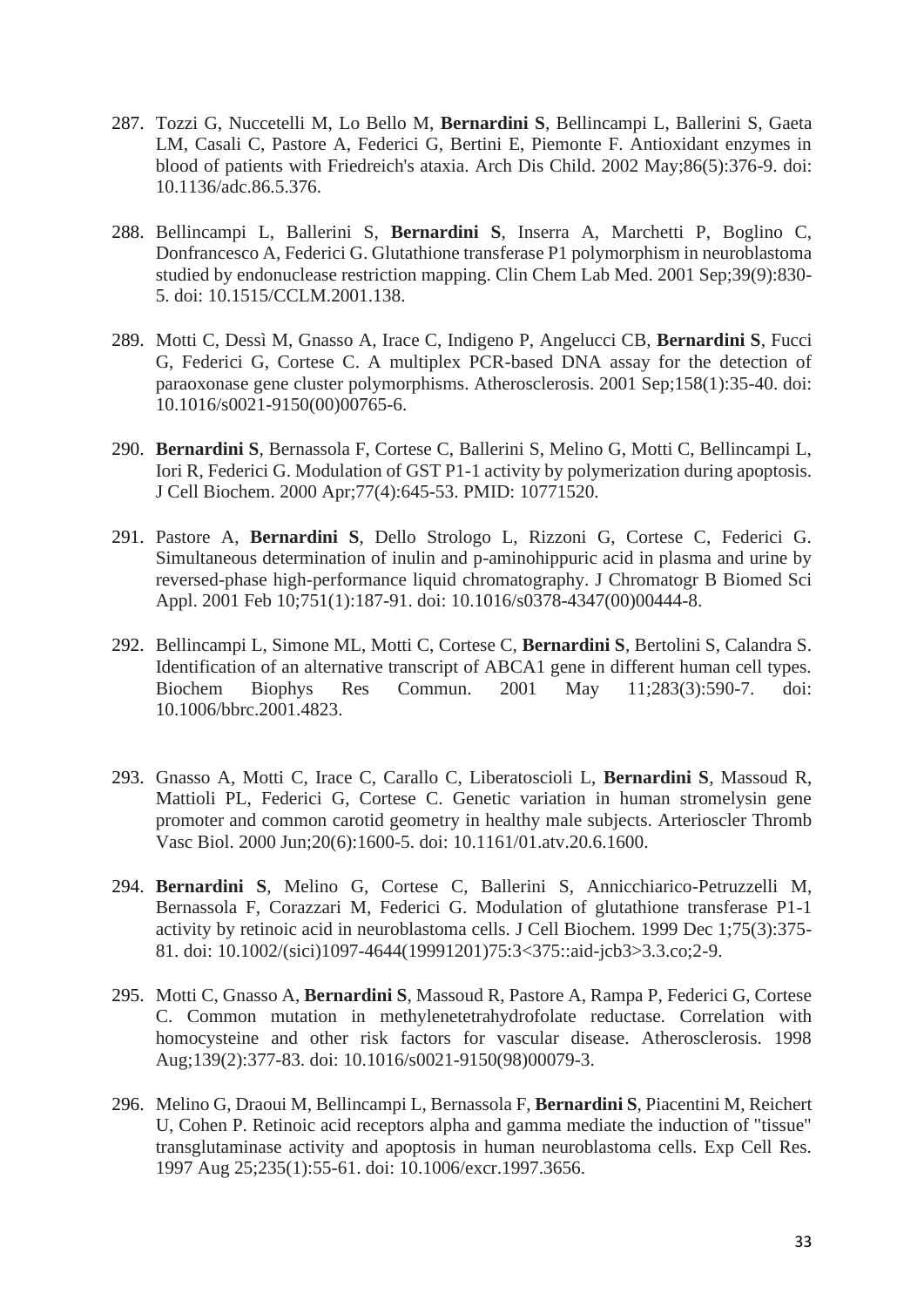- 297. **Bernardini S**, Melino G, Saura F, Annicchiarico-Petruzzelli M, Motti C, Cortese C, Federici G. Expression of co-factors (SMRT and Trip-1) for retinoic acid receptors in human neuroectodermal cell lines. Biochem Biophys Res Commun. 1997 May 8;234(1):278-82. doi: 10.1006/bbrc.1997.6626.
- 298. Melino G, Draoui M, **Bernardini S**, Bellincampi L, Reichert U, Cohen P. Regulation by retinoic acid of insulin-degrading enzyme and of a related endoprotease in human neuroblastoma cell lines. Cell Growth Differ. 1996 Jun;7(6):787-96.
- 299. Cappa M, Setzu S, **Bernardini S**, Carta D, Federici G, Grossi A, Loche S. Exogenous growth hormone administration does not inhibit the growth hormone response to hexarelin in normal men. J Endocrinol Invest. 1995 Nov;18(10):762-6. doi: 10.1007/BF03349808.
- 300. **Bernardini S**, Cianfarani S, Pianca C, Massoud R, Germani D, Federici M, Melino G. Insulin-like growth factor binding protein-1 serum levels in neuroblastoma. Clinical Chemistry and Enzymology Communications 1996: 6(6):359-363.
- 301. Cianfarani S, Vaccaro F, Pasquino AM, Marchione SA, Passeri F, Spadoni GL, **Bernardini S**, Spagnoli A, Boscherini B. Reduced growth hormone secretion in Turner syndrome: is body weight a key factor? Horm Res. 1994;41(1):27-32. doi: 10.1159/000183873.
- 302. **Bernardini S**, Cianfarani S, Spagnoli A, Annicchiarico-Petruzzelli M, Melino G, Massoud R, Boscherini B, Finazzi-Agró A, Rosenfeld RG, Federici G. Expression and down-regulation by retinoic acid of IGF binding protein-2 and -4 in medium from human neuroblastoma cells. J Neuroendocrinol. 1994 Aug;6(4):409-13. doi: 10.1111/j.1365- 2826.1994.tb00601.x
- 303. Pasquino AM, **Bernardini S**, Cianfarani S, Mancuso G, Marchione SA, Passèri F, Pucarelli I, Spadoni GL. GH assessment and three years' hGH therapy in girls with Turner syndrome. Horm Res. 1992;38(3-4):120-4. doi: 10.1159/000182526.
- 304. **Bernardini S**, Spadoni GL, Pòvoa G, Boscherini B, Hall K. Plasma levels of insulin-like growth factor binding protein-1, and growth hormone binding protein activity from birth to the third month of life. Acta Endocrinol (Copenh). 1992 Oct;127(4):313-8. doi: 10.1530/acta.0.1270313.
- 305. Cianfarani S, Holly JM, Pasquino AM, Vaccaro F, Spadoni GL, **Bernardini S**, Segni M, Boscherini B. Insulin-like growth factor binding protein 1 (IGFBP-1) levels in Turner syndrome. Horm Metab Res. 1992 Nov;24(11):537-40. doi: 10.1055/s-2007-1003383.
- 306. **Bernardini S**, Spadoni GL, Cianfarani S, Vaccaro F, Pasquino AM, Boscherini B. Growth Hormone Secretion in Noonan's Syndrome. J Pediatr Endocr Met 1991: 4(4): 217-222. doi:10.1515/JPEM.1991.4.4.217.